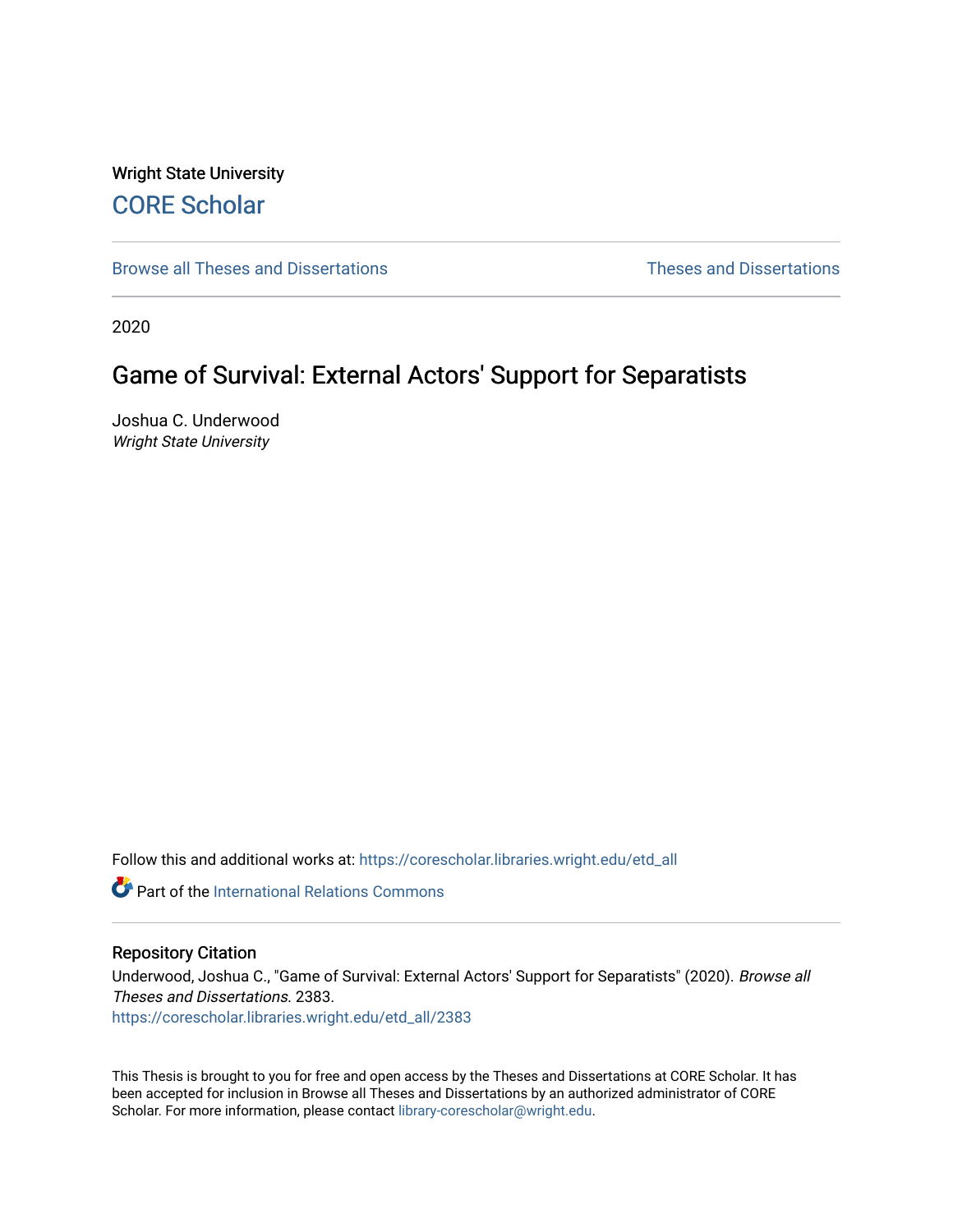## **GAME OF SURVIVAL: EXTERNAL ACTORS' SUPPORT FOR SEPARATISTS**

A thesis submitted in partial fulfillment of the requirements for the degree of Master of Arts

By

**JOSHUA C. UNDERWOOD B.A., Marshall University, 2014**

> **2020** Wright State University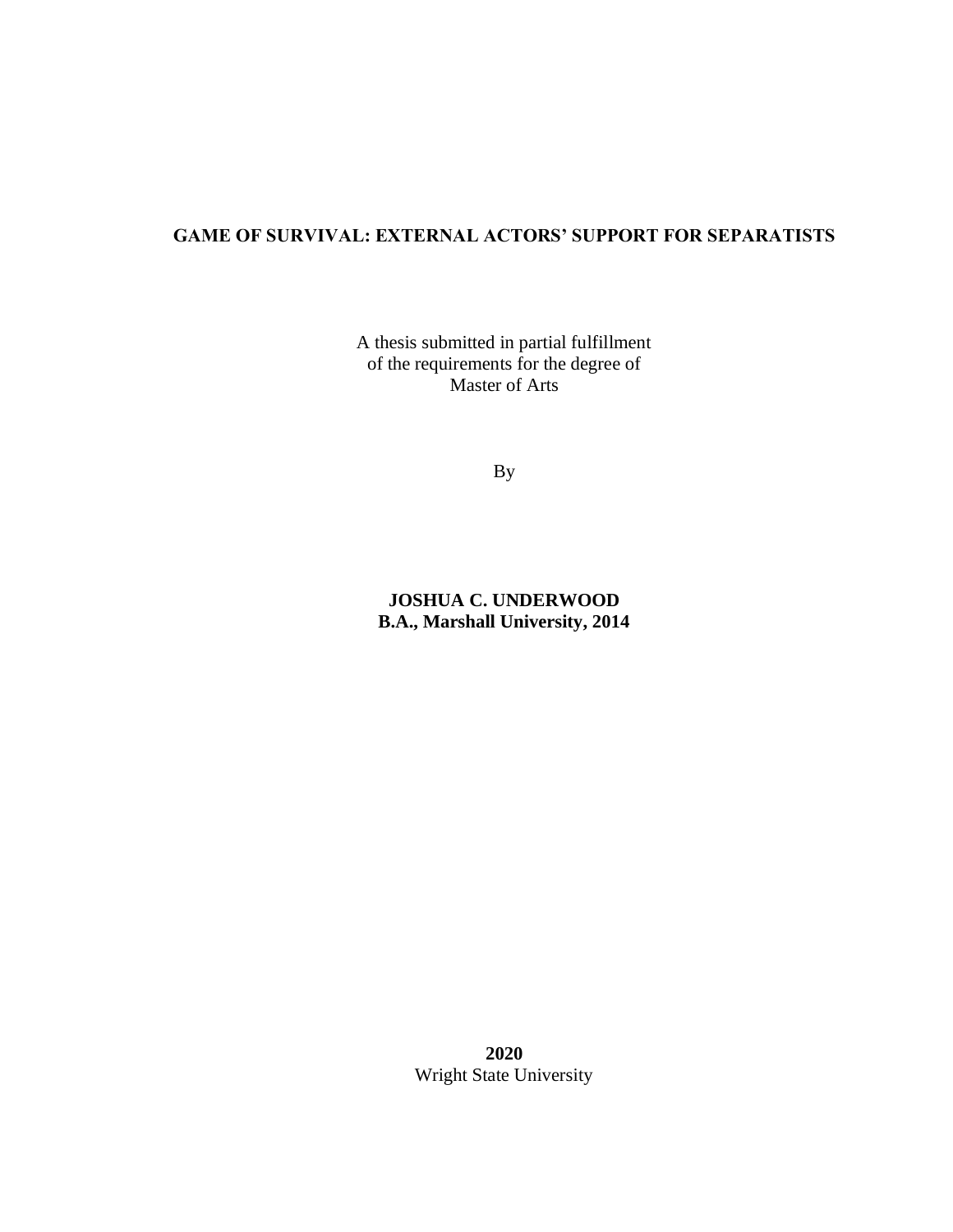## WRIGHT STATE UNIVERSITY

## GRADUATE SCHOOL

November 5, 2020

## I HEREBY RECOMMEND THAT THE THESIS PREPARED UNDER MY SUPERVISION BY Joshua C. Underwood ENTITLED Game of Survival: External Actors' Support for Separatists BE ACCEPTED IN PARTIAL FULFILLMENT OF THE REQUIREMENTS FOR THE DEGREE OF Master of Arts.

**\_\_\_\_\_\_\_\_\_\_\_\_\_\_\_\_\_\_\_\_\_\_\_\_\_\_\_\_\_\_** 

 Liam Anderson, Ph.D. Thesis Director

 Laura M. Luehrmann, Ph.D. Director, Master of Arts Program in International and Comparative **Politics** 

**\_\_\_\_\_\_\_\_\_\_\_\_\_\_\_\_\_\_\_\_\_\_\_\_\_\_\_\_\_\_** 

Committee on Final Examination:

Liam Anderson, Ph.D. School of Public and International Affairs

**\_\_\_\_\_\_\_\_\_\_\_\_\_\_\_\_\_\_\_\_\_\_\_\_\_\_\_\_\_\_\_\_\_\_\_** 

Carlos Costa, Ph.D. School of Public and International Affairs

**\_\_\_\_\_\_\_\_\_\_\_\_\_\_\_\_\_\_\_\_\_\_\_\_\_\_\_\_\_\_\_\_\_\_\_**

Vaughn Shannon, Ph.D. School of Public and International Affair

**\_\_\_\_\_\_\_\_\_\_\_\_\_\_\_\_\_\_\_\_\_\_\_\_\_\_\_\_\_\_\_\_\_\_\_** 

**\_\_\_\_\_\_\_\_\_\_\_\_\_\_\_\_\_\_\_\_\_\_\_\_\_\_\_\_\_\_\_\_\_\_\_** 

Barry Milligan, Ph.D. Interim Dean of the Graduate School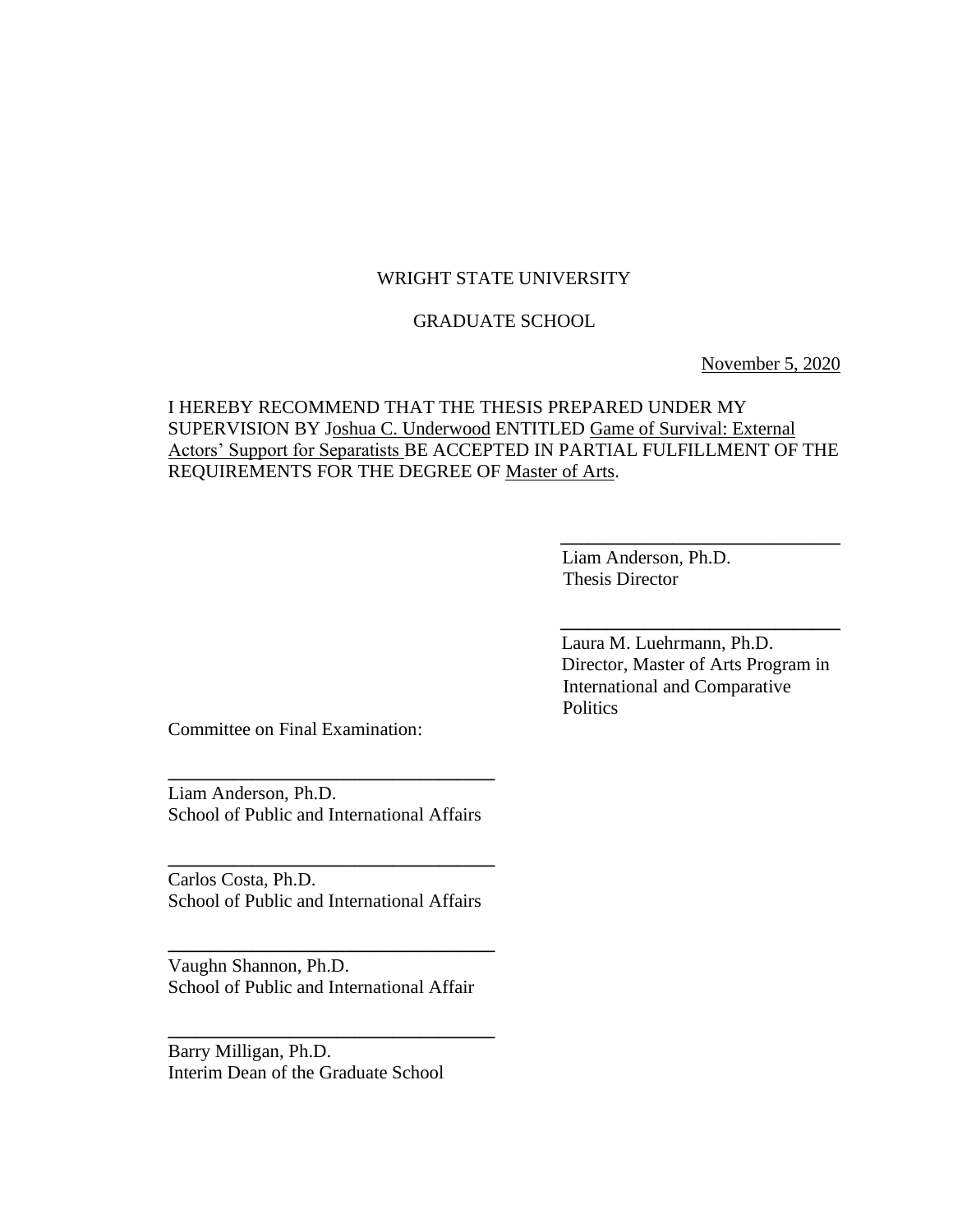## ABSTRACT

Underwood, Joshua C. M.A. School of Public and International Affairs, Wright State University, 2020. Game of Survival: External Actors' Support for Separatists.

This research develops a novel model for external actors' support for separatists. Three variables measuring external actors' support are identified through two case studies, Kosovo Liberation Army and Liberation Tigers of Tamil Eelam, with an emphasis on Military Aid's impact. The variables are then applied to a quantitative analysis of external actors' support in a dataset of 75 observations during the years 1991- 2020, utilizing the Uppsala Conflict Data Program External Support Dataset. The findings for this research show that Military Aid and Moral Support improve the probability of survival for a separatist group. A deeper analysis reveals that military aid among the three major powers (People's Republic of China, United States of America, Russian Federation) does not have a greater impact. Finally, the PRC's Moral Support has a stronger impact than the USA's and RF's Moral Support.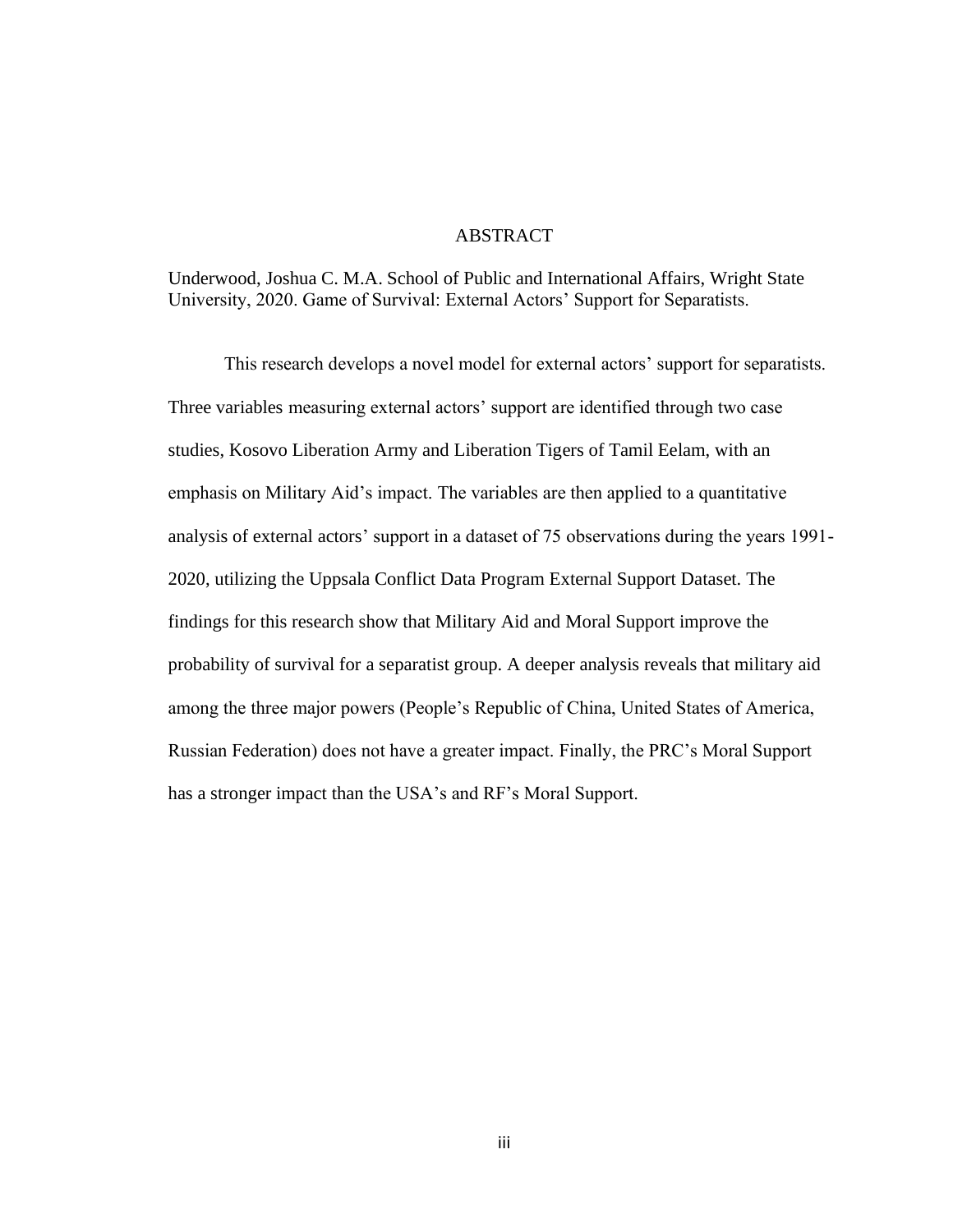## **TABLE OF CONTENTS**

| <b>I.</b> |                                                           |  |
|-----------|-----------------------------------------------------------|--|
| II.       |                                                           |  |
|           |                                                           |  |
|           |                                                           |  |
|           |                                                           |  |
|           |                                                           |  |
|           |                                                           |  |
|           |                                                           |  |
|           |                                                           |  |
|           | EXTERNAL ACTOR'S EFFECTIVENESS AND OUTCOMES14             |  |
| III.      | SUCCESSFUL CASE STUDY: KOSOVO LIBERATION ARMY17           |  |
|           |                                                           |  |
|           |                                                           |  |
|           |                                                           |  |
|           |                                                           |  |
|           |                                                           |  |
|           |                                                           |  |
|           |                                                           |  |
|           |                                                           |  |
| IV.       | FAILED CASE STUDY: THE LIBERATION TIGERS of TAMIL EELAM29 |  |
|           |                                                           |  |
|           |                                                           |  |
|           |                                                           |  |
|           |                                                           |  |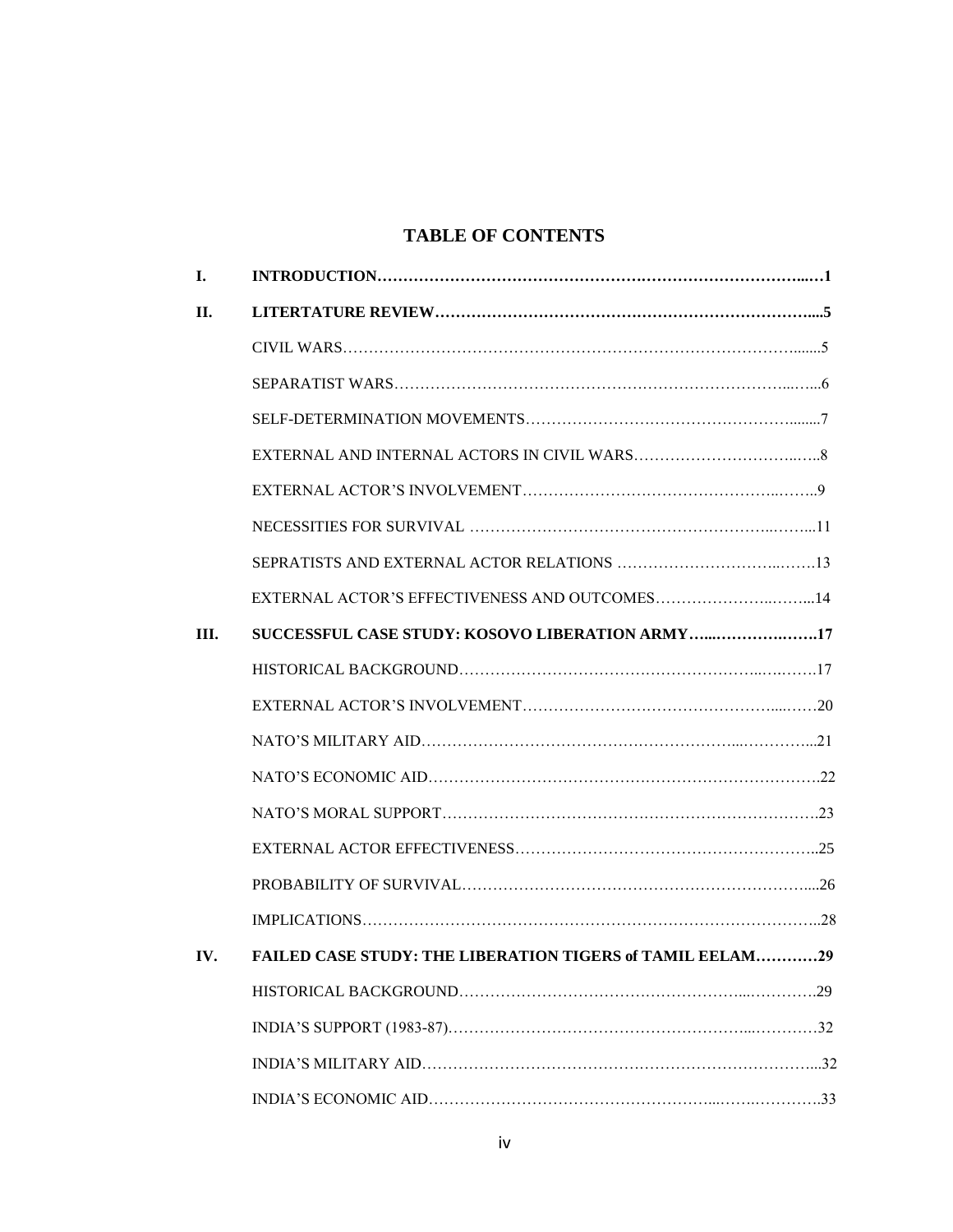| VII. |                             |  |  |  |
|------|-----------------------------|--|--|--|
| VI.  |                             |  |  |  |
|      |                             |  |  |  |
|      | $\mathcal{F}_{\mathcal{L}}$ |  |  |  |
|      | 2.                          |  |  |  |
|      | $\mathbf{1}$ .              |  |  |  |
|      |                             |  |  |  |
|      |                             |  |  |  |
|      |                             |  |  |  |
| V.   |                             |  |  |  |
|      |                             |  |  |  |
|      |                             |  |  |  |
|      |                             |  |  |  |
|      |                             |  |  |  |
|      |                             |  |  |  |
|      |                             |  |  |  |
|      |                             |  |  |  |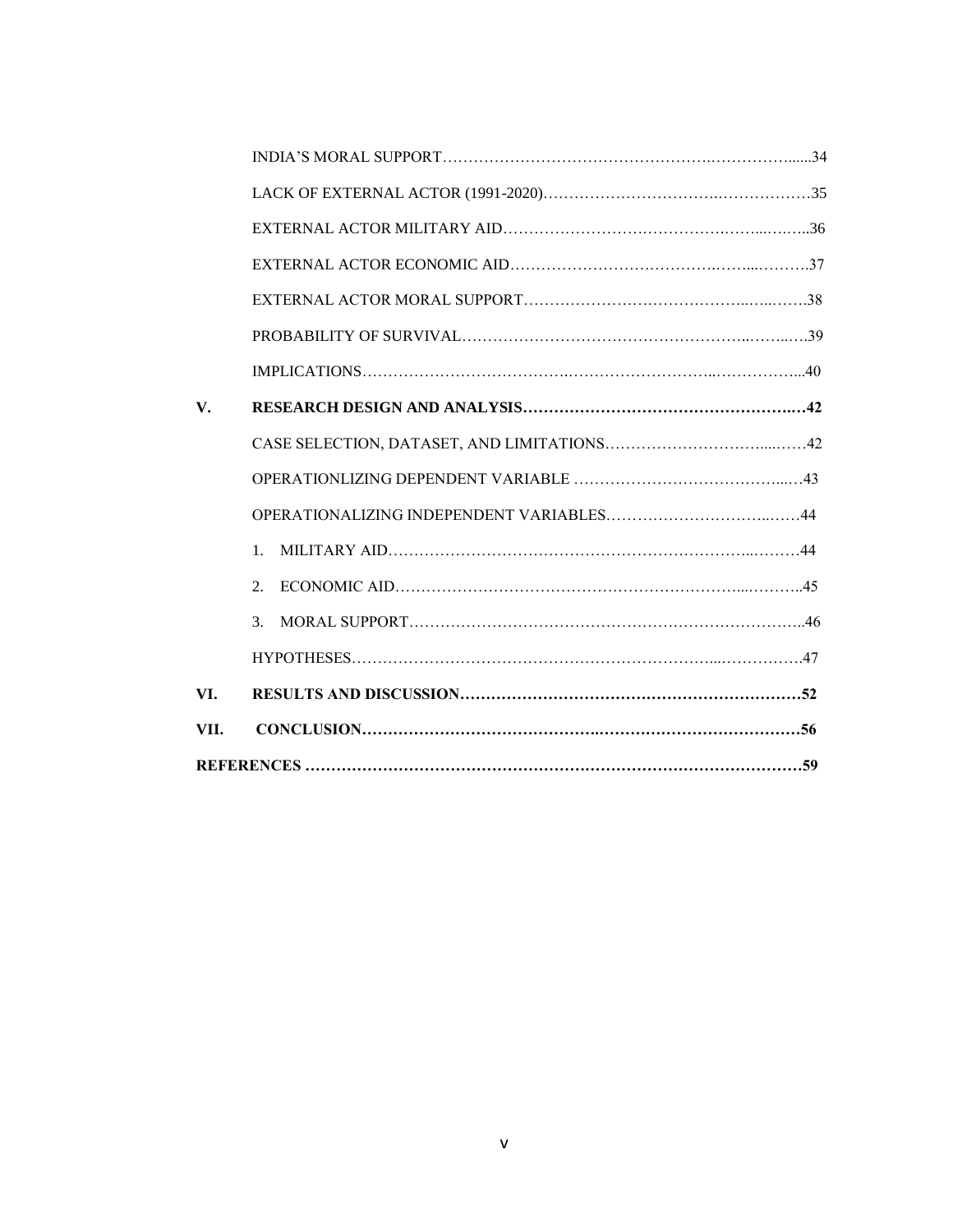## **List of Acronyms**

- **EU**: European Union
- **FRY**: Federal Republic of Yugoslavia
- **IPKF**: Indian Peace Keeping Force
- **KFOR**: Kosovo Force
- **KLA**: Kosovo Liberation Army
- **LTTE**: Liberation Tamil Tigers of Eelam
- **MTA:** Military Technical Agreement
- **NATO**: North Atlantic Treaty Organization
- **OAF**: Operation Allied Force
- **PRC**: The People's Republic of China
- **PTA**: Prevention of Terrorism Act
- **RAW**: Raw and Analysis Wing
- **RF**: Russian Federation
- **SDMs:** Self-Determination Movements
- **TULF**: Tamil United Liberation Front
- **UK**: The United Kingdom
- **UN**: United Nations
- **UNMIK**: United Nations Interim Administration in Kosovo
- **U.N.T.S.**: United Nations Treaty Series
- **USA**: The United States of America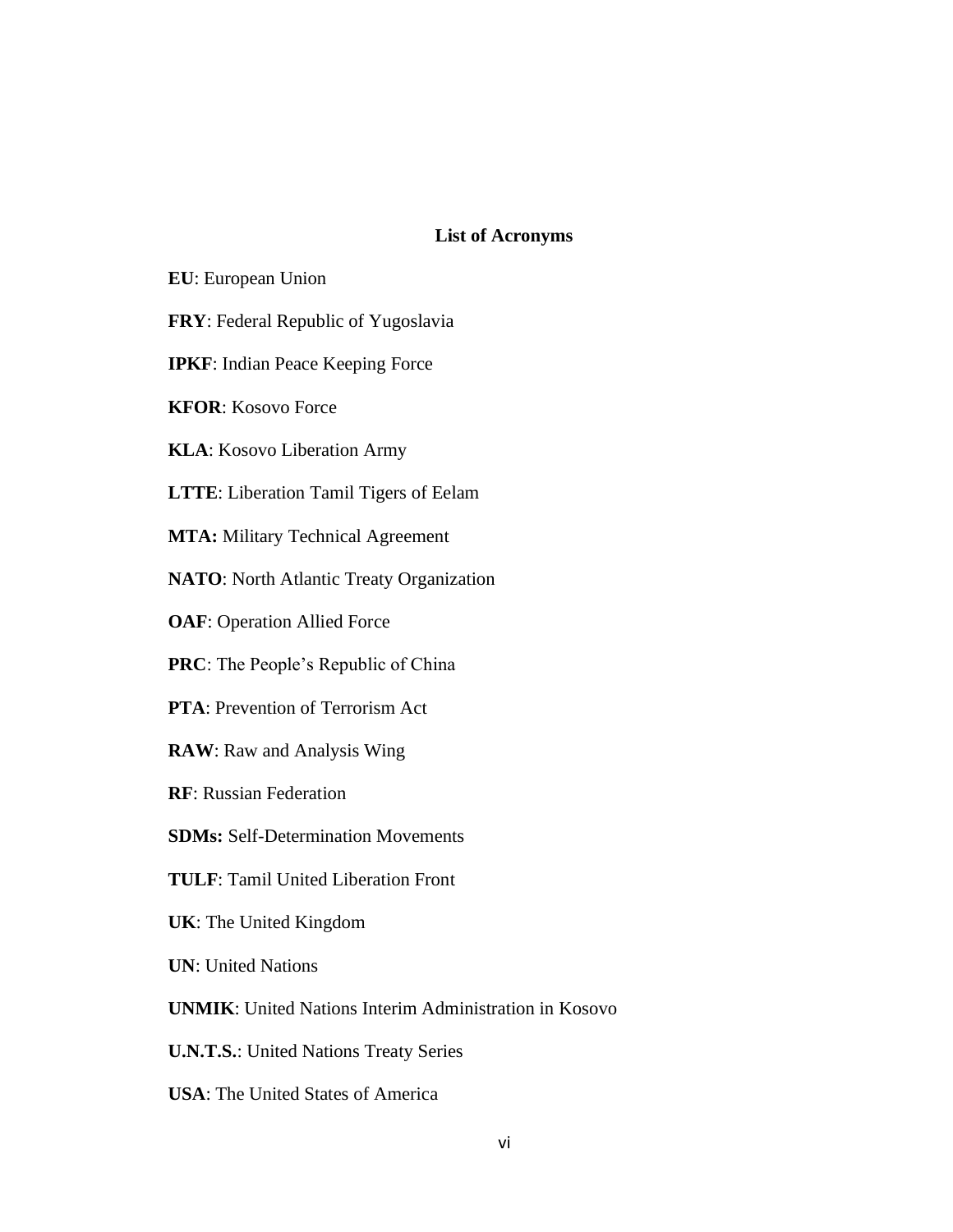**UCDP**: Uppsala Conflict Data Program

**WWII:** World War II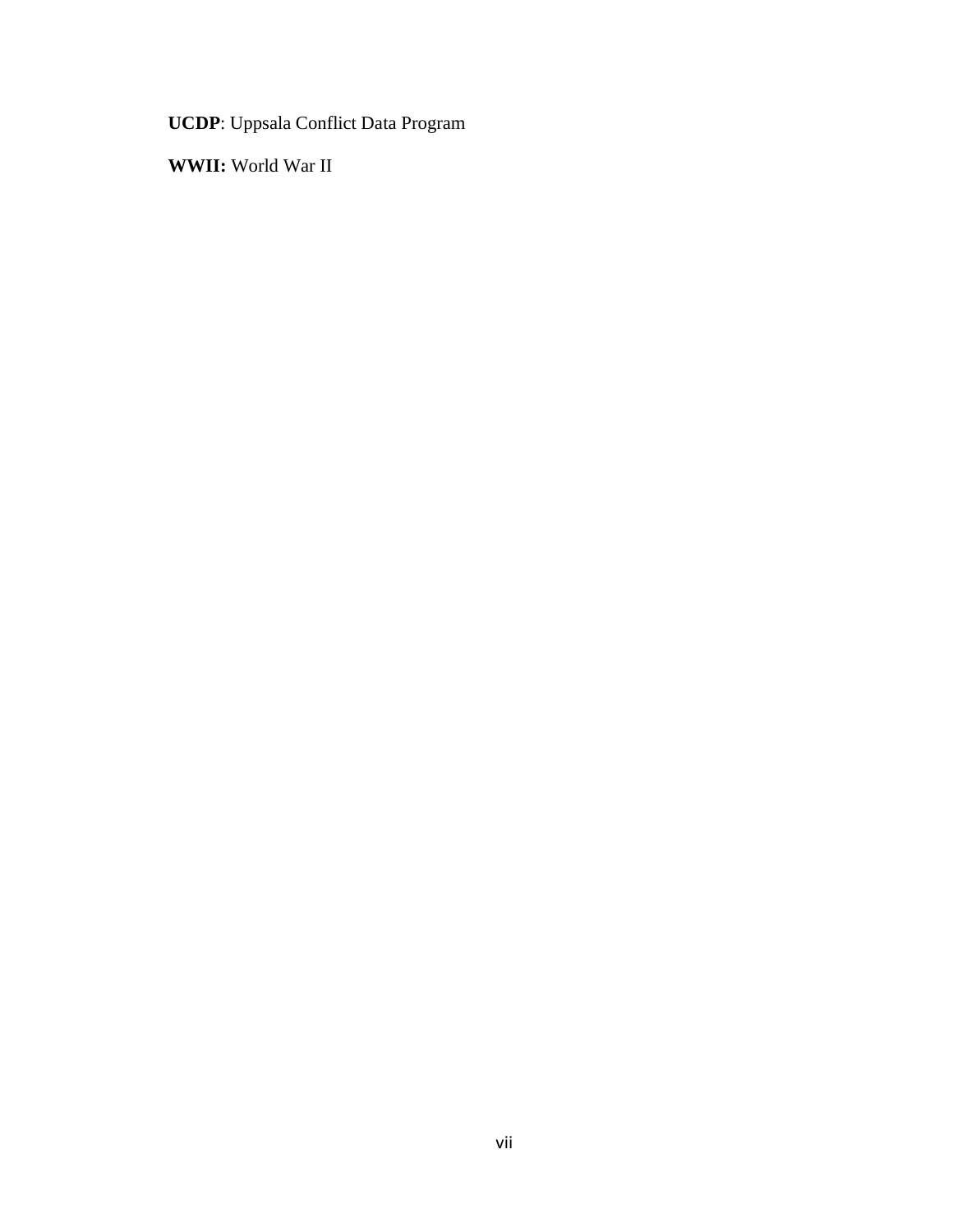# LIST OF FIGURES

| Figures | Pages |
|---------|-------|
| 3.1     |       |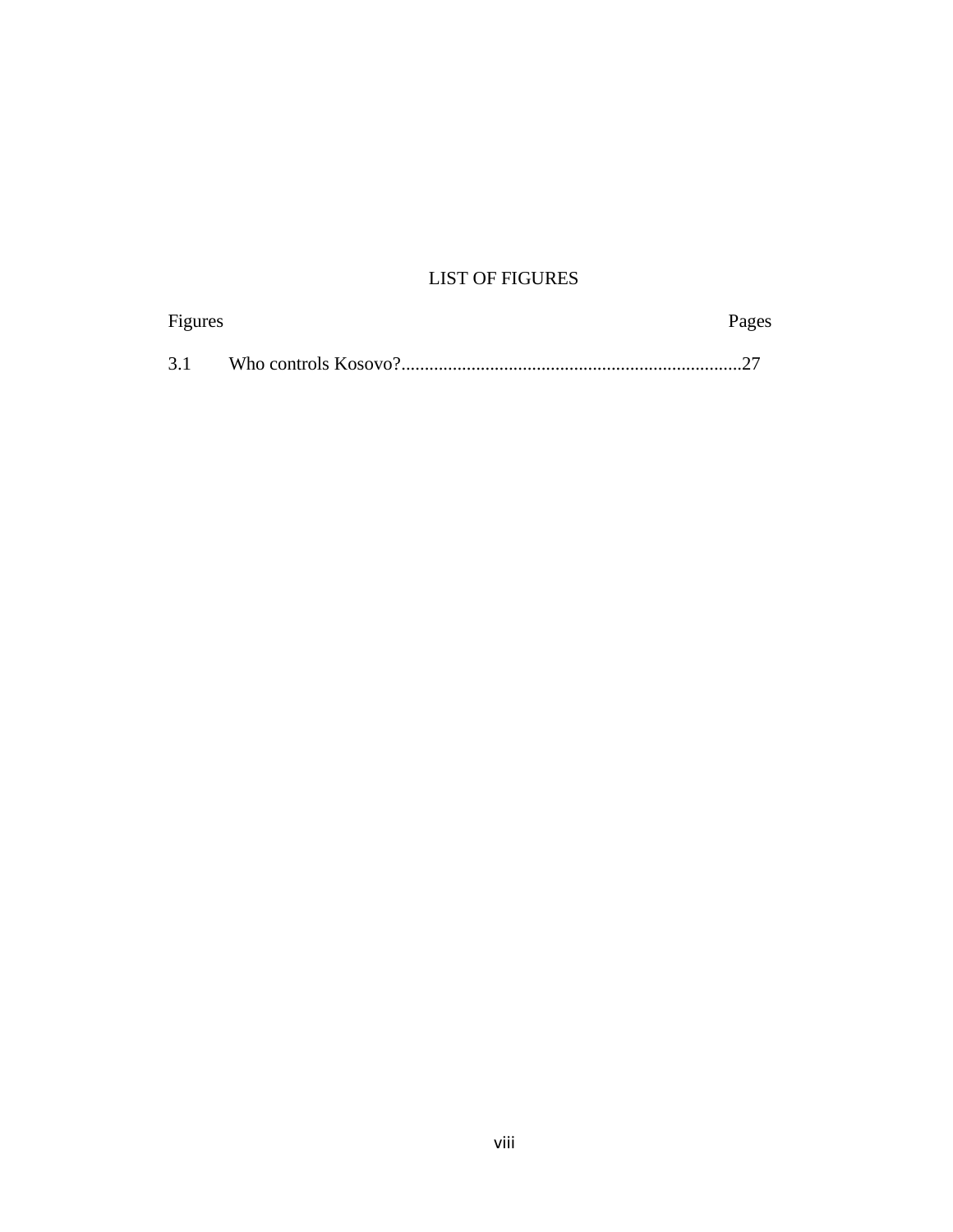## LIST OF TABLES

| Tables |                                                                     | Page |
|--------|---------------------------------------------------------------------|------|
| 6.1    |                                                                     |      |
|        | 6.2. Analysis of Military Aid and Military Aid among Great Powers53 |      |
| 6.3.   | Analysis of Moral Support and Moral Support among Great Powers54    |      |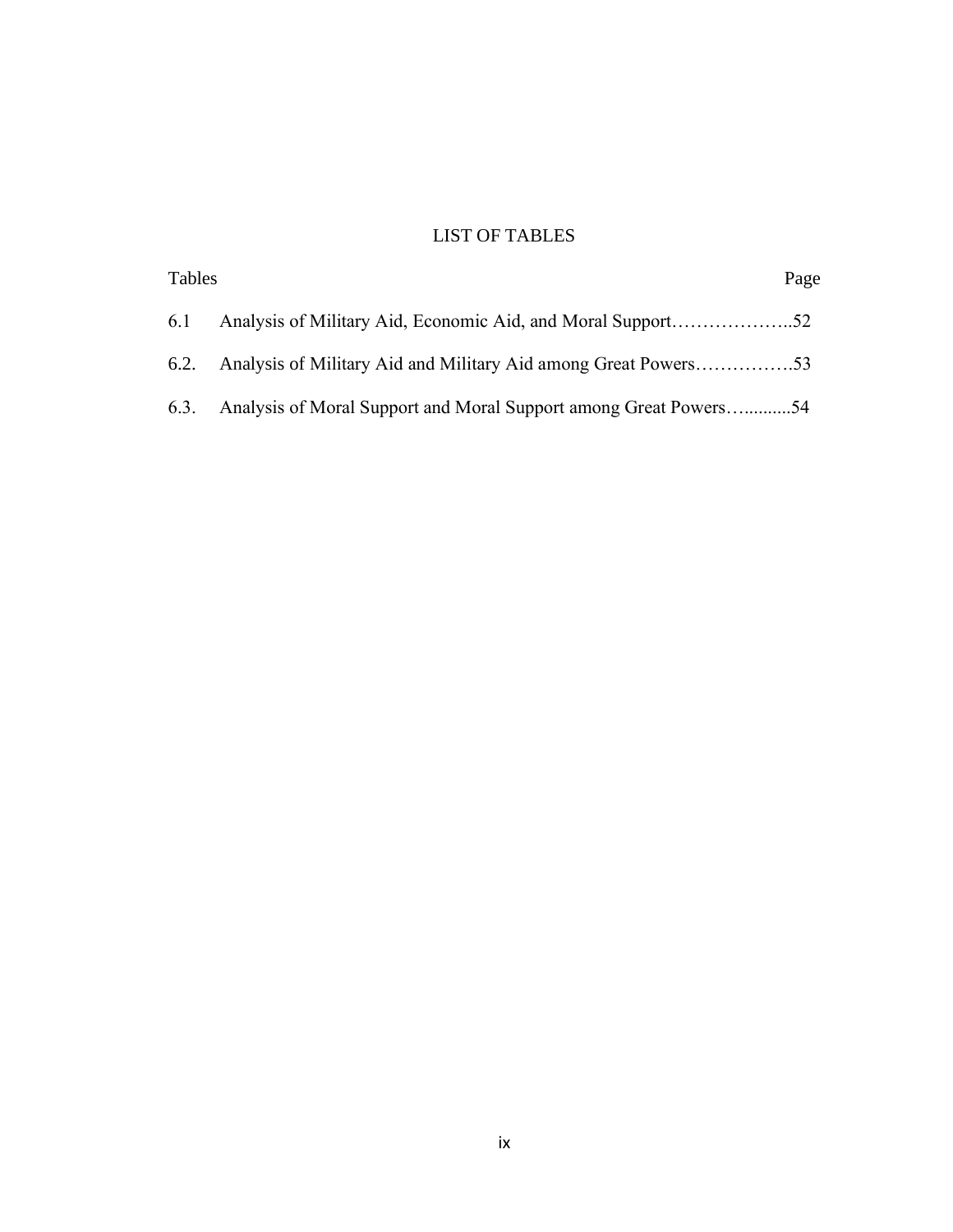### ACKNOWLEDGEMENTS

Writing a thesis during a Global Pandemic has been a difficult challenge. However, WSU's School of Public and International Affairs, particularly the faculty in the International and Comparative Politics Program (ICP) has made this process easier. This thesis could not have been completed without their unwavering support, and I am forever grateful.

The 2018 ICP cohort has experienced difficult events that has created lasting friendships. Specifically, I would like to thank Nathaniel Arnold for his encouragement, criticism, and editorial skills. Without his help, this thesis would not be the document it has become. I am extremely grateful for the generosity that he and other cohort members have provided in quest for completing this thesis.

Several professors in the ICP Program were instrumental in their efforts to help me complete this thesis. Carlos Costa, Ph.D., helped guide me through the difficult path of finding the perfect statistical analysis for my research. I will always be extremely grateful for his insight and knowledge. Vaughn Shannon, Ph.D., provided constructive criticism that helped improve this research against potential counterarguments. I greatly appreciate his valuable perspective and insight in helping me complete this thesis. Laura Luehrmann, Ph.D., was incredible in providing support and advice to in helping finish my thesis in a timely manner.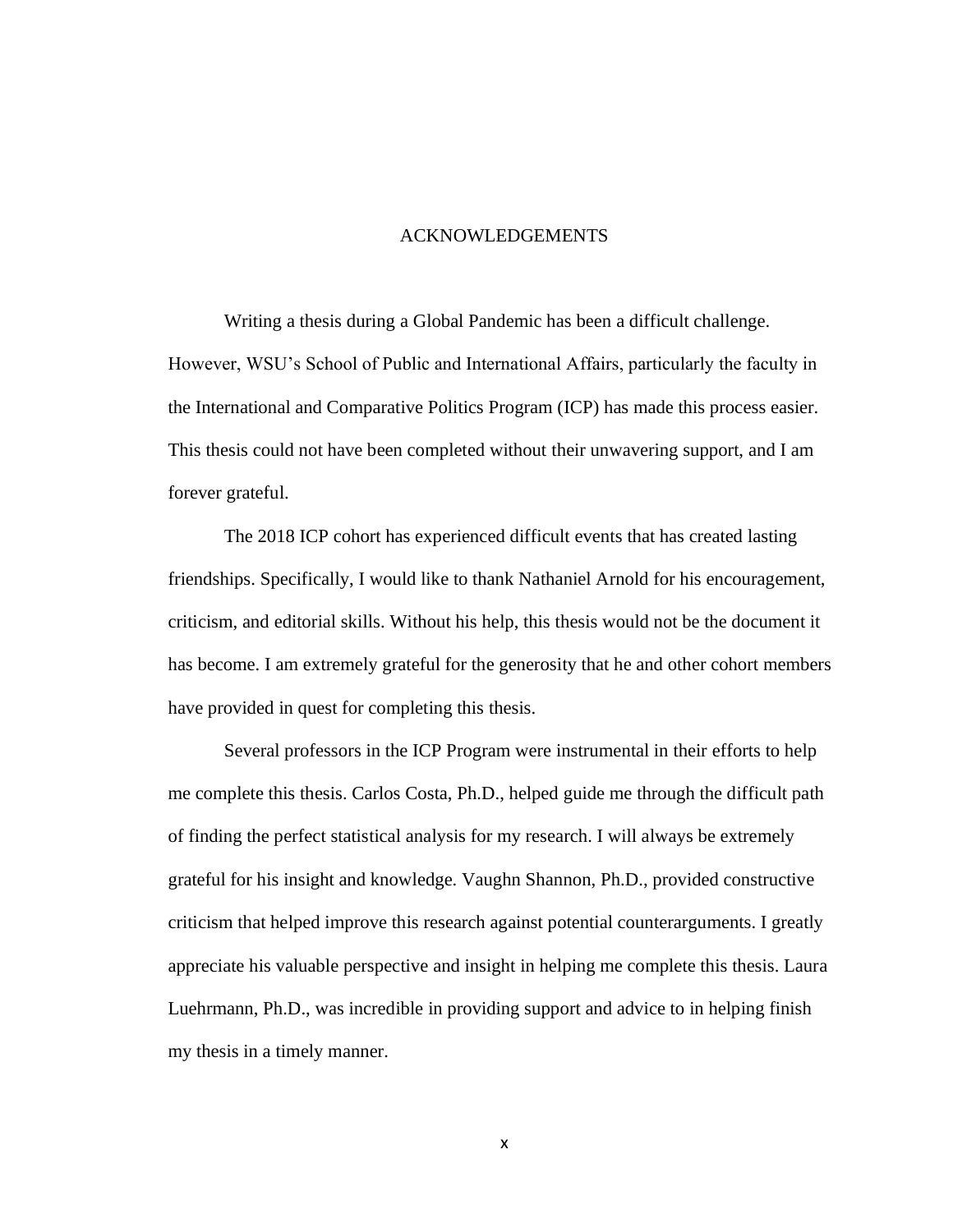As the director of this thesis, Liam Anderson, Ph.D., was the reason why I choose Wright State University. His expertise, generosity, insight, and constructive criticism have influenced this research and my future studies. His academic insight will always impact my knowledge and understanding of international relations. Without his efforts and love for student success, this thesis would not be the document that it has become. I am forever grateful for Dr. Anderson.

Finally, I am grateful for my fiancé, who has supported me throughout my time at Wright State University. Who has patiently endured late night writing sessions and have read endless drafts that are not in her field. Thank you for your undying love and support. Your confidence in me and my abilities are the reason why I continue to strive to achieve the highest honors in this field.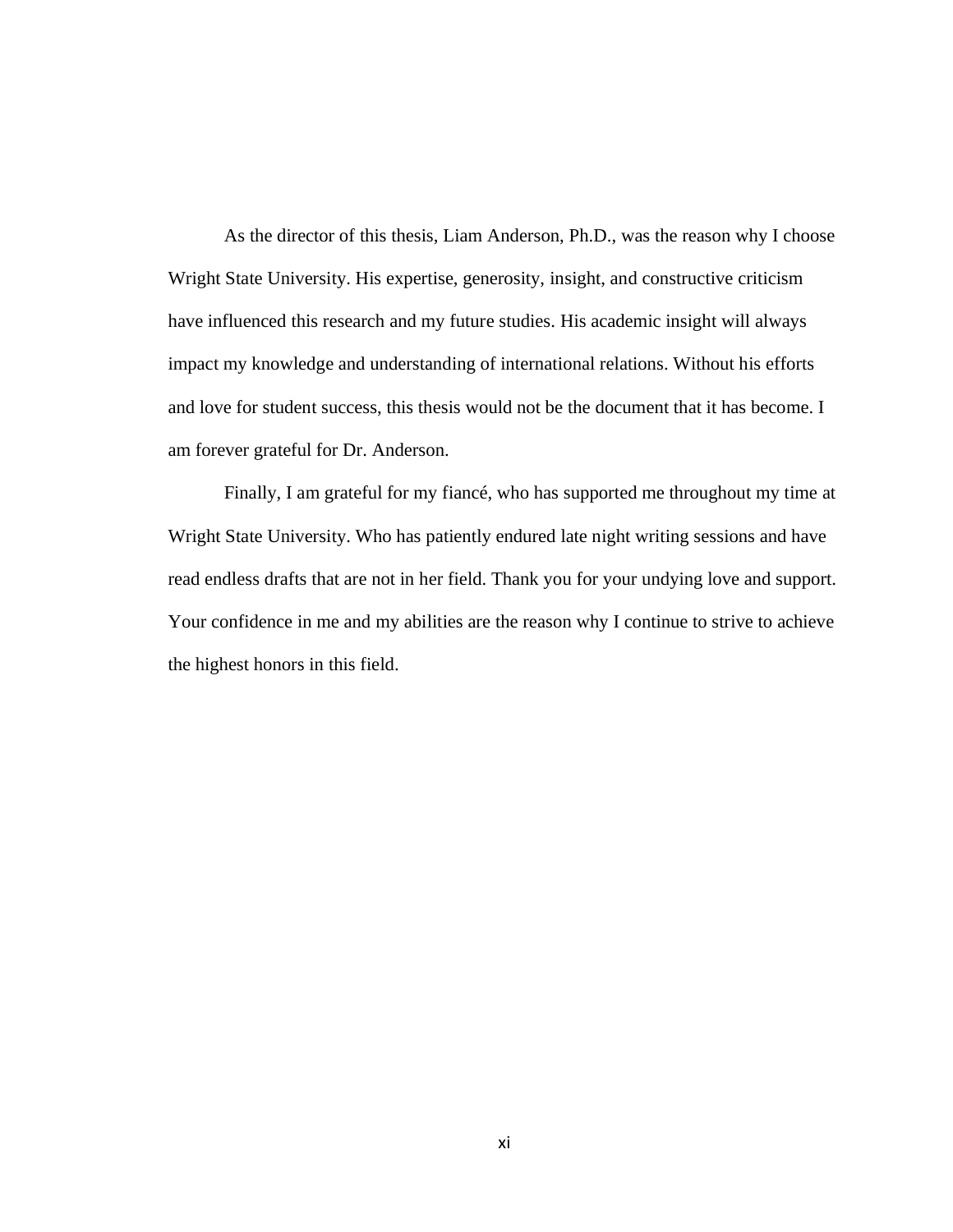# **Dedication**

For my fiancé, Destiny.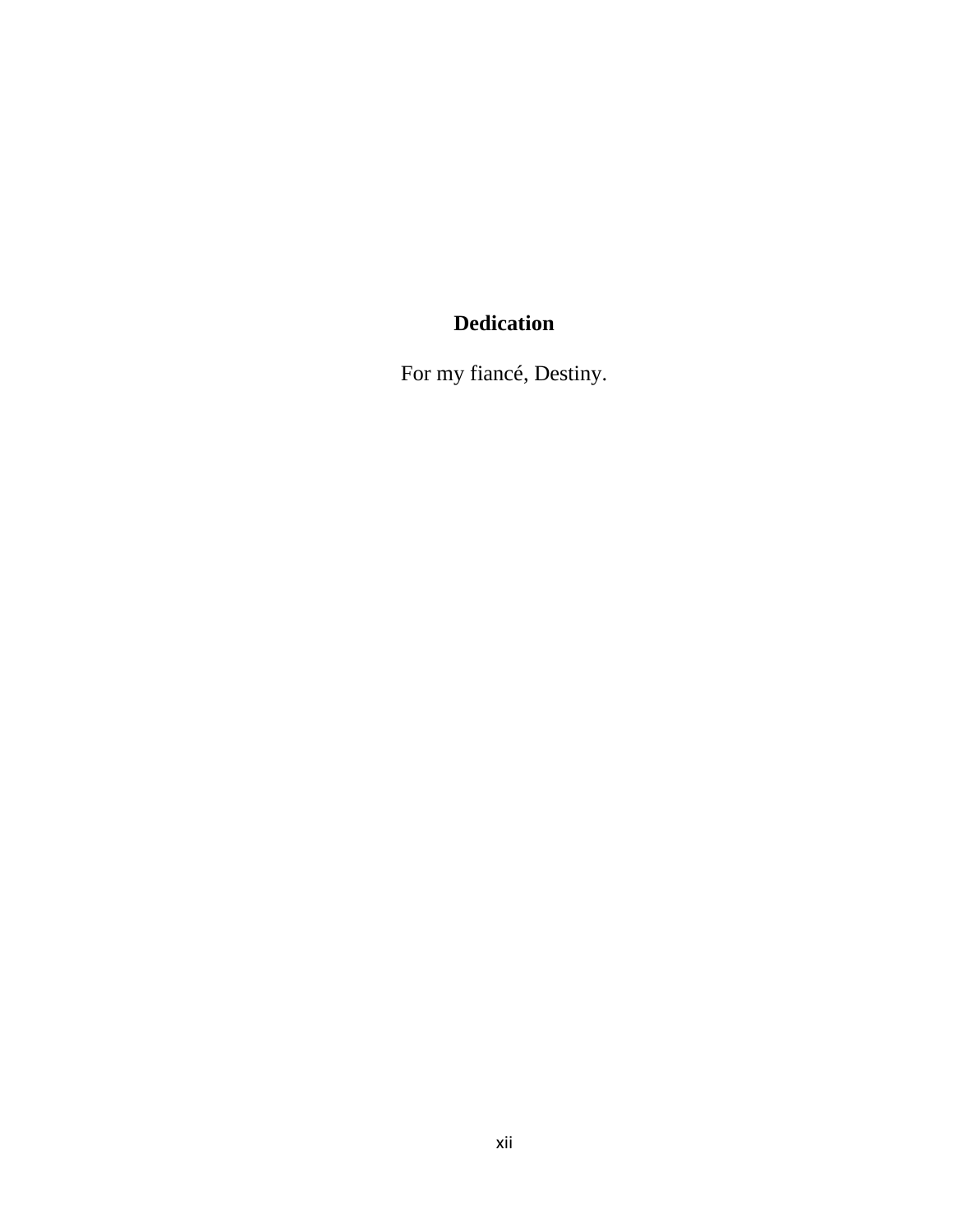## **I. Introduction**

The recent Russian involvement in Eastern Ukraine (2014) and Georgia (2008) conflicts has renewed debates on how external state actors help separatist groups survive. Specifically, recent studies have reopened the discussion and given new relevance to the methods by which separatist groups survive conflicts (Florea 2017, Saideman 2001, Tir 2005, Toft 2010). For separatist groups, receiving aid from an external actor can have a significant impact on their chances of survival. There are a variety of forms of aid that an external actor may offer to a separatist group to give them the advantage in their fight for self-determination. External actors may give economic, military aid, or moral support to the separatist group. This begs the question; how does an external actor's aid impact the chance of survival for a separatist group?

Survivability for separatist groups depends on the necessary success that the group has against the central government. Contributions to the separatist conflict literature focus on how foreign states use aid to influence separatist wars; however, this does not directly explain how their support improves the secessionist likelihood of survival. Most contributions in the literature on separatist wars focus on similar types of aid but have not looked at these three particular types of aid, and their impact on separatist survival. Specifically, none of the literature argues that in order to improve the chances of survival for a separatist group, the external actor must provide military aid.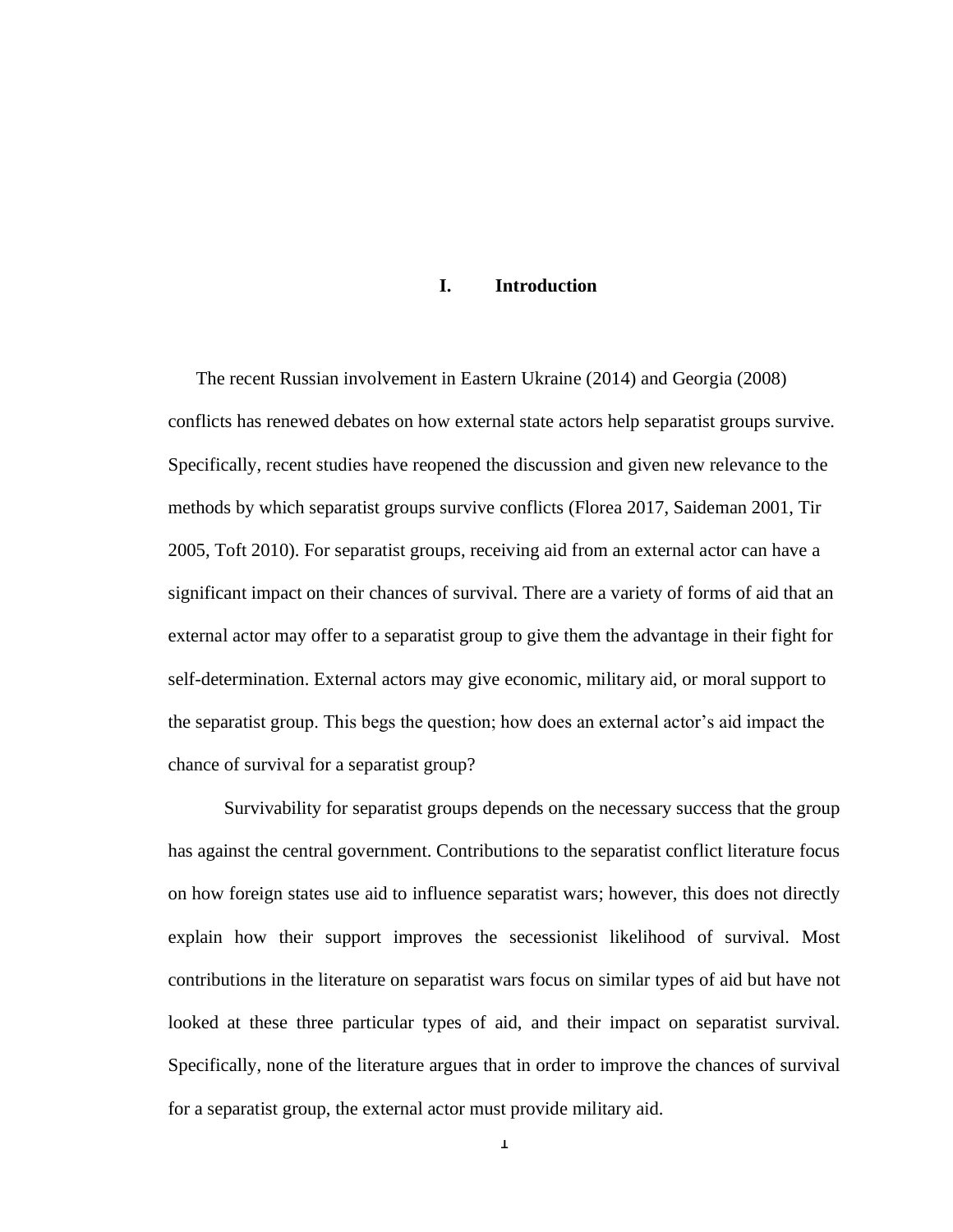The research here will bridge this gap in the literature by presenting greater nuance to how external actors improve the probability of separatist survival.

A new model is constructed to consider three types of external actor aid that increases the probability of survival for a separatist group. Specifically, the model will measure a set of novel variables that carefully consider how external actor aid can impact the probability of survival for a separatist group. After discussing the literature on external actorsupport forseparatist groups, the separatist group's probability of survival is analyzed through the successful case of the Kosovo Liberation Army (KLA) and the failed case of the Liberation Tamil Tigers of Eelam (LTTE). These two case studies will establish the impact of military aid on a separatist group's probability of survival. Lastly, a quantitative analysis of 75 separatist cases is constructed based on the variables identified for this research.

Military aid, economic aid, and moral support are not novel variables; however, this research takes the unique approach of approaching each of these variables as if they are capable of increasing the probability of survival for a separatist group. Sequentially, seeing which type of aid improves the probability of survival for a separatist group may help shed light on how separatist groups persist and strive to gain international recognition to establish an independent state. By looking at each of these variables, the type of aid a separatist group will seek from an external actor can be determined. Furthermore, it is important to also consider why external actors will provide support to separatist group.

External actors provide aid to a separatist group for three key reasons. First, naturally an external actor will support a separatist group with which they share transnational linkages and kinship, especially while simultaneously making an appeal to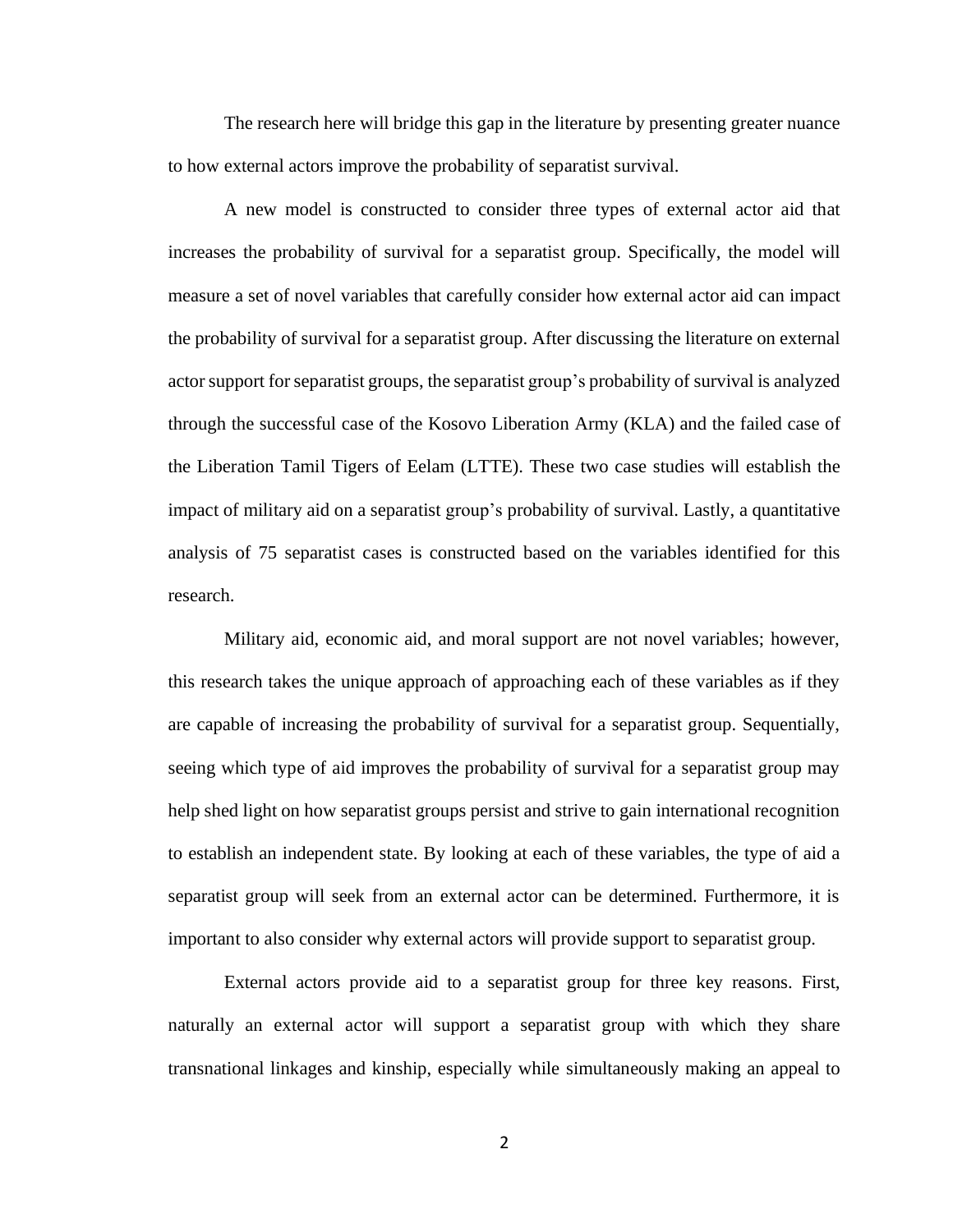their domestic audience. The external actor may see an opportunity to garner support from their domestic audience through an intervention in a neighboring state's conflict if it is in support of a kinship group that is being oppressed or having their rights violated by the neighboring state.

The second reason is more pragmatic: the external actor may benefit materially from improving a separatist group's probability of survival. The argument could be made from a realist perspective that all states are self-interested, and when an external actor intervenes to support a separatist group, they are essentially helping the group on a quid pro quo basis. Some external actors may extend their influence in specific parts of the world specifically for the benefits they may gain from helping separatist groups in a particular region. In particular, the research here assumes that world powers like the United States of America (U.S.A), Russian Federation (RF), and the People's Republic of China (PRC) are the likely external actors to exert their influence beyond their home regions to gain allies in areas they view as strategic, receiving material benefits (sea ports, bases, etc.).

The third reason external actors support foreign separatist groups is to gain security partners through which the external actor exerts greater influence abroad. The benefits of this action may not be readily apparent; an external actor may support a separatist movement because they view them as an ally which would yield more long-term investment. Establishing this partnership could greatly improve the separatist likelihood of survival. Security partnerships established through external actor support of separatist movements can be utilized to promote the values inherent to the culture/interests of the external actor. Subnational organizations like separatist groups will likely rely on the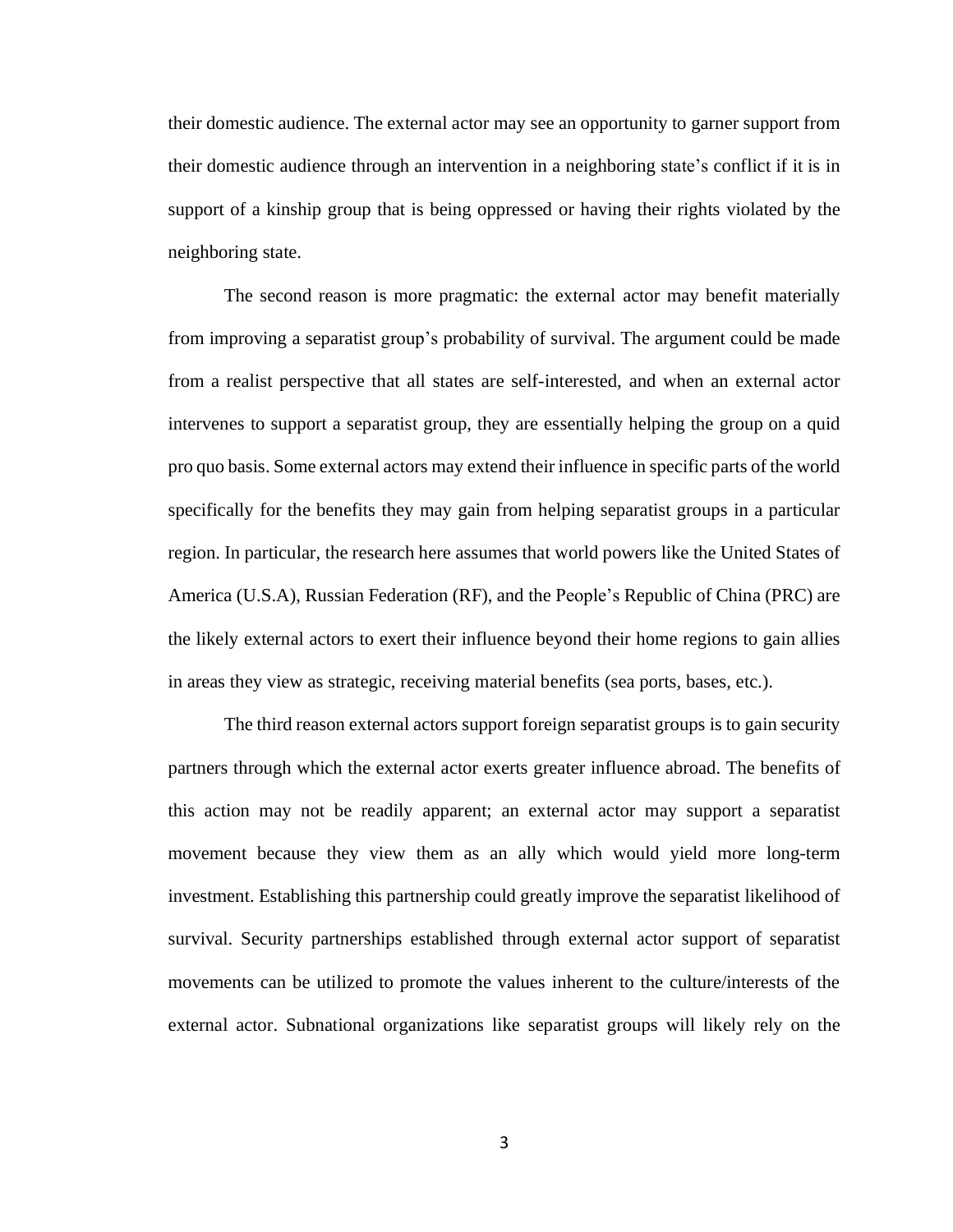external actor for support which may exacerbate tensions between them and their central government in future relations.

These fundamental insights provide greater depth to the existing literature by analyzing the impact of variables novel to the field of separatist conflict. This new research establishes new layers to the discussion on how separatist groups survive.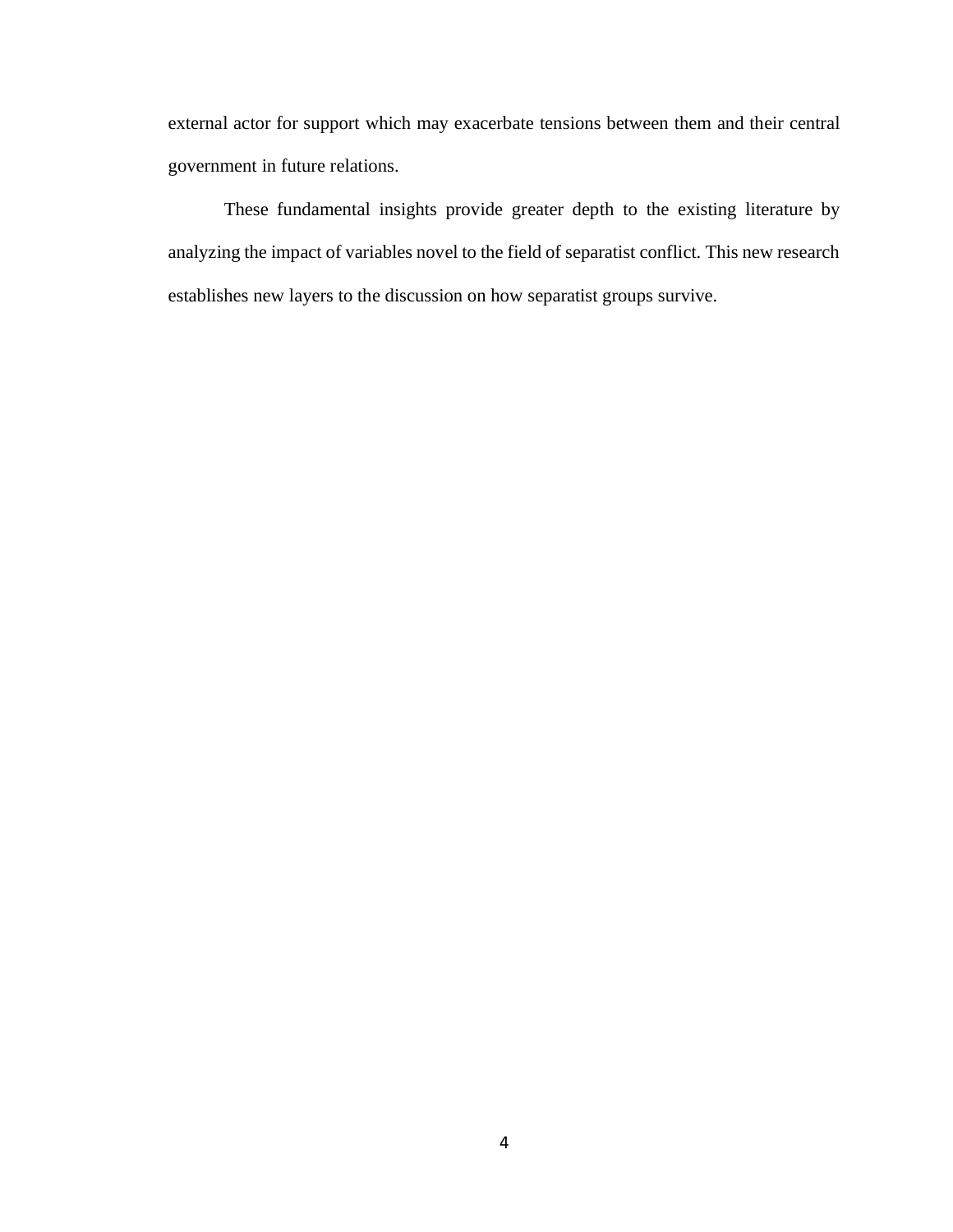### **II. Literature Review**

## **Civil Wars**

 Throughout history there have been numerous wars fought by subnational groups wanting to achieve independence. Some of these wars have been categorized as civil wars, while others are known as secessionist wars. Within the Civil Wars conflict literature, various causal factors are debated to explain what motivates these groups to take up arms against the central political authority. This leads to the question, what is the difference between civil wars and separatist wars? Civil wars, as defined by Fearon and Laitin (2003: 76) "…[I]nvolve fighting between agents of (or claimants to) a state and organized, nonstate groups who sought either to take control of a government, to take power in a region, or to use violence to change government policies." In other words, civil wars are fought between the central government and a group within the state with military force wanting to take control of the central government.

Pervious scholars have argued that civil wars are started because of grievances (Gurr, 1970). Grievances are tied to discrimination and disadvantages between conflict parties as well as distinctive cultural differences (Gurr, 1993). Additionally, Collier and Hoeffler (2004) argue that civil wars are driven by greed or grievances. Specifically, they found that civil wars occur when states are too weak or poor to fight the rebels or when warlords try to loot natural resources to enrich themselves (Fearon and Laitin, 2003). Furthermore, large groups that have been excluded and have less access to power are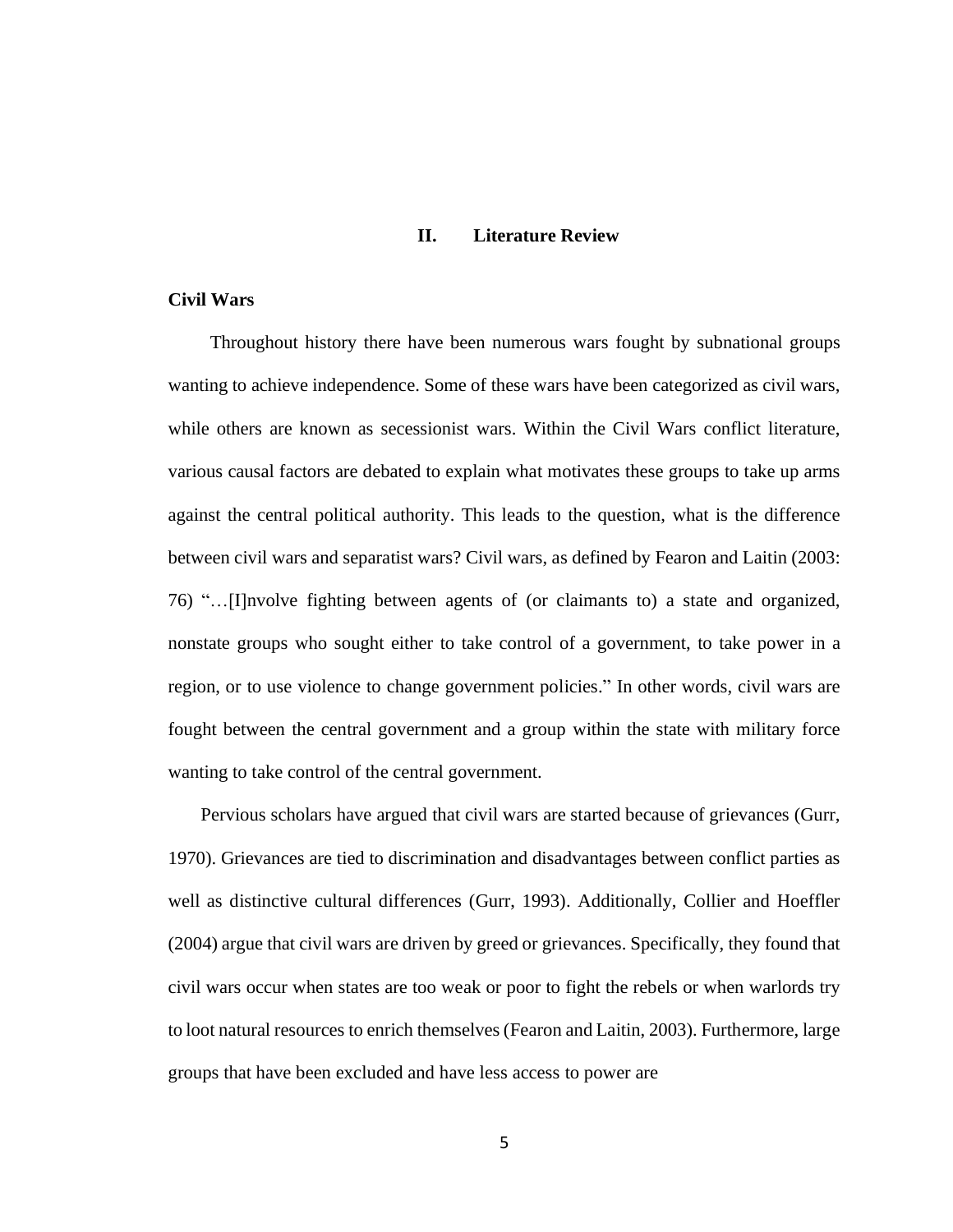more likely to start a conflict (Cederman, et al., 2010). Moreover, countries that are democratic and ethnically diverse are more/less likely to engage in civil wars (Elbadawi and Sambanis 2002). In sum, civil wars are conflicts that are established by groups that are subsumed by greed, wishing to enrich themselves or take control of the central government. In the following section, separatist war is defined, and the interchangeable usage of the terms separatist and secessionist is explained.

#### **Separatist Wars**

There are a variety of distinctions between separatist wars; specifically, separatist conflicts occur when groups seeking independence attempt to establish their own state, while separatist autonomism occurs when groups seek self-governance without independence. Finally, separatist-merger conflicts are characterized by a separatist group aiming for reunification with another state (Heralcides 1997: 682). Moreover, separatist wars occur because subnational identity are not aligned with their state which is related to nationalist identity (Fearon, 2004). Separatists not only seek separation from the recognized state in which it resides, but seek independence while lacking international recognition (Florea, 2014). For the purpose of this research, we utilize the separatist war definition presented by Wood (1981). A secessionist war, as defined by Wood (1981: 110), is "…[A] demand for formal withdrawal from a central political authority by a member unit or units on the basis of a claim to independent sovereignty status." Evidently, there is a clear distinction between the features of a separatist war and a civil war. Secessionist wars differ from civil wars because the secessionist group wants to formally withdraw from their sovereign state to establish their own independence. In sum, secessionist wars are not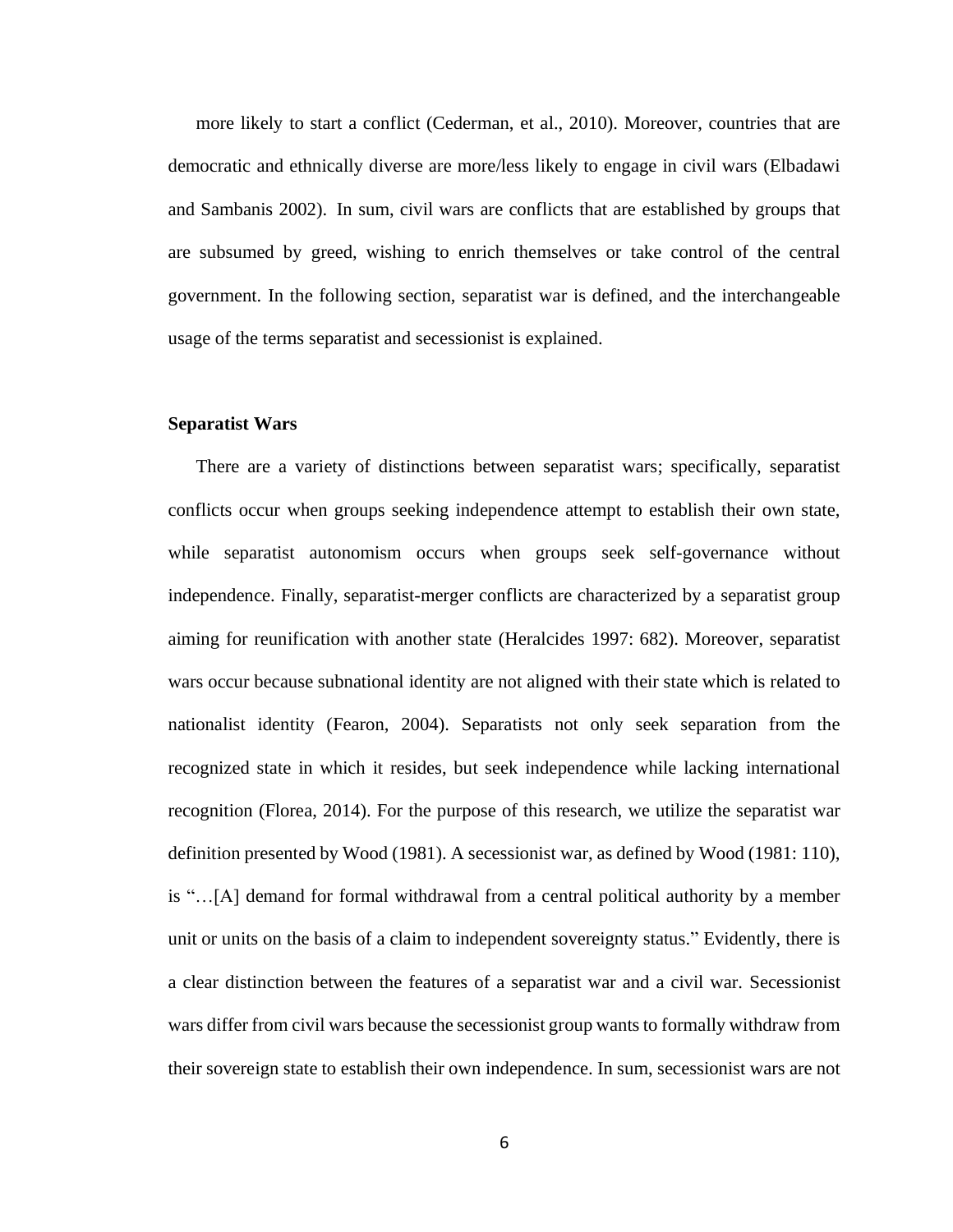civil wars because of the demand to withdrawal from the central state and establish an independent state. This research builds off this established distinction to explain how separatist groups exploit self-determination movements in their struggle against the central state, also known as the "parent" state.

## **Self-Determination Movements**

The right to self-determination was the main focus for human right advocates following the dissolution of the Austria-Hungarian empire at the end of World War I. Self-Determination Movements (SDMs) gives these groups the legal right to seek autonomy (Ali 2014: 419). According to the "United Nations Covenant on Economic, Social and Cultural Rights, Art. 1, 993 and 999 United Nations Treaty Series (U.N.T.S.) stipulates that:

'[A]ll people have the right to self-determination… The State Parties to the present Covenant, including those having responsibility for the administration of Non-Self-Governing and Trust Territories, shall promote the realization of the right of self-determination, and shall respect that right, in conformity with the provisions of the Charter of the United Nations" (Ali 2014: 427).

Under the United Nations (UN) Charter, any group has the legal right to separate from their parent state, and therefore, the parent state shall respect that group's right. Any group that feels their rights are being violated or being oppressed by the central state has the right to initiate self-determination.

On the other hand, some scholars have argued that international law does not grant any group the right to self-determinate from their parent state. Secessionist groups challenge the central (parent) state's territorial integrity and their sovereignty (Sterio 2014: 299). Separatist groups have the right to self-determination; however, international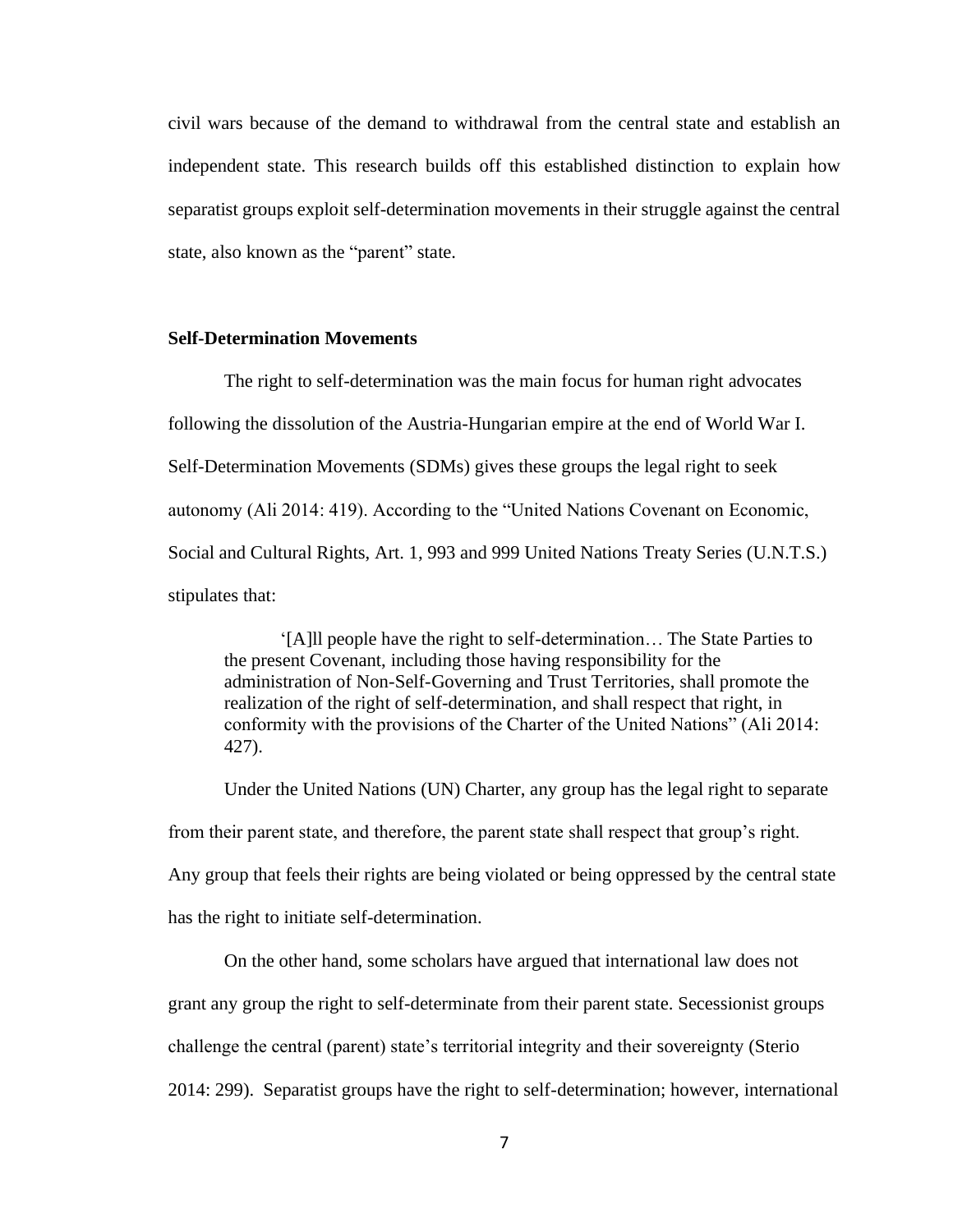law argues that this leads to war and instability within the region. The wars fought over self-determination have led some external actors to support separatist groups. In order to contextualize these conflicts, an analysis of how external and internal actors impact civil wars is essential.

## **External Actors and Internal Actors in Civil Wars**

By definition, a civil war is a war between state and internal, subnational actors. The behavior of external actors in a civil war is largely driven by internal actors. Specifically, scholars have looked at the behavior of governments within these wars. Lacina (2006) argues that governments that are more democratic endure fewer conflictrelated deaths and that institutional constraints affect the outcome of civil wars. Sometimes a government's institutional constraints can force them to compromise with opposition groups. Rodríguez-Franco (2016) argues that governments increase taxation of domestic elites to increase their forces' chances of winning against their opponents. Governments will use this increased revenue to manufacture weapons and resources to support their troops. Stanton (2015) states that governments raise militias to attack the opposition's civilian support base. Furthermore, Butt (2017) finds that a central government will use various methods to combat a secessionist movement depending on the level of support from a third party, ranging from their institutional constraints to using militia.

However, the focus of civil wars literature has thus far been on how external actors have influenced this type of conflict. The broad literature on civil wars examines the duration of civil wars and how external actors' influence lengthens them. Regan (2002: 1996) examines how third-party intervention can affect the duration of civil wars. The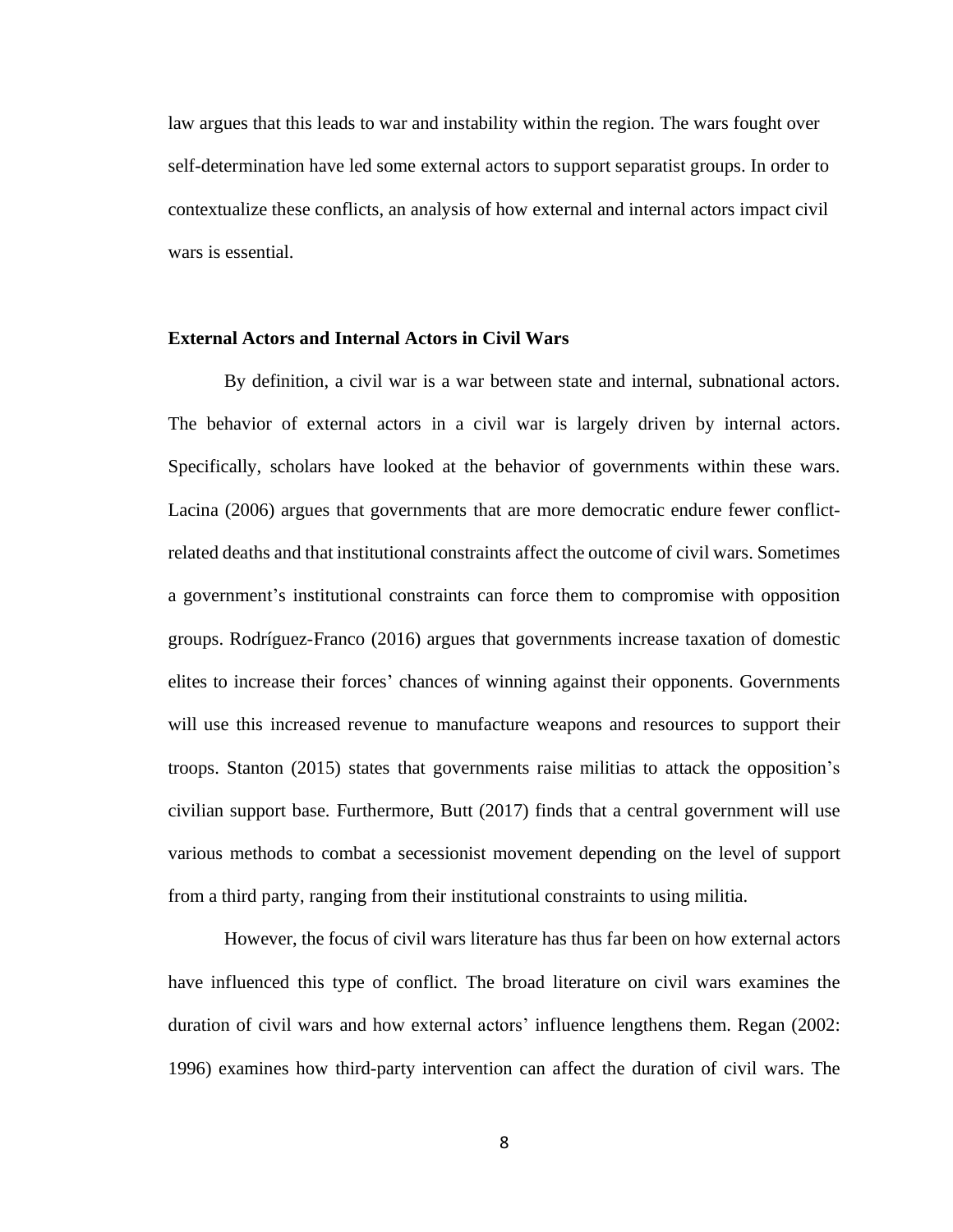evidence the author finds is that intervention decreases the likelihood of wars ending within the next month. The author finds that external intervention is poorly managed and only prolongs the war rather than shortening them, while policymakers can choose when to intervene in order to end a war. Moreover, Aydin (2006) analyzes how diplomacy plays a critical role in external actors' intervention. The author found that diplomatic interventions are a part of conflict management and can change the trajectory of civil wars.

Balch-Lindsay and Enterline (2000) examine how third-party states impact civil wars. Their findings show that interventions occur because of third-party strategic decisions to do so and that there is a greater chance for civil wars to stall and potentially prolong during this period. The prolonging of wars correlates with Regan's (2002) findings. The authors suggest that further research is critical to the field in trying to understand third-party behavior and interests. The broad literature of civil wars has discovered that external actors' influence only prolongs the conflict. These conclusions reinforce how crucial external actors can be in civil wars. However, they fail to explain the reasons for external actors' involvement.

### **External Actors Involvement**

Previous research has attempted to explain external actors' behavior and reasons for involvement in civil wars. Kathman (2010), Regan (1998), Mitchell (1970), Cunningham (2010) and Salehyan, Gleditsch, and Cunningham (2011) examine the conditions and behavior of third-party groups' involvement. Kathman (2010) focuses research on geopolitical wars that pose various types of threats to neighboring countries that other third-party interveners may never face. The author finds that enthusiasm to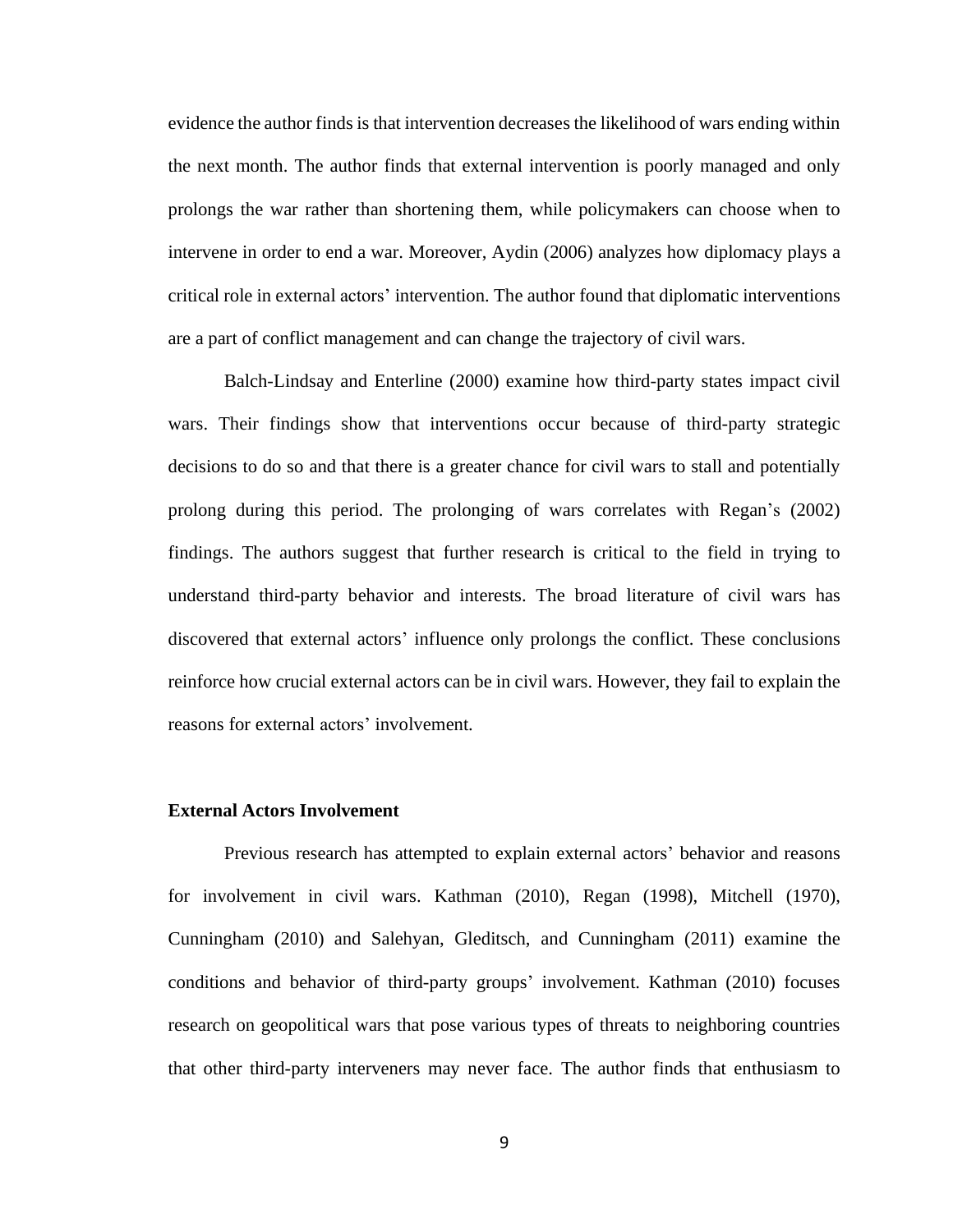intervene varies across third-party states because their threat reduction is different from other third-party interveners. Regan (1998) finds that external actors intervene on conditions that may involve humanitarian crises, while Mitchell (1970) finds that intervention occurs when ethnic groups in civil wars seek to gain resources from external actors. Salehyan, Gleditsch, and Cunningham (2010) find that external actors that have an independent agenda extend wars significantly longer. While Cunningham (2011) contends that external actors are less likely to support strong rebel groups, Mitchell (1970) argues that transnational linkages and interstate rivalries are crucial for rebels gaining support from external actors. Khosla (1999) examines third world countries who have intervened in ethnic conflicts and expands research on the interventions. The author finds that half of the interventions were initiated by states within the same region. Also, regional powers are more likely to provide resources to ethnonationality or militant sects because of their positions against the government, especially the ethnonationalist groups who were seeking autonomy from their state.

These authors show that resources influence how external actors behave and explain why they have taken interest in certain conflicts. The behavior and interests of external actors are crucial for the field because it offers insights broadening our understanding of the motivations of those actors. However, they fail to explain separatist groups' requirements for survival. The next section will discuss what separatist groups need to survive and maintain their territory.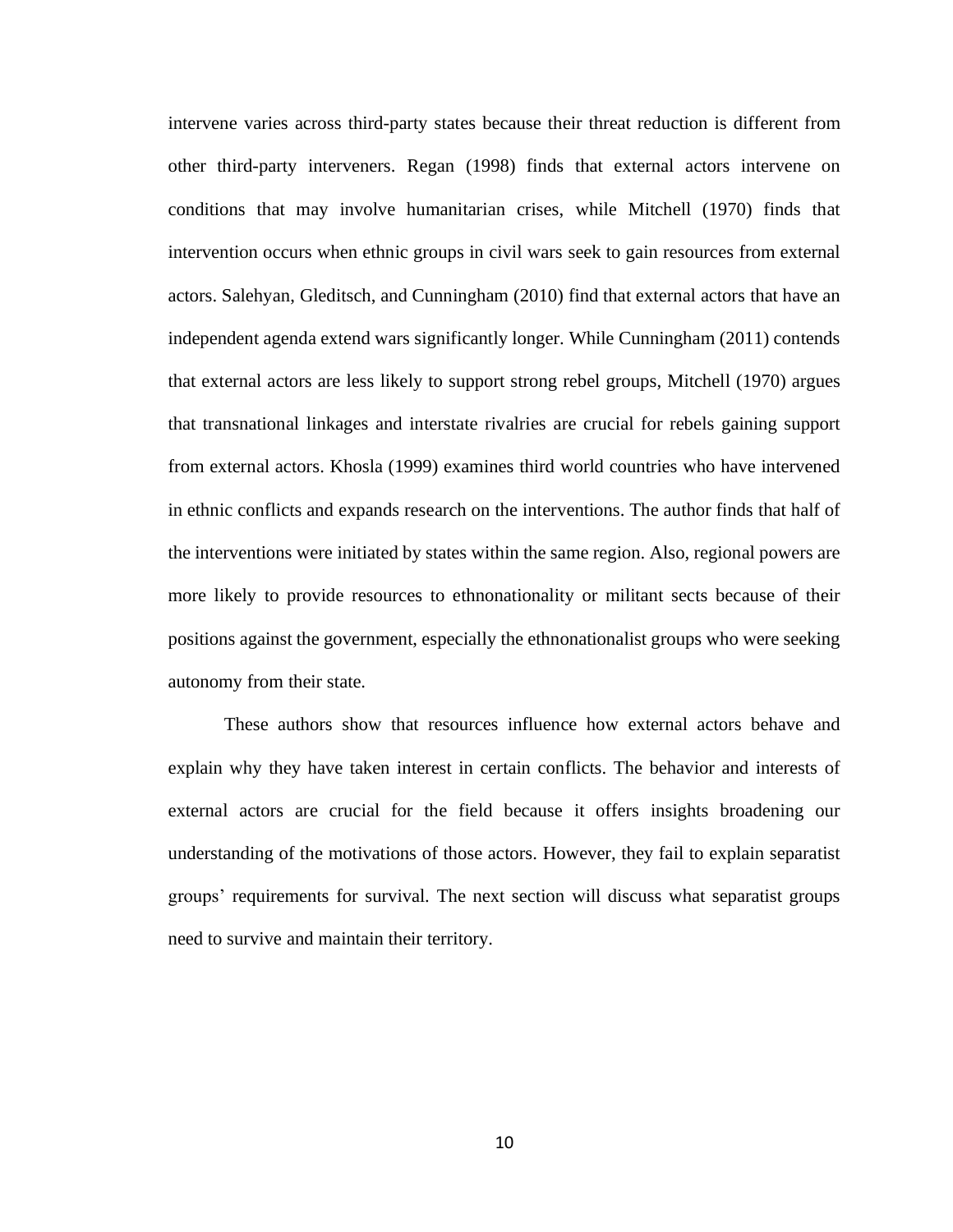## **Necessities for Survival**

Though separatist groups may not have the same access to resources as the central government, some groups find various ways to survive. Previous research has analyzed how some separatist groups have managed to survive throughout the war and beyond. Most contributions to the literature designate these groups as "de facto states" because they have their own autonomy but have not established independence as a state. Some of the de facto states have managed to survive and finding the key necessities in what helps separatists succeed is critical in understanding their survival. The literature on de facto states establishes criteria for why these states have succeeded. As stated by King (2001: 525),

"First, the territorial separatists of the early 1990s have become the state builders of the early 2000s, creating de facto countries whose ability to field armed forces, control their own territory, educate their children, and maintain local economies is about as well developed as that of recognized states of which they are still notionally a part."

The survival of separatist regions lies in establishing their armed forces, allowing them to maintain control over territories. They are also able to structure and maintain their economy which has given them the opportunity to better educate their youth. State recognition has been difficult for most de facto states to gain; however, it is not completely out of reach. Berg and Toomla (2009) found that some de facto states have received some type of recognition (negative, boycott, toleration, and quasi-recognition) allowing them to gain status on the international stage.

Kolstø (2006) finds that some separatist groups use what resources they have in building their defensive forces. Availability of natural resources to the separatist group plays a critical role in developing these forces. The funds provided by external actors allow them to successfully capture and sell resources, giving them the capital to invest in arms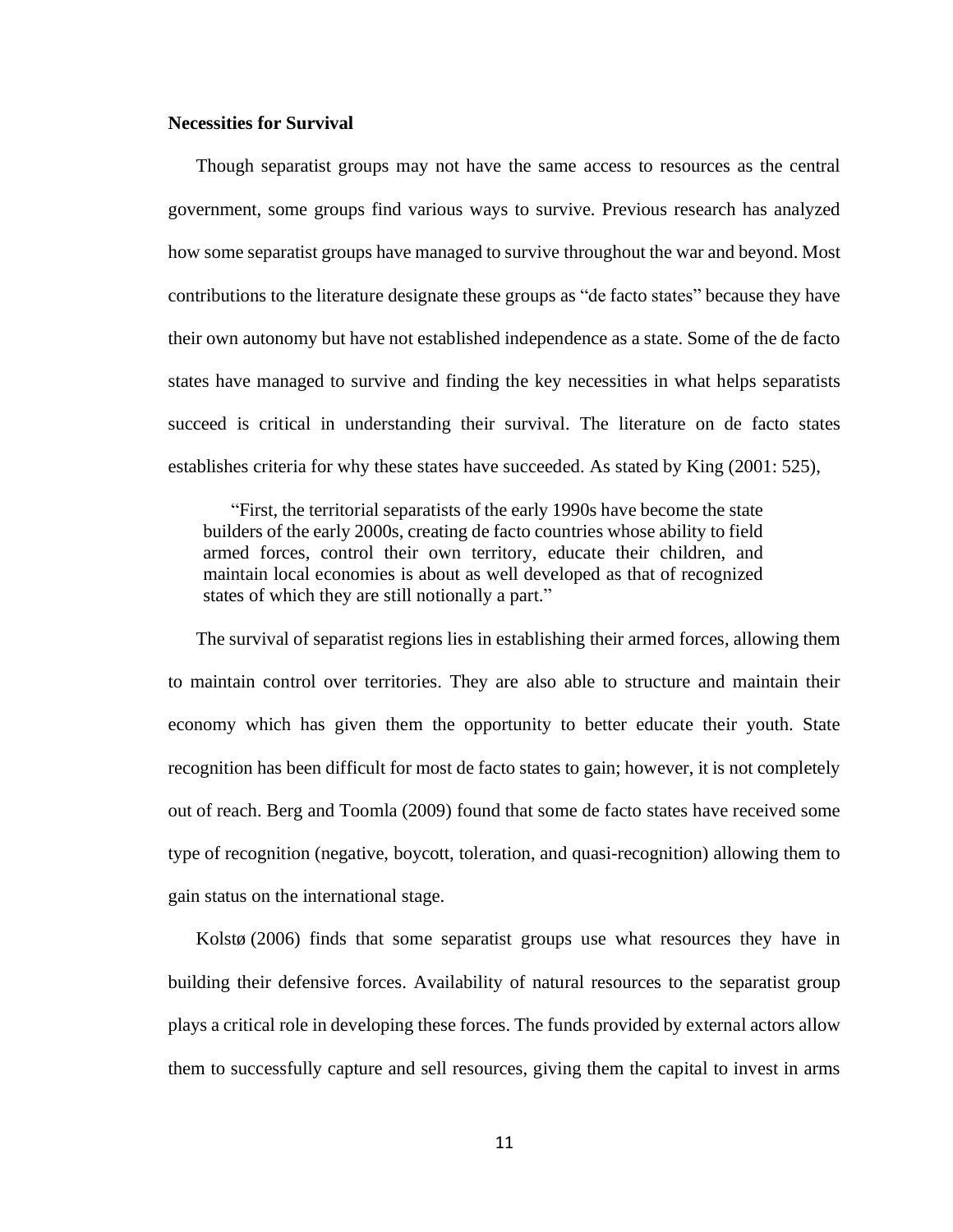and soldiers (Ross 2004). Heraclides (1997: 684) conducted a study of 77 cases between 1945-1996 and found that the state achieved military victory 21 percent of the time, while separatists only achieved victory in 10 percent of cases. Winning 10 percent of conflicts shows the importance of military resources for any group fighting the central state because of the rarity of successful separatist outcomes. The degree of militarization is critical for any separatist group because military resources are crucial for the survival for any separatist group. However, separatist groups that receive military assistance from foreign actors restrict the opportunity for a peaceful reintegration and national recognition (Florea 2017: 337-38). While separatist groups are less likely to reintegrate after engaging in conflict, what is essential for this research is the group's likelihood of survival, for which reintegration is not necessary.

There is, however, value in understanding how these de facto states fail. Heraclides (1997: 689) contends that separatist regions fail because they have lost foreign military support and can no longer maintain their fight against a central state. The author argues that separatist groups do not have the resources needed to ensure they can maintain their territory. This conclusion indicates that separatist groups survive by maintaining armed forces, selling their natural resources, and receiving some type of political recognition. It also shows how critical military support is to a separatist group maintaining their de facto state status. However, these conclusions fail to explain why external actors are motivated to offer aid to separatist groups.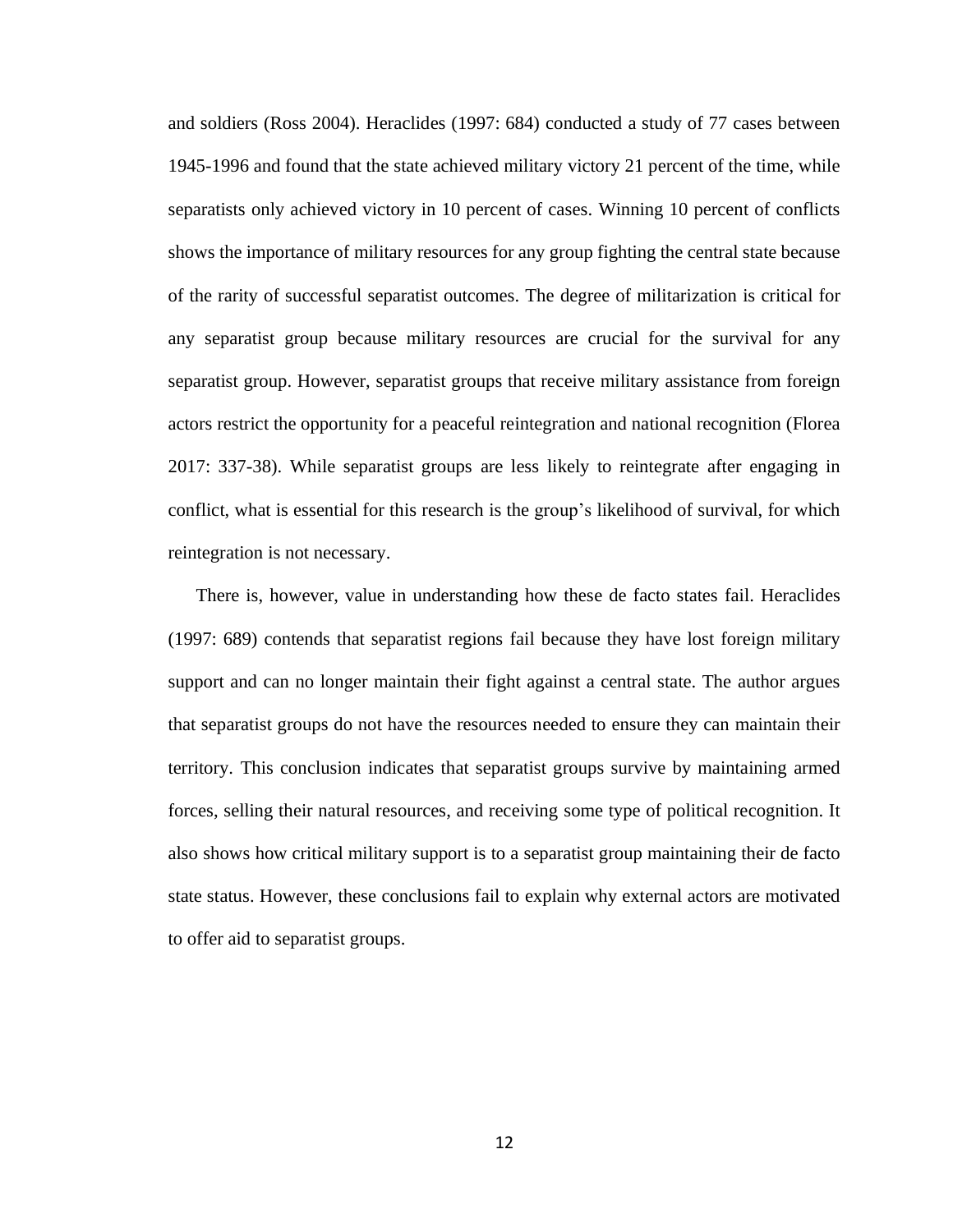#### **Separatists and External Actors Relations**

The affiliation between separatists and external actors is critical to understand why external actors establish relations. The sub-literature on this topic analyzes secessionist and external actors' relationship in separatist wars specifically. According to Bélanger, Duchesne, and Paquin (2005) democratic states rarely help separatist movements in other democratic states, but this pattern does not correspond to autocratic states. Temporal limitations restrict the study, yet it does provide insight into how states decide what separatist groups they establish relations with. Heraclides (1990) examines the relationship between external actors and separatists. The author's findings show that support via arms and funds are motivated by tangible gain, yet some states became involved for intangible reasons. Yet, Heraclides fails to discuss what type of arms and funds external actors provided to separatist groups. Saideman (2002) and Cartmen and James (1997) examined how groups receive support, finding that ethnic politics was the major influence for states deciding to support certain groups; however, Saideman fails to discuss what type of support separatists receive from external actors. These findings depict how foreign states use instruments to influence separatist wars but do not directly provide answers as to how the aid impacts the secessionist probability of survival in the war. The precise causal mechanism to explain how external aid helps secessionist groups survive is thus an area that is critical but under-researched. Therefore, we can now look at the effectiveness of external actors' types of aid and recognition and how that impacts the outcome for a separatist group.

13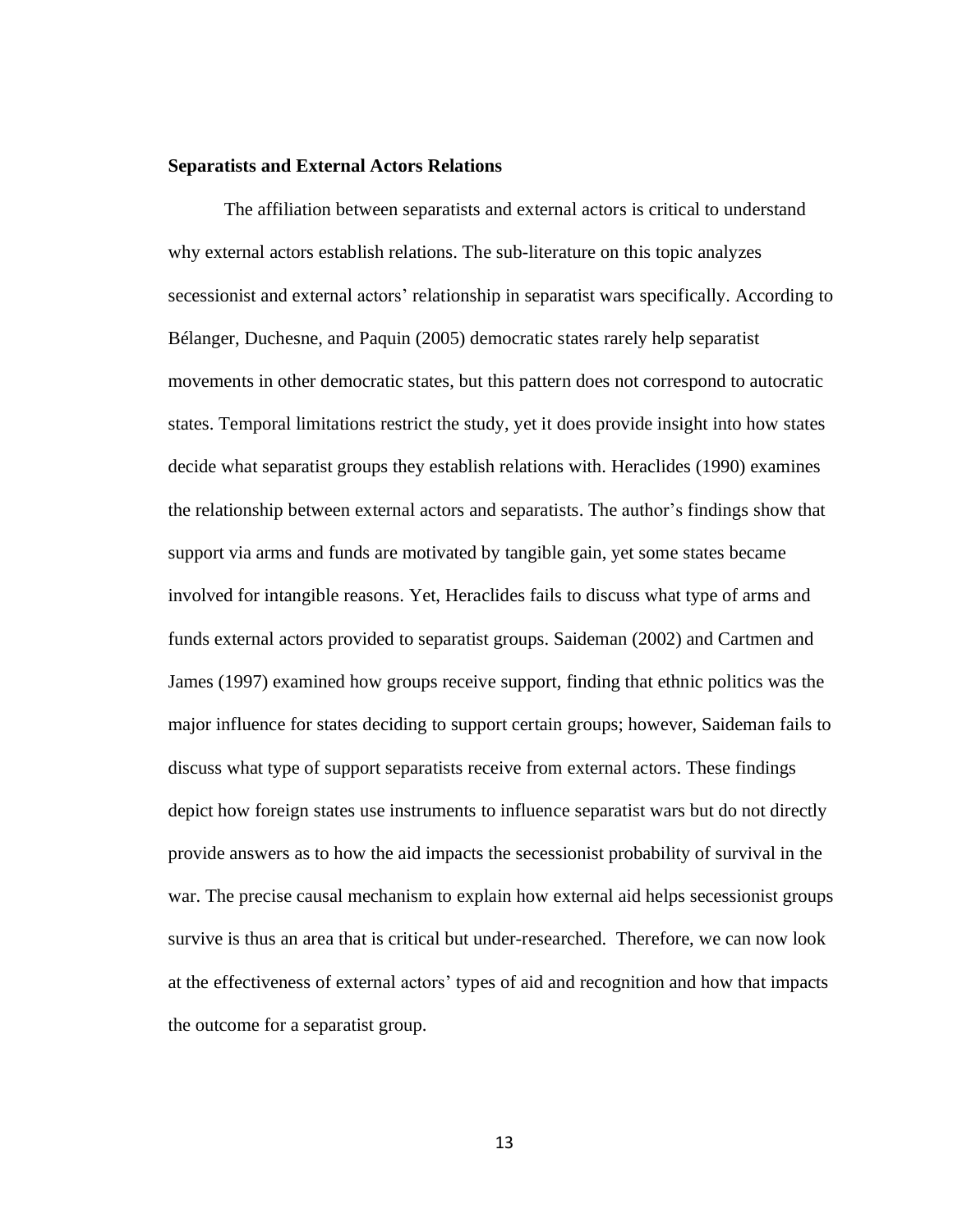## **External Actor's Effectiveness and Outcomes**

An external actor's effectiveness in determining the outcome of a separatist war depends on the type of support they have provided. Separatist groups are demonstrably able to maintain their territory by having an armed force and managing their local economies. Yet, sometimes separatist groups acquire additional support to ensure that they can maintain control of their territory and resources. Varying types of aid may be provided to support them. Florea (2017) lists four types of variables that affects de facto state survivability: military support from outside actors, state building, fragmentation within separatist groups, and veto players.

Florea (2017: 349) finds "Military support from an external actor resulted in reducing separatist incentives to negotiate." Military aid from external actors "…[I]njects vital lifeblood into the arteries of a de facto state by providing rebels with the resources needed to prevent forceful reintegration (Florea 2017: 340)." Receiving military aid strengthens the separatists' chances of surviving and provides them the opportunity to maintain their fight against the central government. Military aid improves the outcome for separatist groups because it allows them to avoid being forced into an agreement that falls short of their expectations.

Also, certain world powers, like the U.S., offer diplomatic support to ease tensions for separatist regions that have been economically isolated from the rest of the world (Pegg and Berg 2016). The separatist groups that are supported by the U.S. are treated poorly, potentially damaging their chances of survival (Pegg and Berg 2016: 284). External actors have given funds to separatists so that they may buy arms and train soldiers to accomplish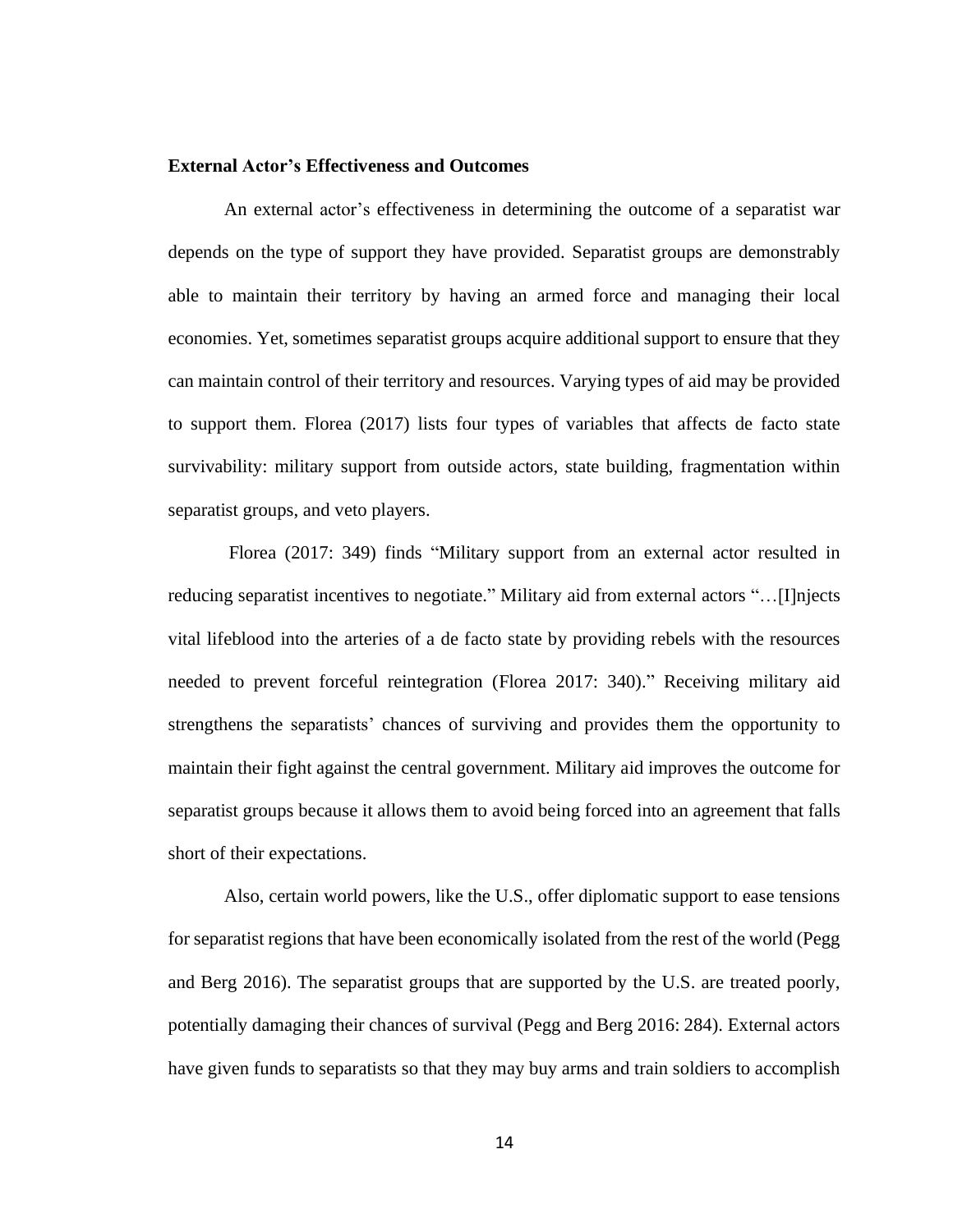their missions (Ross 2004). The financial support from foreign governments increases separatists' incentives to continue fighting, impacting their chances of survival (Ross 2004). Furthermore, Coggins (2011) finds that when one or more great powers recognized a separatist group, it increases the likelihood that others recognize it. The author argues that external politics plays a critical role in state recognition and thus in separatist movements having a successful outcome.

Furthermore, external actor support ensures their survival by providing them with the necessary military aid and moral support. Additionally, timing is crucial to the survival of a separatist group; the earlier that an external actor begins supporting the group the more likely that they survive (Byman, et. al. 2001: 10). Receiving military aid is critical for a successful outcome for a separatist group, and adding moral support only solidifies the probability of survival for the group. Timing is also critical for a separatist group, and the earlier the external actor provides support, the greater chance for a successful outcome.

Although any kind of external dependence hurts the separatist group's status on the international stage and their strategy in gaining independence (Caspersen 2009), Ozpek (2014) discusses from a realist approach how external actors' national interest weighs heavily if a regime recognizes a separatist group. Hence, the possibility arises for a separatist group to appeal for moral support from external actors because of mutual interests or national kinship. This research provides insight into how the effectiveness of foreign state assistance impacts the survivability of separatist groups but does not directly provide answers as to which type of support most impacts survivability. Therefore, my research bridges this gap in the literature by building a nuanced argument for which type of aid improves the likelihood of separatist survival. To highlight the impact of access to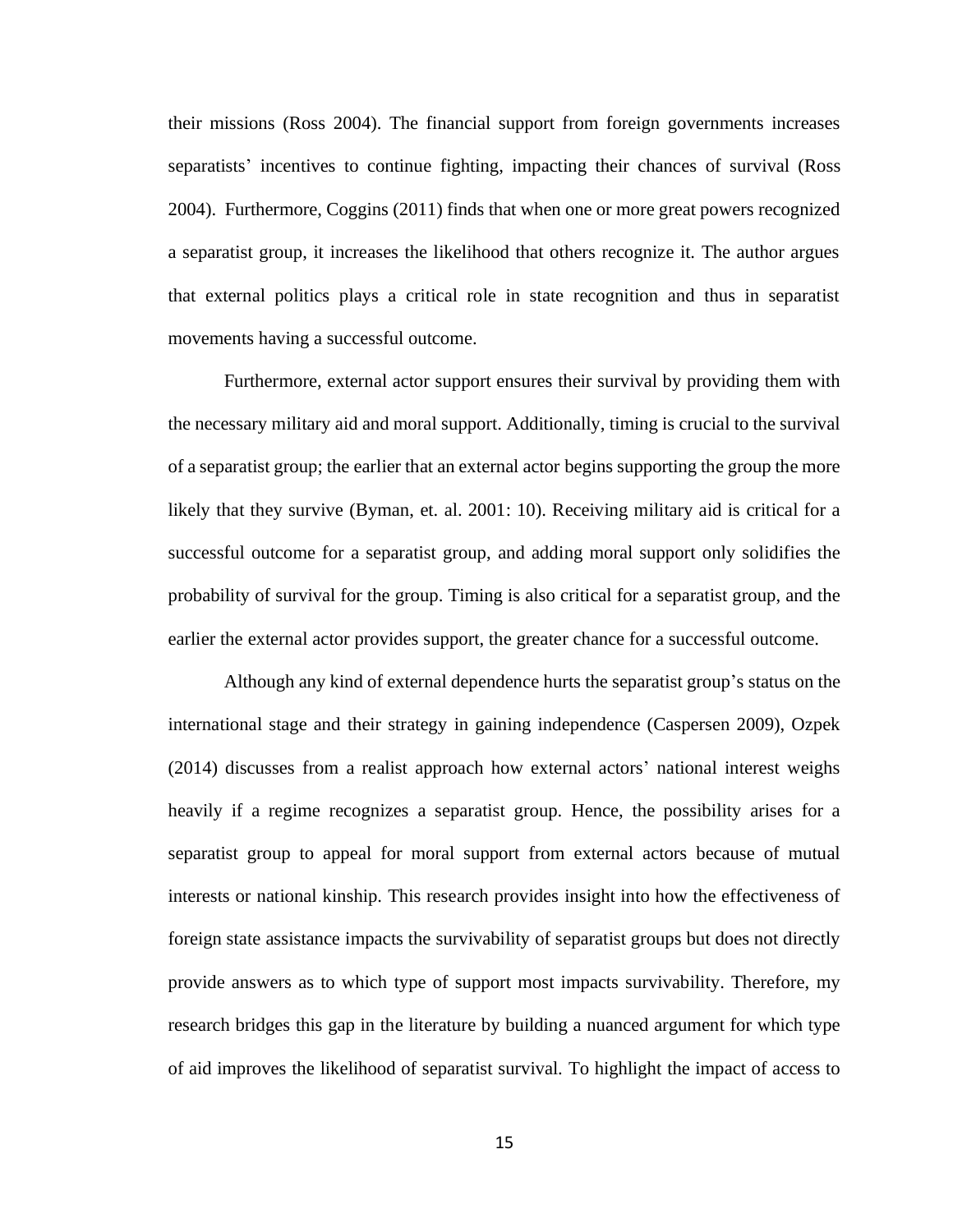foreign military aid to the success of a separatist region, the following sections will reveal the causal mechanisms behind a successful and failed separatist war.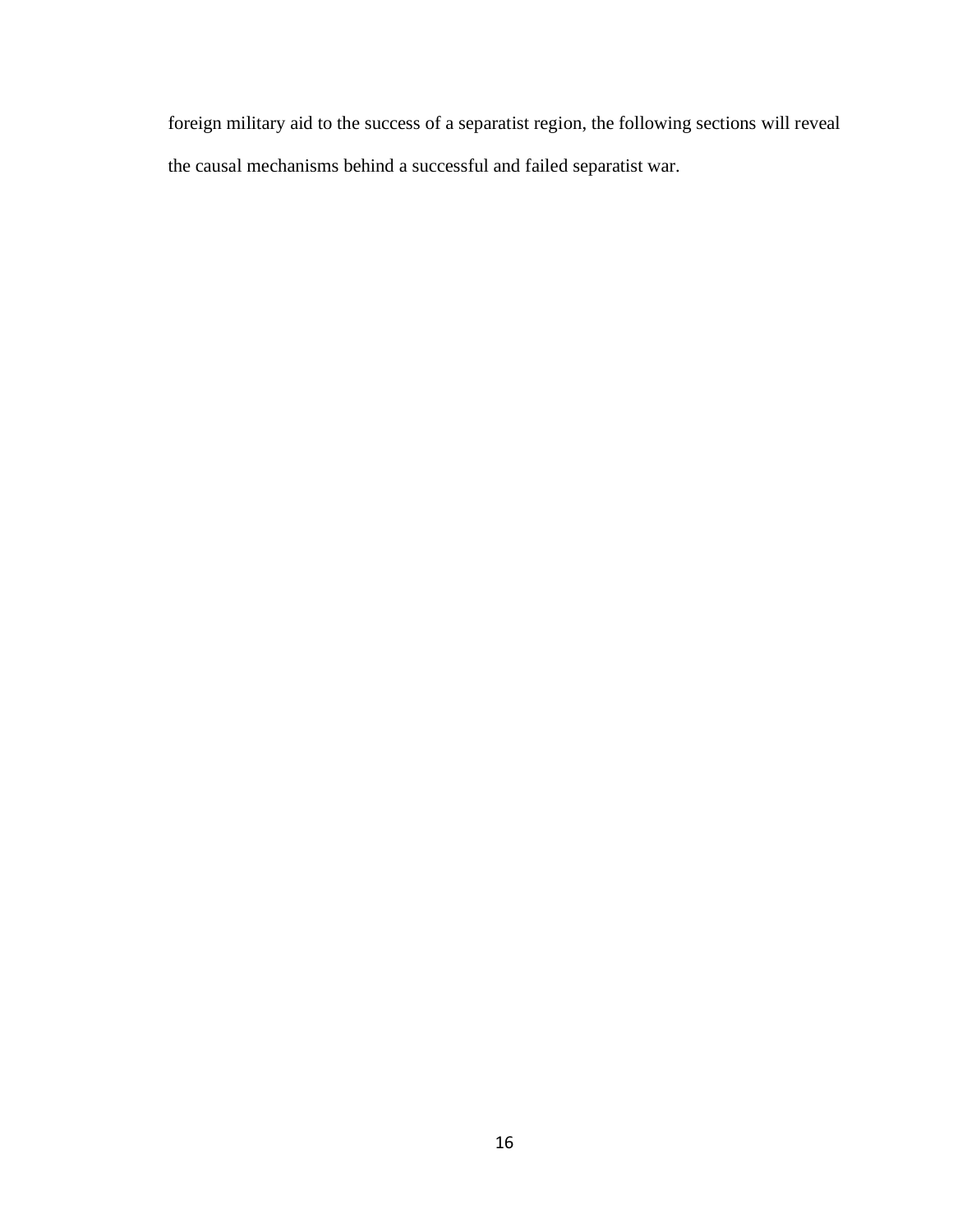## **III. Successful Separatist Case Study: Kosovo Liberation Army (KLA)**

The Kosovo War is recognized by many scholars as an example of a successful separatist case. The case illustrates the importance of external support for separatist survivability, specifically the impact of military aid. The discrete impact of these concepts can be operationalized through a quantitative analysis to determine the relevance of external support's impact on separatists' survival. The Kosovo case is a prime example of how an external actor can provide military aid, economic aid, and moral support to improve the separatist group's chances for survival. Furthermore, it exemplifies how military aid has the largest impact on ensuring separatist survivability during the war and beyond.

### **Historical Background**

In 1998-1999, the Kosovo War was described as a humanitarian war by the West because of the ethnic cleansing committed by Serbian soldiers operating within the Yugoslavian forces. The actions of the Serbian forces and the Kosovar Albanians resulted in clashes and disputes over territorial control. The violence against innocent civilians led to North Atlantic Treaty Organization (NATO) intervention in 1999 and paved the way for international recognition for the state of Kosovo. The events precipitating this conflict provide greater context for the separatist war that took place.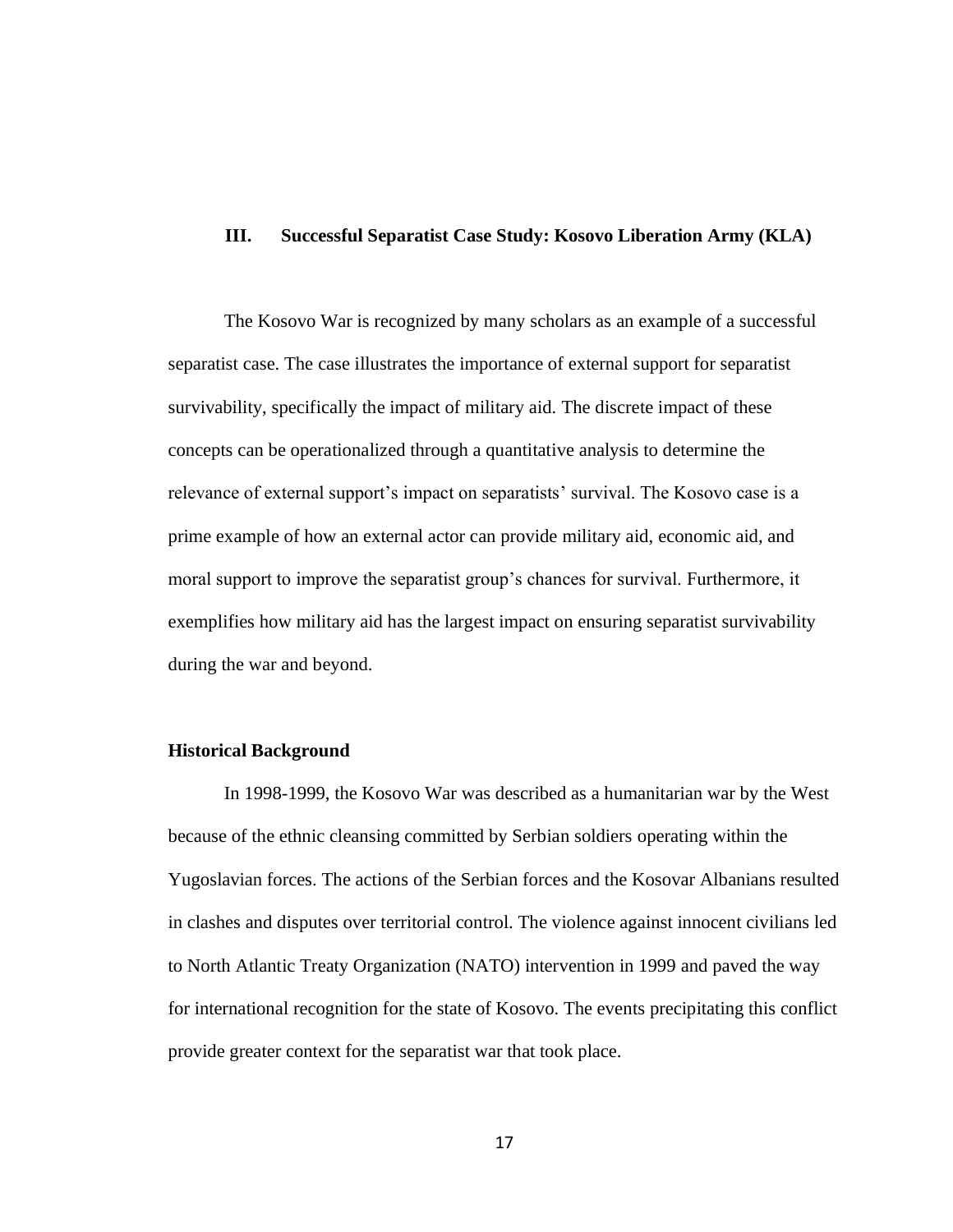Kosovo is located in the southernmost province of modern-day Serbia and was one of two autonomous provinces in Yugoslavia (Dempsey 1998: 95; Smith 2001: 2). In 1912, during the Balkan War, the Serbs were successful in acquiring the Kosovo region (Smith 2001: 2). During World War II (WWII), Axis powers were able to acquire control of Kosovo in 1941, the control of which they proceeded to hand over to Albania (Dempsey 1998: 96). In 1946, after the end of WWII, Kosovo was returned to Yugoslavia and given autonomous status (Dempsey 1998: 97). In 1963, Kosovo was upgraded to an autonomous province and eventually in 1981 gained full republic status by utilizing force; however, the ruling was met with opposition from the Communist Party of Serbia (Dempsey 1998: 97). In 1989 and 1991, Serbian leader Slobodan Milošević removed Kosovo's autonomous status, which lead to Kosovo forming their own government and seeking independence (Dempsey 1998: 97). The people of Kosovo had experienced the opportunities of autonomy only to have the government authorities remove their status. The Serbian government was not without justification, however, as terrorist activities perpetrated by Kosovan separatists led to the decision to remove their autonomy.

In December 1993, in response to the Serbian government's oppressive tactics, the Kosovo Liberation Army (KLA) was created (Mulaj 2008: 1108). KLA's goal was to achieve independence from Yugoslavia and even claimed responsibility for bombings that occurred in the southern part of the country (Dempsey 1998: 94). The KLA had acquired funds through a variety of illegal activities, including selling drugs, prostitution, and extortion networks (Özerdem 2003: 80). Furthermore, in the early 1990s, the KLA devoted the majority of their attacks to sporadic assassinations against Serbian police, before moving to hit and run attacks in the mid-1990s (Mulaj 2008: 1112). In late 1996, the KLA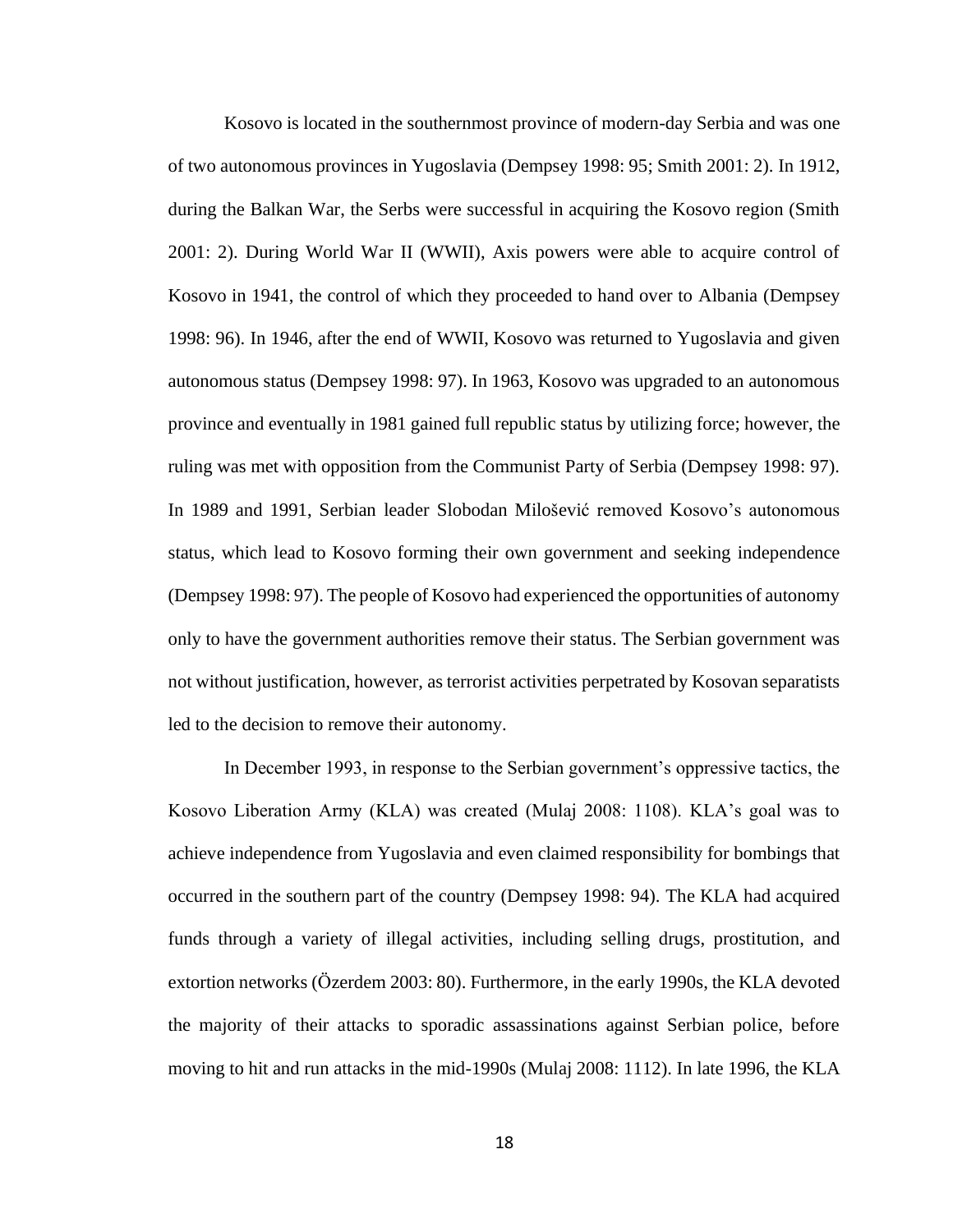conducted 15 attacks against the Serbian police in which 15 were killed and 2 injured (Mulaj 2008: 1112). These terrorist attacks by the KLA led the Serbian government to create plans to counter these incidents.

In February 1999, Serbian leader Milošević introduced "Operation Horseshoe" to combat the KLA (BytyÐci 2015: 133). The goal of Operation Horseshoe was to "eliminate KLA and initiate cleansing of Kosovo of Albanians" (BytyÐci 2015: 133). The international community felt that Kosovo was an internal state issue for Serbia, and decided to not intervene (Mulaj 2008: 1109). The atrocities committed by Serbian forces against Albanians in Kosovo led to consternation from leaders around the world, particularly the UN. On March 31<sup>st</sup>, 1998, the UN Security Council initiated a resolution condemning both sides for their acts of violence and demanding that both cease their activities (BytyÐci 2015: 133). Eventually, after the continued hostile acts committed by the Serbian troops against the Kosovo Albanians and the failure to reach an agreement with Milošević, the international community decided to take action.

Kosovo Albanians were offered various opportunities for autonomy, only to have their central government strip that right away from them. The Serbian government proceed to commit atrocities against the Kosovo Albanians; however, the international community decided to take action to become involved by utilizing NATO's diplomatic and military resources to challenge Serbian leaders and its military.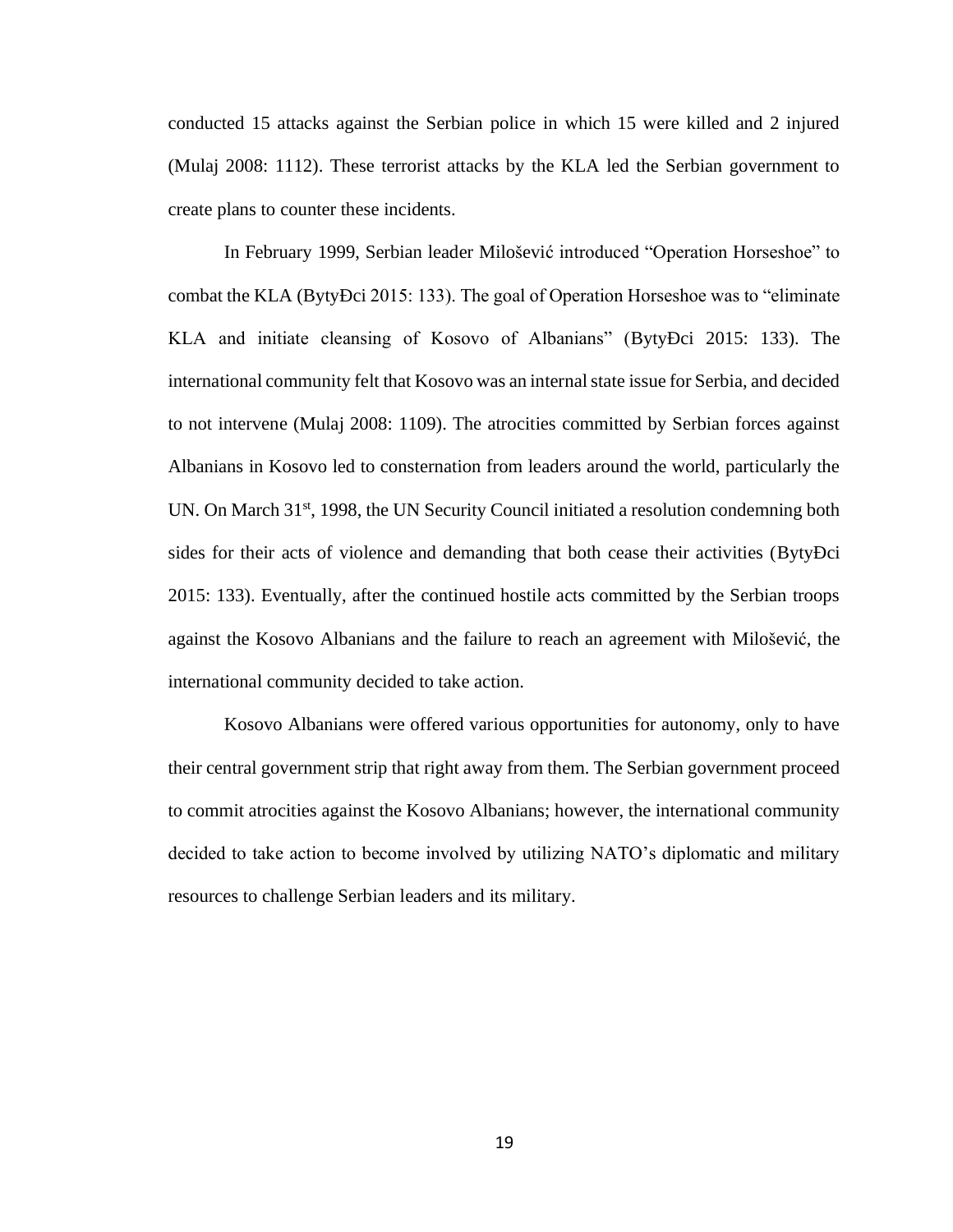#### **External Actor's Involvement**

The international community was dismayed by the atrocities that were committed by the Serbian forces in Kosovo. NATO initiated negotiations with Milošević but failed to reach a resolution. The intention of NATO's initial involvement was to create a solution to a political crisis that had turned into a diplomatic failure (BytyÐci 2015: 136). NATO created a plan, "NATO OPLAN," which consisted of 3 phases. Phase 1 was to establish air superiority, Phase 2 was to attack military targets south of the 44 degrees north latitude, and Phase 3 was to expand air operations throughout the region (Arkin 2001: 4). Eventually, NATO OPLAN was later renamed Operation Allied Force (OAF) with the intended goal to drive Serbian troops out of Kosovo (Smith 2001: 1). NATO defended their plan of intervention by utilizing Chapter VII Article 2, Paragraph 4, which allows the use military force for humanitarian means in a regional conflict (BytyÐci 2015: 134). The atrocities that the Serbian troops had already committed in Kosovo left NATO with no other option but to use military force as a means to prevent a disaster from occurring.

On March 23, 1999, NATO's Secretary General Javier Solana authorized the use of force against the Federal Republic of Yugoslavia (FRY) and Serbian forces (BytyÐci 2015: 139). NATO commenced OAF at 19:45 Central European Time (CET) on March 24 by conducting air operations. NATO's involvement was to find a solution for the Kosovo Albanians who had their autonomy stripped away on countless occasions and were being repressed by their central state. The only option NATO had to find a solution for the Kosovo Albanians was to use their military resources against the Serbian opposition.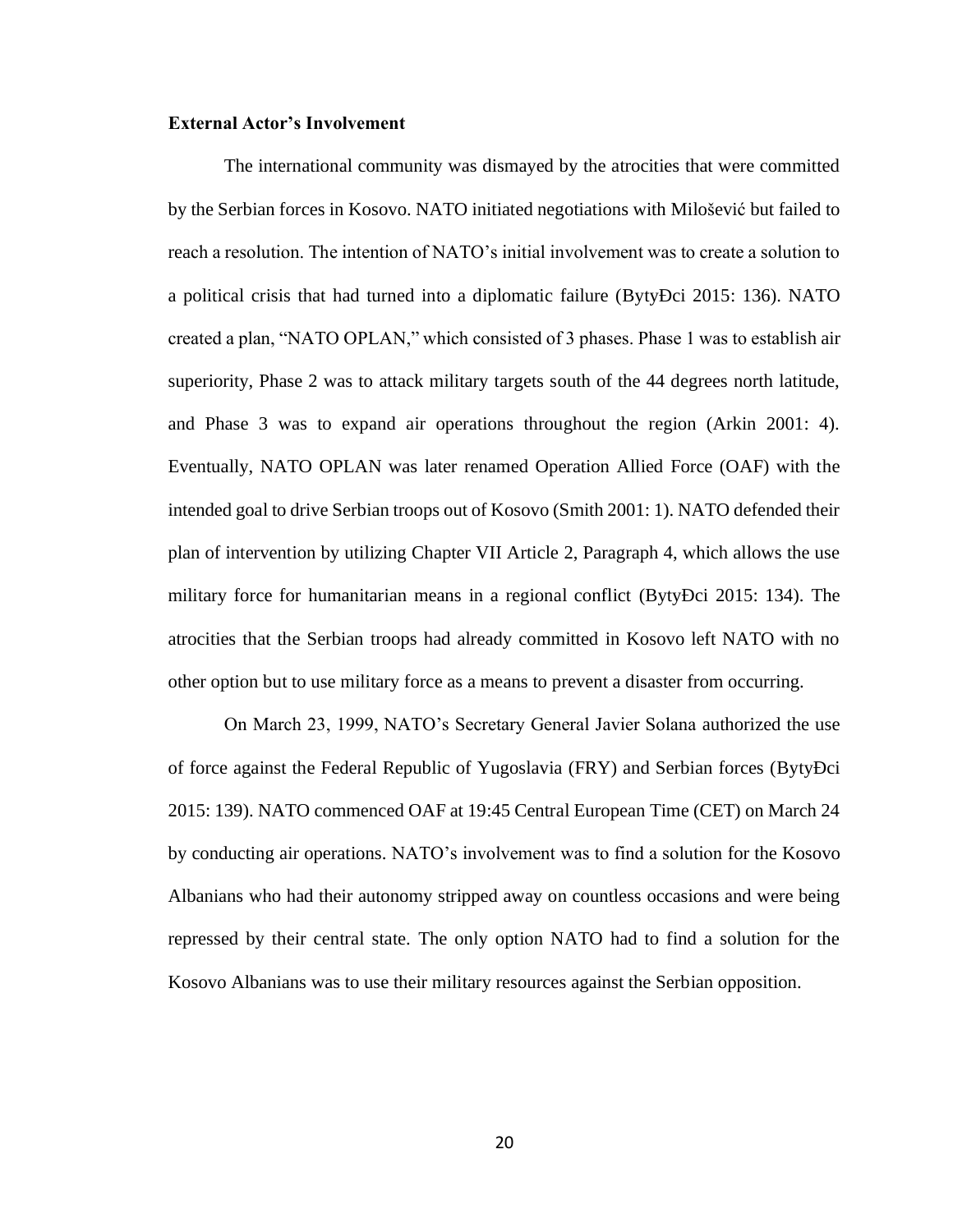#### **NATO's Military Aid**

NATO's military resources proved to have a critical impact on the KLA in the Kosovo War. NATO targeted key facilities, such as: "airfields, army bases, munitions storage facilities, engineer depots, arms and heavy equipment factories, petroleum storage facilities, smelters, and an aviation repair base (Haulman 2015: 17)." In particular, NATO's air forces hit 40 military facilities, with 400 flights hitting the anti-aircraft defense network and 300-350 aircraft hitting refineries, fuel depots, and military barracks (BytyÐci 2015: 143). NATO had success in targeting the Serbian military because of the mutual sharing of information with the KLA (Mulaj 2008: 1113). The KLA was able to provide key Serbian military positions to NATO's bombers, which gave the KLA an advantage against the Serbian forces. NATO's targeting capability and the KLA's strategic guidance proved a winning combination, allowing the combined forces, though overstretched, to cover over 40% of Kosovan territory (Koktsidi and Dam 2008: 170).

NATO was also successful through more diplomatic measures. As Haulman (2015: 16) states, "A combination of military and diplomatic pressure ultimately succeeded in convincing Milosevic to accept a peace deal." Therefore, the KLA greatly benefited from NATO's strategic bombing which allowed them control of over 40% of the territory. NATO's military aid helped pressure Serbian leader Milosevic to accept a peace deal but it was a combination of NATO's targeting and KLA's territorial control made the NATO intervention so impactful, ultimately forcing Milosevic to accept the peace terms. It should be noted that diplomatic pressure played a critical role, and we will discuss how NATO countries utilized their diplomatic networks later in this section.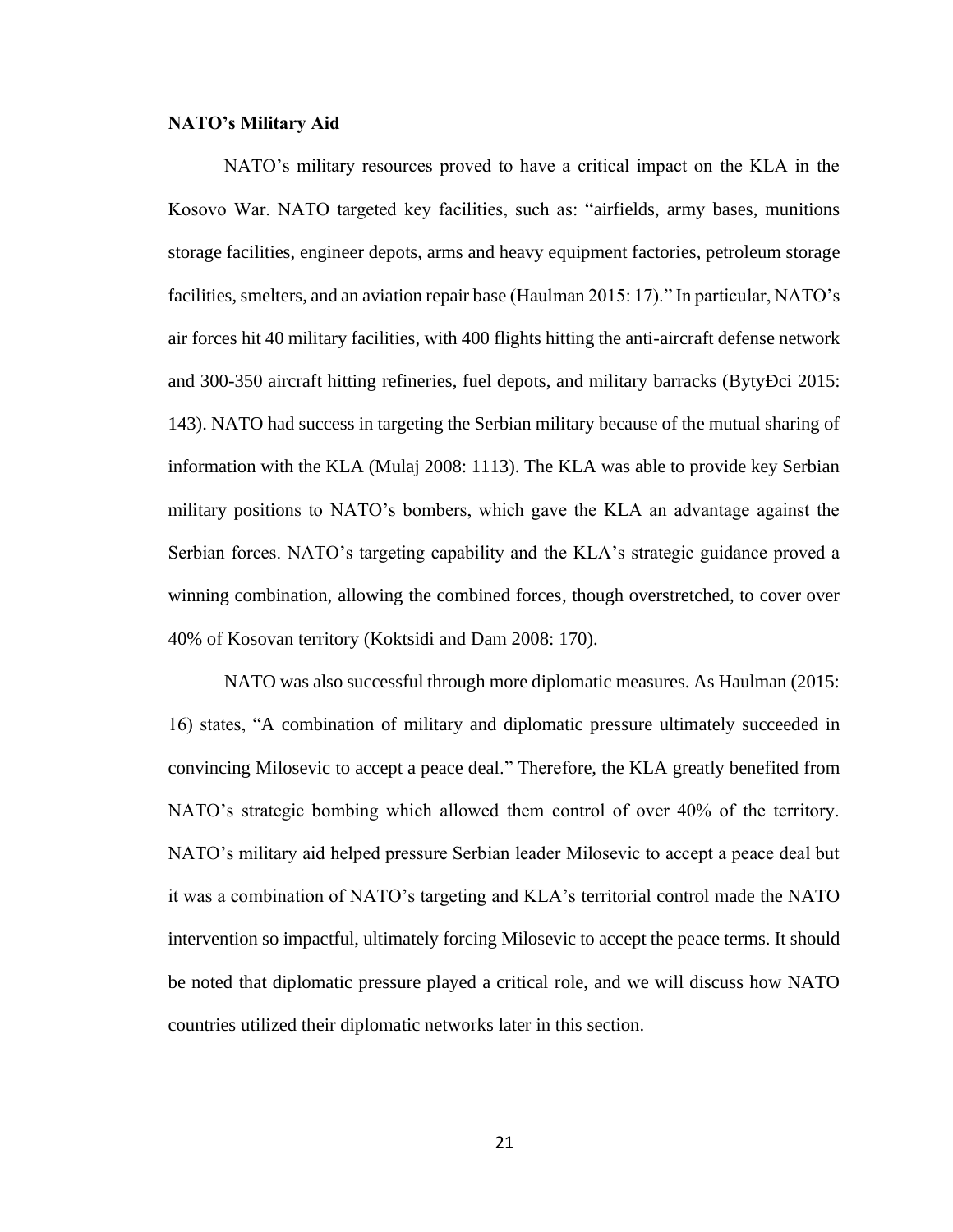## **NATO's Economic Aid**

The successful conclusion to the Kosovo War saw the NATO powers establish U.N. Security Resolution 1244, which consisted of the United Nations Interim Administration in Kosovo (UNMIK), tasked with state-building and transferring administrative duties to Kosovan officials and institutions (Woehrel and Kim 2008: 5). Furthermore, NATO, the UN, and the European Union (EU) provided substantial monetary support to help the KLA and Kosovo rebuild the region and allow Kosovo to pursue state recognition. Since 1999, UNMIK and EU has provided Kosovo with a total of close to \$40 Billion for infrastructure development and state-building (Džihić and Kramer 2009; Elbasani 2018). The goal was to catalyze economic development and advise on rule of law institutions (Džihić and Kramer 2009: 14). Additionally, the EU utilized 14,500 Kosovo Force (KFOR) troops for security measures to ensure stability (Džihić and Kramer 2009: 2). KFOR's other goal was to enforce the provisions of the Military Technical Agreement (MTA) and the demilitarization of the KLA (Woehrel and Kim 2008: 12). The monetary support and security forces provided by NATO and other organizations has provided an opportunity for Kosovo to establish nationwide stability and pursue state recognition. Therefore, the economic aid that was provided to the KLA helped provide Kosovo a path to statehood as long as they followed the guidelines set by UNMIK and the EU. It is unlikely that any substantial economic development could have been achieved without the presence of NATO's military forces. The establishment of KFOR has also allowed officials to focus on state-building and development for the region.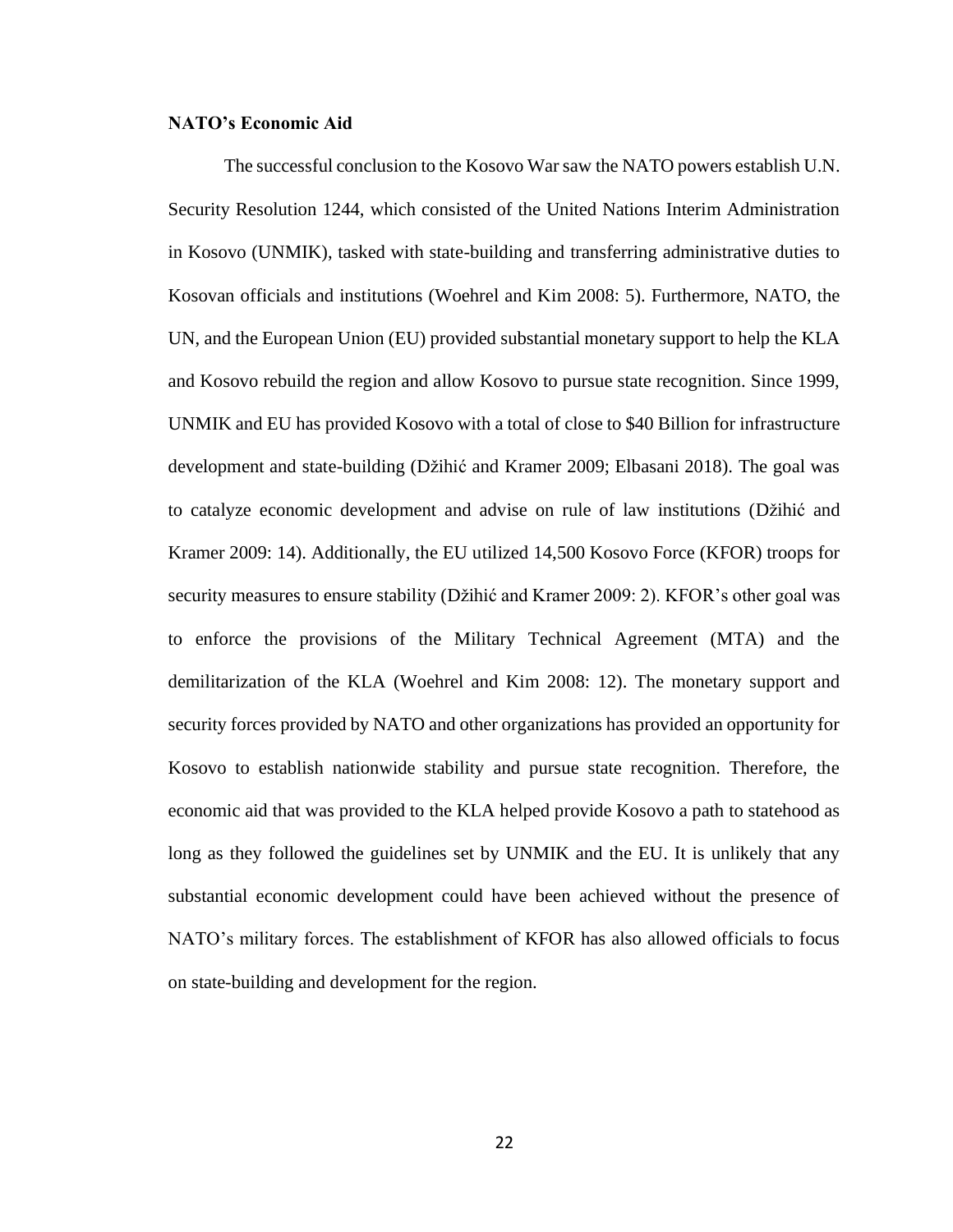#### **NATO's Moral Support**

KLA's goal was to establish their autonomy and successfully secede from Serbia. However, this was initially unlikely because of world powers opposing their independence (Woehrel and Kim 2008: 12). In 1998, the U.S. designated the KLA a terrorist organization (Özerdem 2003: 80). This condemnation of the KLA, which would restrict much of the NATO support required to establish statehood, stood as an early barrier to Kosovan statehood. Despite this, the international community established the Ahtisarri Proposal for Independence, which the U.S., NATO, and EU supported, while Russia needed more time to make a decision (Woehrel and Kim 2003: 17). The result of the proposal was inconclusive, yet eventually granted Kosovo the right to seek membership in international organizations and recommended eventual independence (Woehrel and Kim 2003: 17). The proposal's controversiality meant it was not agreed upon unanimously in the international community, which lead to the Troika Talks. The Troika Talks were similar to the Ahtisarri proposal in its attempt to establish the future of Kosovo; however, the talks could not reach a mutual agreement (Woehrel and Kim 2003: 18).

Ten years after the start of the Kosovo War, Kosovo declared its independence in February 2008 (Cottey 2009: 594). Kosovo was officially recognized as a "Contact Group" which consisted of some of the main powers of the international community. As stated by Mulaj (2008), "KLA's historic recognition occurred at Rambouillet and Paris international conferences (February and March 1999) by France, Germany, Russia, the United Kingdom, and the United States (1109)." The U.S. and United Kingdom (U.K.) organized their diplomatic networks to help Kosovo achieve their independence status.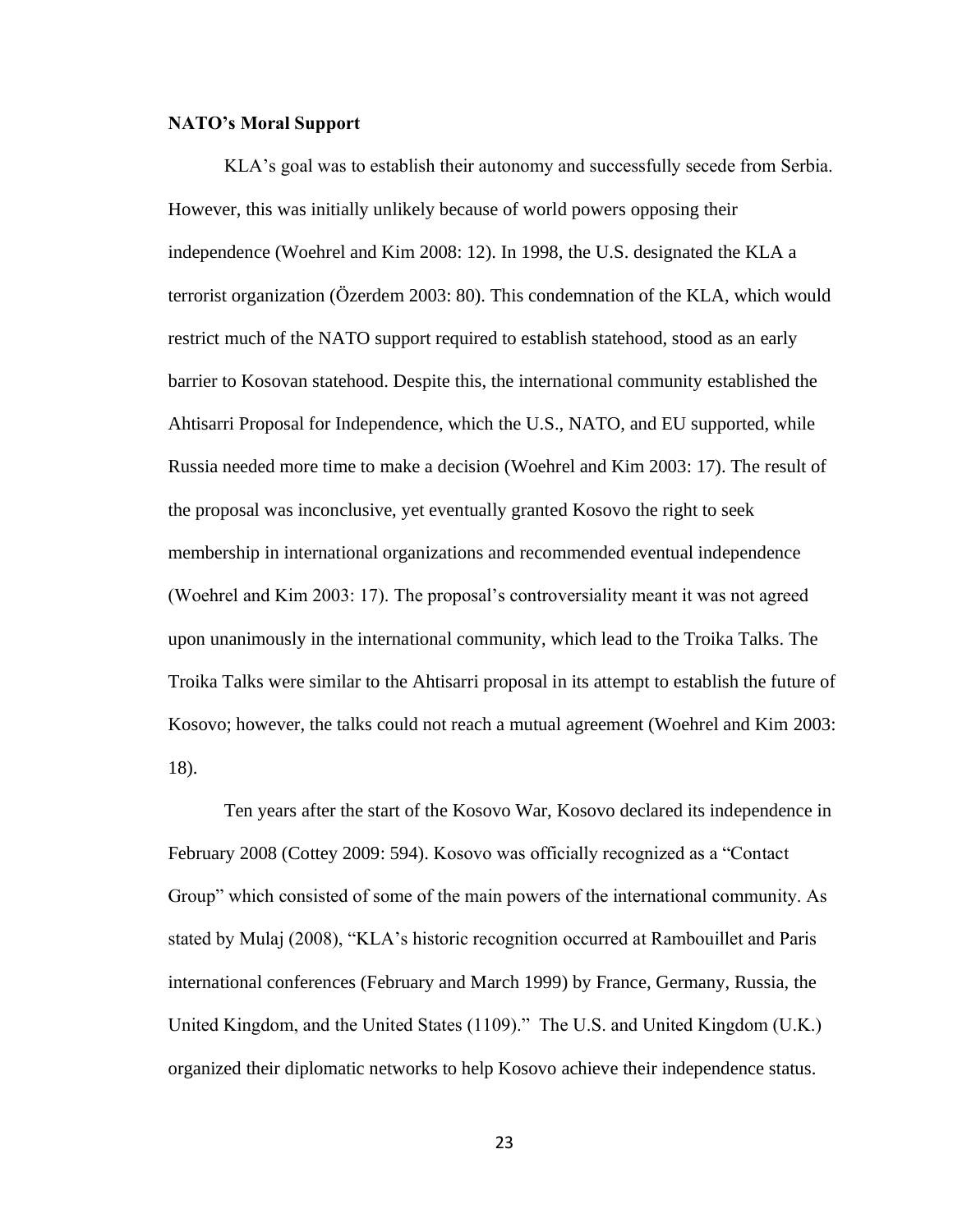Specifically, they encouraged other countries to recognized Kosovo's statehood by consistently using the UN Security Council meetings to pressure other states (Newman and Visoka 2018: 380).

Since the recognition from the G7 countries and its established independence, Kosovo's state recognition has gained traction. According to BytyÐci (2015: 176), "Kosovo's independence has been recognized by the United States of America, France, UK, Germany, and Turkey. As of July 2013, 110 countries, among which are 22 EU states, and all G7 countries have recognized Kosovo's independence." Kosovo has seen a resounding amount of support from the international community following their secession from Serbia.

In sum, Kosovan independence could not have been achieved had the U.S. and U.K. not utilized their diplomatic network and status to pressure states to recognize Kosovo. Moreover, the military aid from NATO further legitimized Kosovo's quest for independence. NATO's resources and diplomacy were therefore crucial in helping the KLA achieve independence. Its willingness to intercede on behalf of the KLA and devote valuable resources to the cause had an irrefutable impact on the success of the secession, the effectiveness of which is quantified in the following research.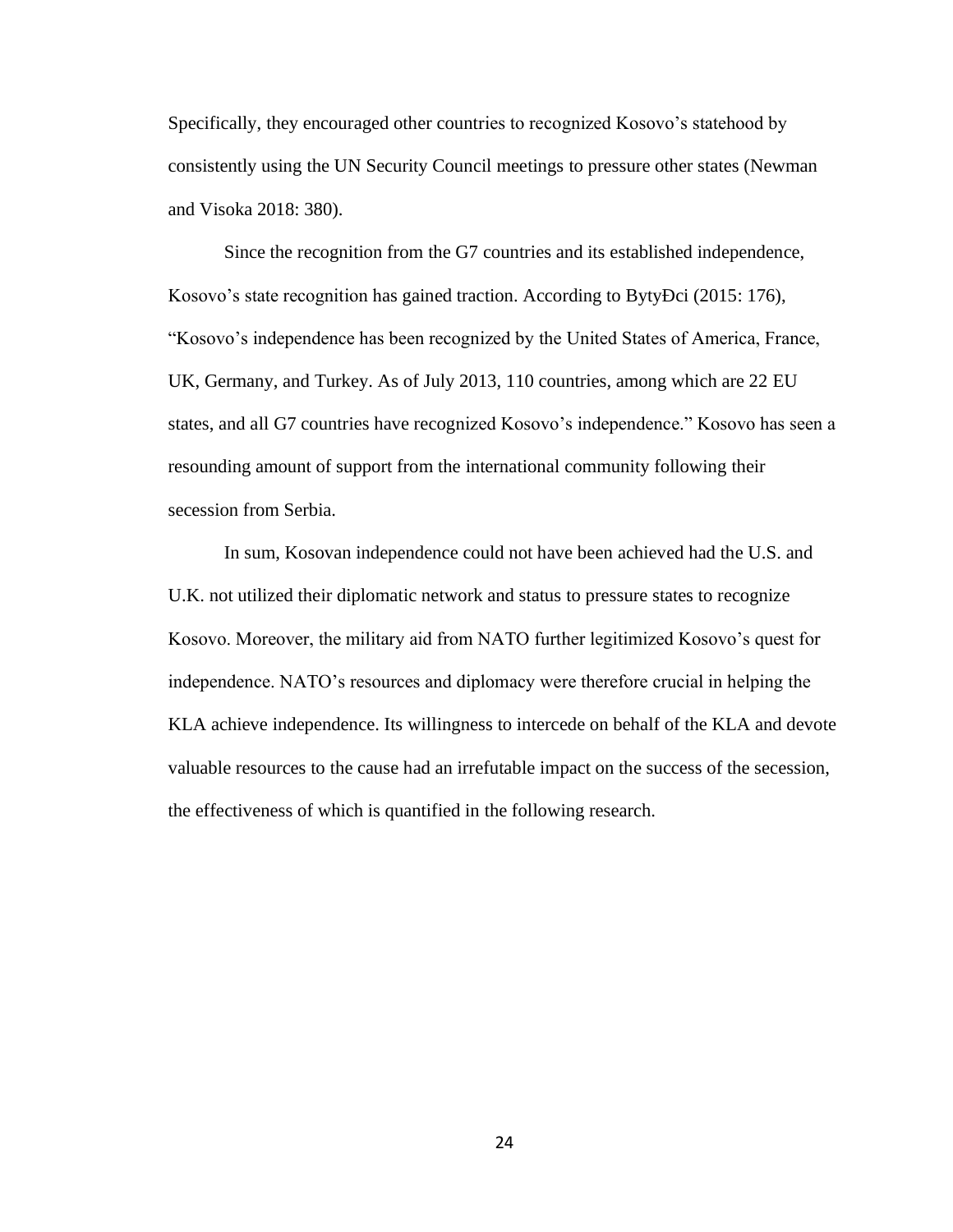## **External Actor Effectiveness and Outcome**

NATO's use of their resources was effective in shifting the war in KLA's favor because hitherto, KLA's troops were not successful in pushing Serbian troops out of the region. Utilizing air power had already been established as an effective option for countries that intervene in conflicts (Pashakhanlou 2018: 39). Air raids allow the intervening country to make an impact on the conflict without sacrificing thousands of ground troops. NATO launched air raids against FRY without support from China and Russia (Pashakhanlou 2018: 42-43). NATO claimed that the Kosovo Albanian population were being targeted by FRY forces, particularly Serbian police and paramilitary forces, which led them to decide that the only option to stop these acts was through military force (Pashakhanlou 2018: 42). Furthermore, the KLA was provided military aid by the U.S., Germany, and Switzerland (Mulaj 2008: 1111). In addition to providing military aid to the KLA, NATO also used air support to give them an advantage over Serbian forces.

The KLA was aided by NATO's air raids on Serbian infrastructure, which were crucial to their war effort. According to Pashakhanlou (2018: 43), "NATO utilized 38,000 aircraft sorties who conducted 10,500 strike missions and 12,000 tons of munitions, making it the alliance's largest air operation to date." Eventually, in the final days of the war, the air power used by NATO had significant success in hitting Serbian military targets (Gallis 1999: 7). The number of weapons and ammunition that were provided and used by NATO against the Serbian forces helped place pressure on Milošević to come to an agreement.

NATO's military aid forced Serbian leader Milošević to come an agreement with NATO and KLA, known as the Kumanovo Agreement. The agreement was signed on June 9<sup>th</sup> and began the process of ending the conflict and withdrawal of Serbian forces (BytyĐci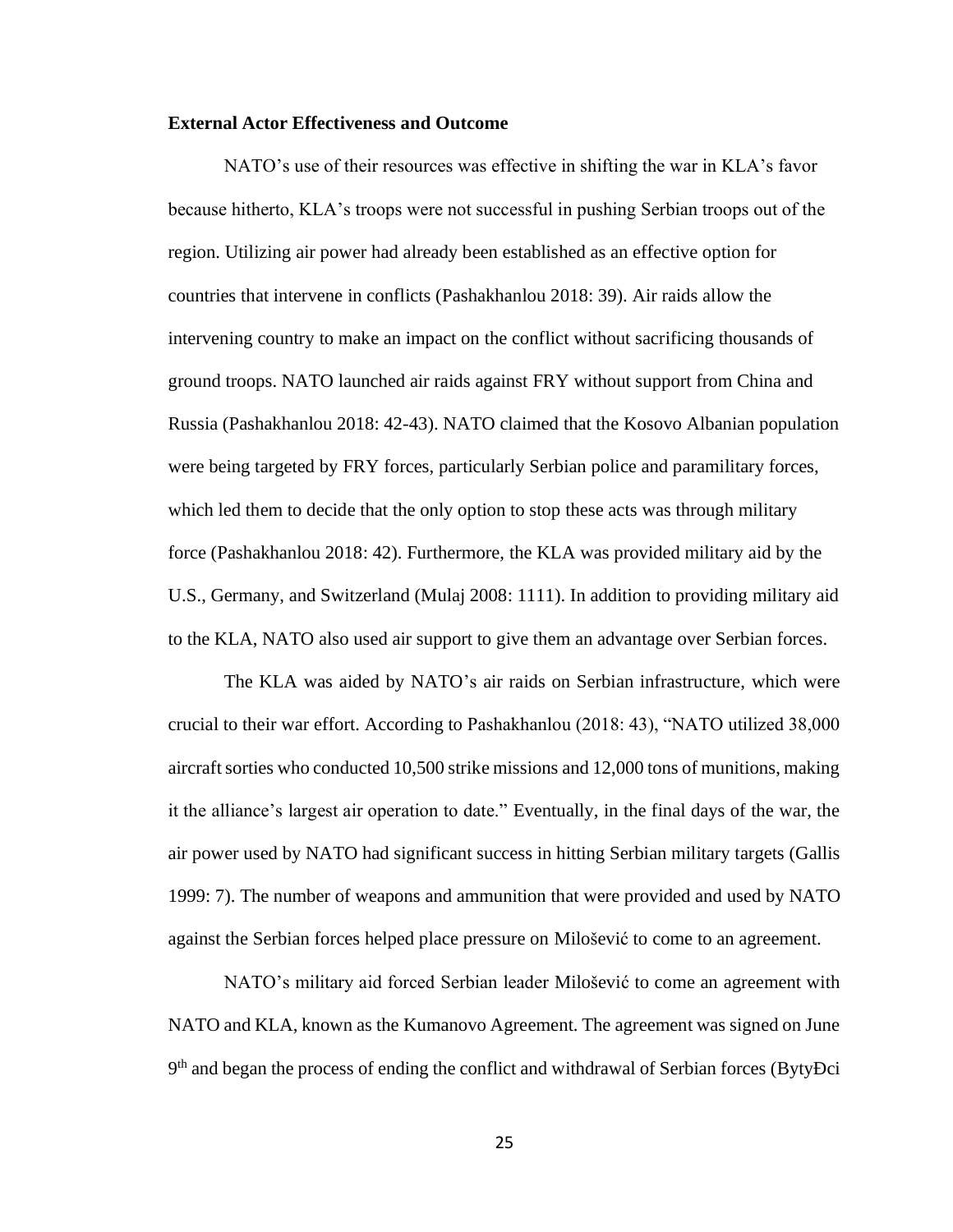2015: 153-178). NATO's military aid played a critical role in the outcome of the war. Their aid was effective in helping secure KLA's victory by applying pressure on the Serbian opposition, which forced the Serbian leader into agreeing to end the conflict. Moreover, this allowed Kosovo to finally receive the state recognition that they had been seeking since they declared self-determination. Next, it is imperative to look at how the NATO intervention with military aid increased the likelihood of survival for Kosovo because of the success they had in the international community and how they have managed to maintain their independence.

## **Probability of Survival**

NATO's involvement dramatically improved Kosovo's probability of survival because of their military resources. NATO's continued presence in Kosovo allowed the KLA to maintain control of their territory which ensured their independence. According to BytyÐci (2015: 179-88), "Kosovo was turned into a protectorate that was divided into five sectors with 6,000 German and Turkish forces in the South, Italian forces in the West, 6,100 French forces in the North, 7,400 U.S. forces in the East, and 6, 200 Great Britain forces in the Center."<sup>1</sup> NATO had established ground troops, also known as Peacekeepers, to maintain security and repel any possible attacks from the central government.

<sup>1</sup> See figure 3.1 below.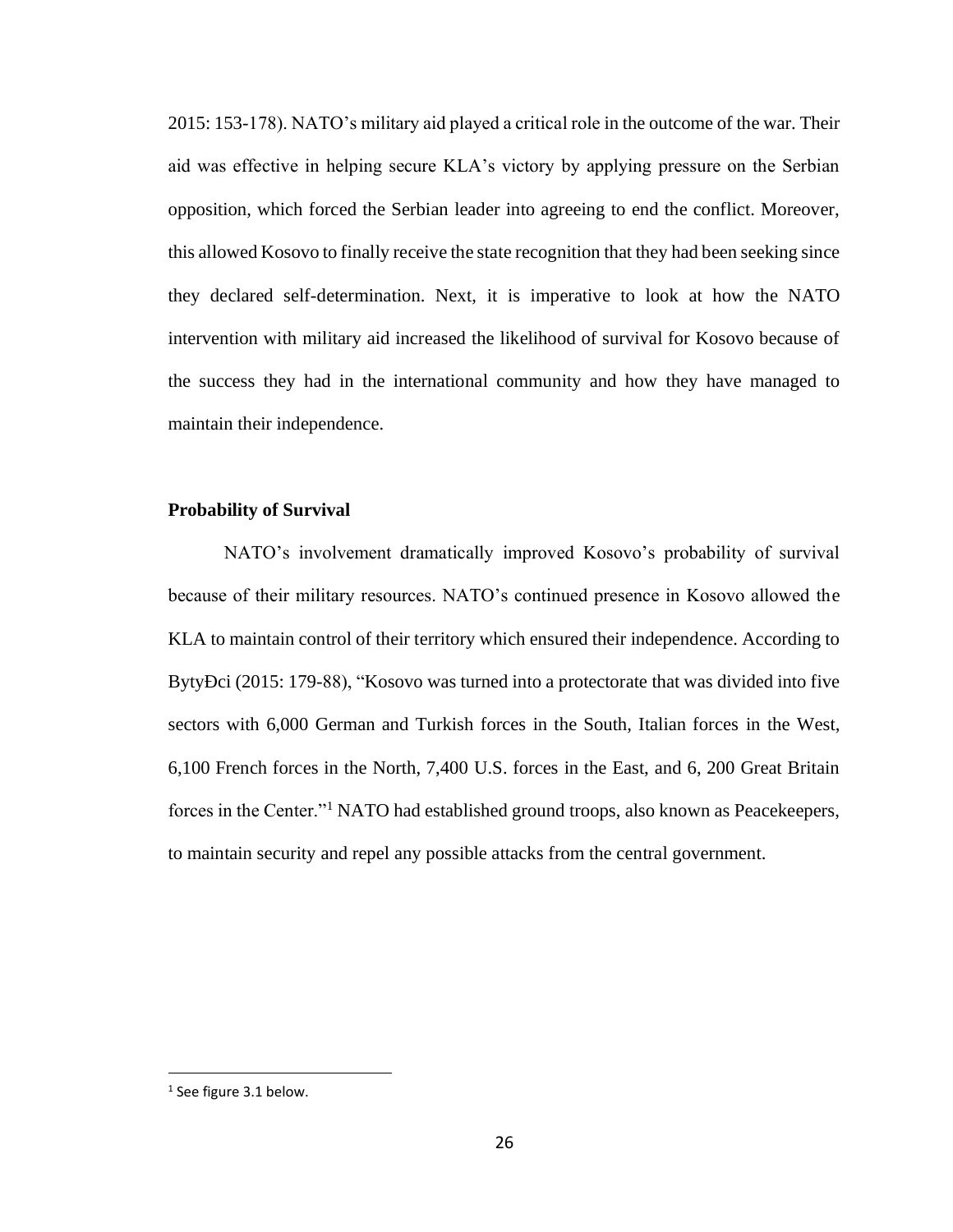Figure 3.1



Who controls Kosovo? The Economist. June 24<sup>th</sup> 1999.

In summary, NATO's aid had a tremendous impact on Kosovo's probability of survival. The pressure from the aerial bombing and the economic investment by NATO and its allies improved Kosovo's chances of survival. Moreover, the presence of troops has solidified Kosovo's independence and has ensured their probability of survival within the international community. The presence of NATO has provided legitimacy for Kosovo because without the military resources, the chance of Kosovo surviving is reduced. In sum, military aid is crucial for the separatist group's probability of survival and that is why it is imperative to discuss the implications.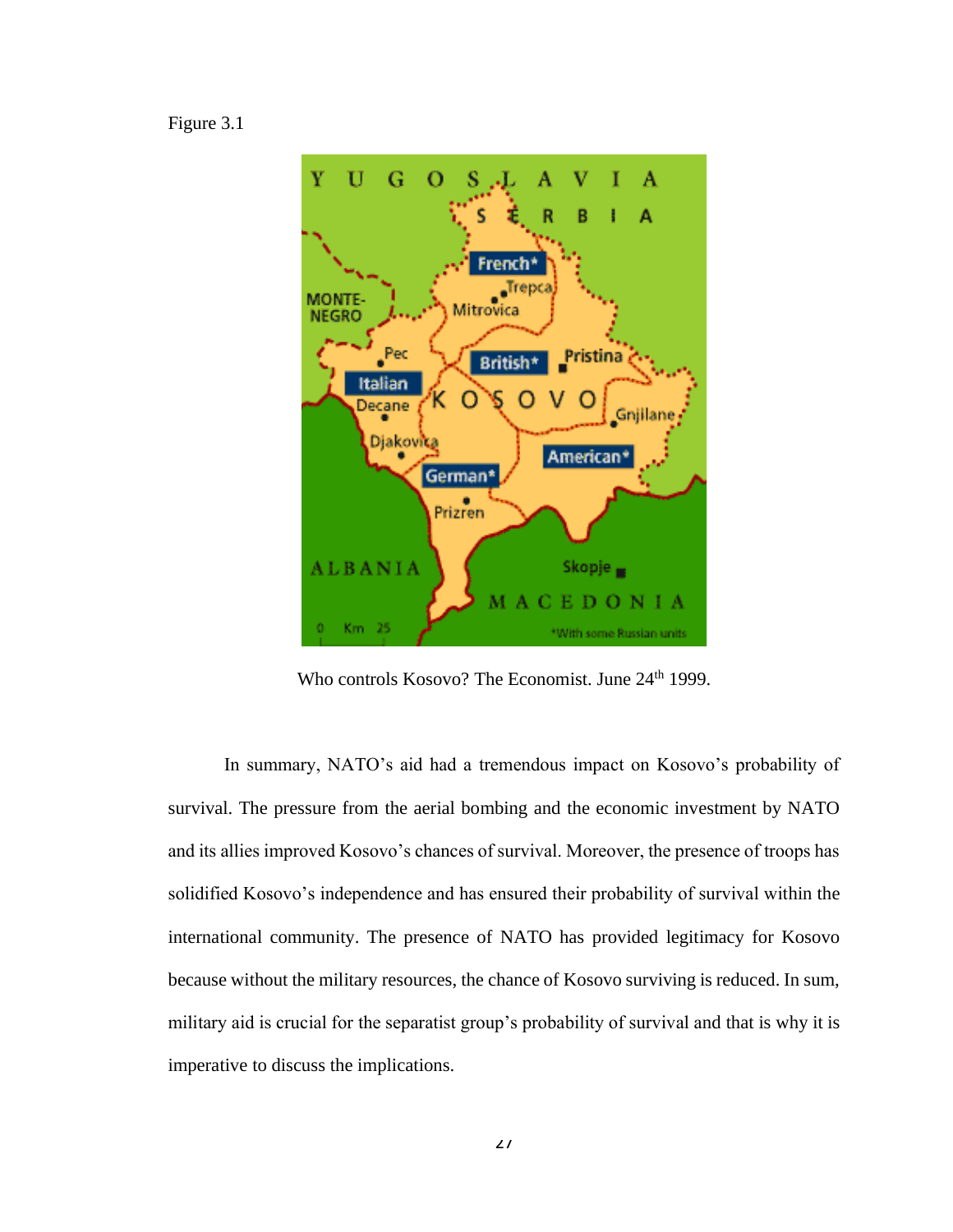# **Implications**

NATO's military aid played a critical role in improving Kosovo's probability of survival against the FRY and Serbian central state authority. The KLA would not have been as successful in their bid for self-determination without NATO 's military aid, economic aid, and moral support. NATO's air support and cooperation with the KLA was strategic in helping the group maintain control of 40% of their territory. Furthermore, it helped them apply pressure on the central state to come to an agreement to grant them autonomy. Moreover, NATO's economic aid was vital for the KLA to help them begin to develop their institutions, while their diplomatic pressure convinced states to recognize them. Ultimately, none of the above would have been possible had NATO not provided military aid to the KLA during the war nor provided stability after the war so that they could build institutions and gain recognition.

NATO intervened in the Kosovo conflict because the KLA provided pragmatic and strategic benefits to the western organization. NATO was able to establish bases to challenge potential Russian aggression and exert greater influence in Eastern Europe. Furthermore, by supporting the KLA, NATO was able to create an alliance with a subnational group in the region allowing for further westernization of the fledgling state. Establishing a security partnership provides long-term benefits for both NATO and KLA because it allows NATO to counter other states that may try to influence the region and increases Kosovo's state legitimacy. Therefore, there are tangible benefits that attracted the external actor (NATO), which motivated its aid to the separatist group (KLA) to improve its likelihood of survival.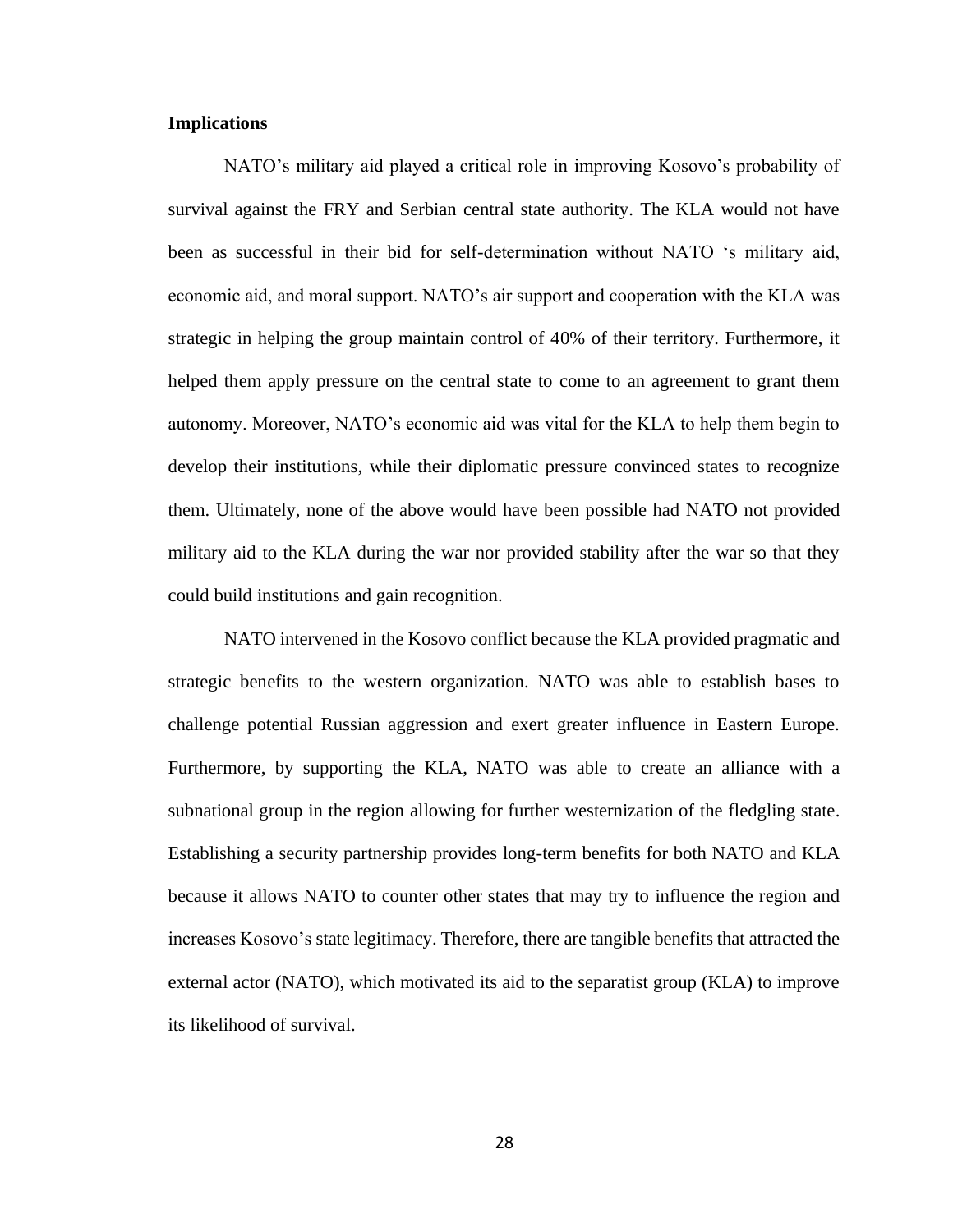## **IV. Failed Separatist Case Study: Liberation Tigers of Tamil Eelam (LTTE)**

The Kosovo War provides an excellent example of a successful separatist case because of the impact that NATO had on the outcome of the conflict. However, there are cases in which external actor support is unsuccessful. The Sri Lankan Civil War provides a unique case because of the external support the Liberation Tigers of Tamil Eelam (LTTE) received from India between 1983 and 1987. The Sri Lankan Civil War is technically a separatist war because the LTTE is seeking to establish their autonomy. The withdrawal of this support post-1990 provides a unique opportunity to analyze the impact of external support on the same separatist organization. After analyzing the impact of external support (or the lack thereof) on the LTTE over three decades, the LTTE is compared to the KLA to quantify how external actor support impacts the survival of a separatist group.

### **Historical Background**

Tamil nationalism increased with the creation of the Sri Lankan state in 1931 (Hariharan 2008: 37). During the 1940s and 1950s, Tamil nationalists demanded to receive state representation and eventually requested to become a federal state. The goal was to counter the Sinhala policies that discriminated against the Tamil community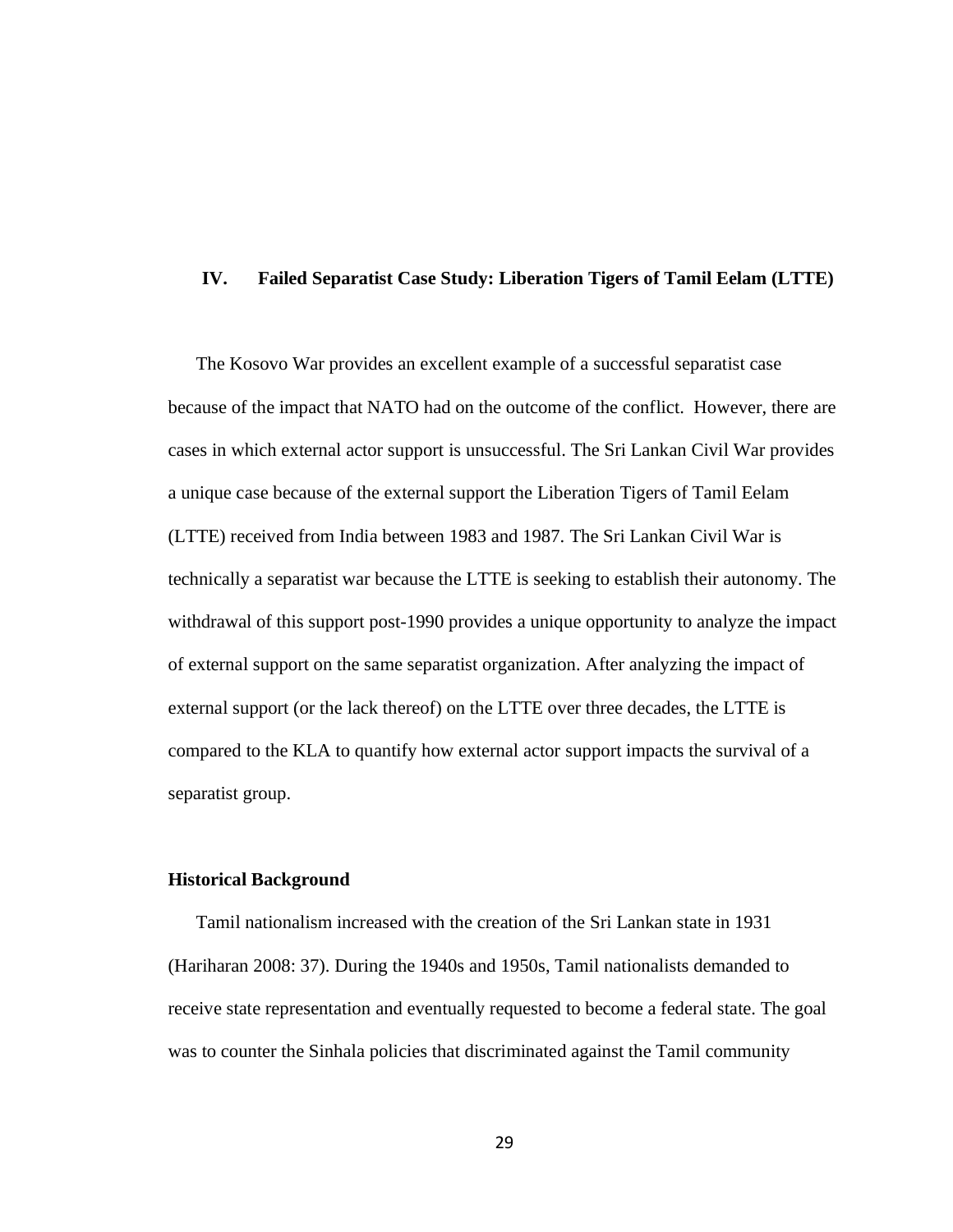(Hariharan 2008: 37). Specifically, the Ceylon Citizenship Act of 1948 and the Sinhala Only Bill discriminated against the Tamil community by declaring them noncitizens and making Sinhala the official language (McConnell 2008: 62-3). The systematic discrimination by the Sri Lankan government caused the Tamil leaders to take action and defend their homeland.

The Tamil separatist movement was created out of frustration toward the ethnocentric policies put in place by the Sri Lankan government (DeVotta 2009: 1021). Tamil leadership announced the right to self-determination for their homeland in 1976 (McConnell 2008: 65). The declaration for the right to self-determination was followed by the creation of armed groups taking up the cause. According to Hussain (2008: 81), "The Liberation Tigers of the Tamil Eelam was founded by Vellupillai Prabhakaran on March 5, 1976, the day he conducted a successful bank robbery in Puttur." The LTTE committed more than common crime; they were known perpetrators of many terrorist attacks. Similar to the KLA, the LTTE purchased their arms through the black market with ill-gotten funds from bank robberies, drug trafficking, and welfare fraud (Abel 1995; Herinrich 1986). According to Samaranayake (2007: 178), LTTE attacks between 1984 and 2004 killed 3,045 civilians while injuring 3,704. These attacks frequently utilized terror tactics as the LTTE resorted to using car bombs and assassinations of political leaders (Ministry of Defense, Democratic Socialist Republic of Sri Lanka 2011; Kaufman 1996).

The goal for the separatists was to establish their own independent state, which consisted of the Northern and Eastern provinces of Sri Lanka (Pfaffenberger 1995: 130). According to McConnell (2008: 72), the "Tamils' homeland has been occupied by the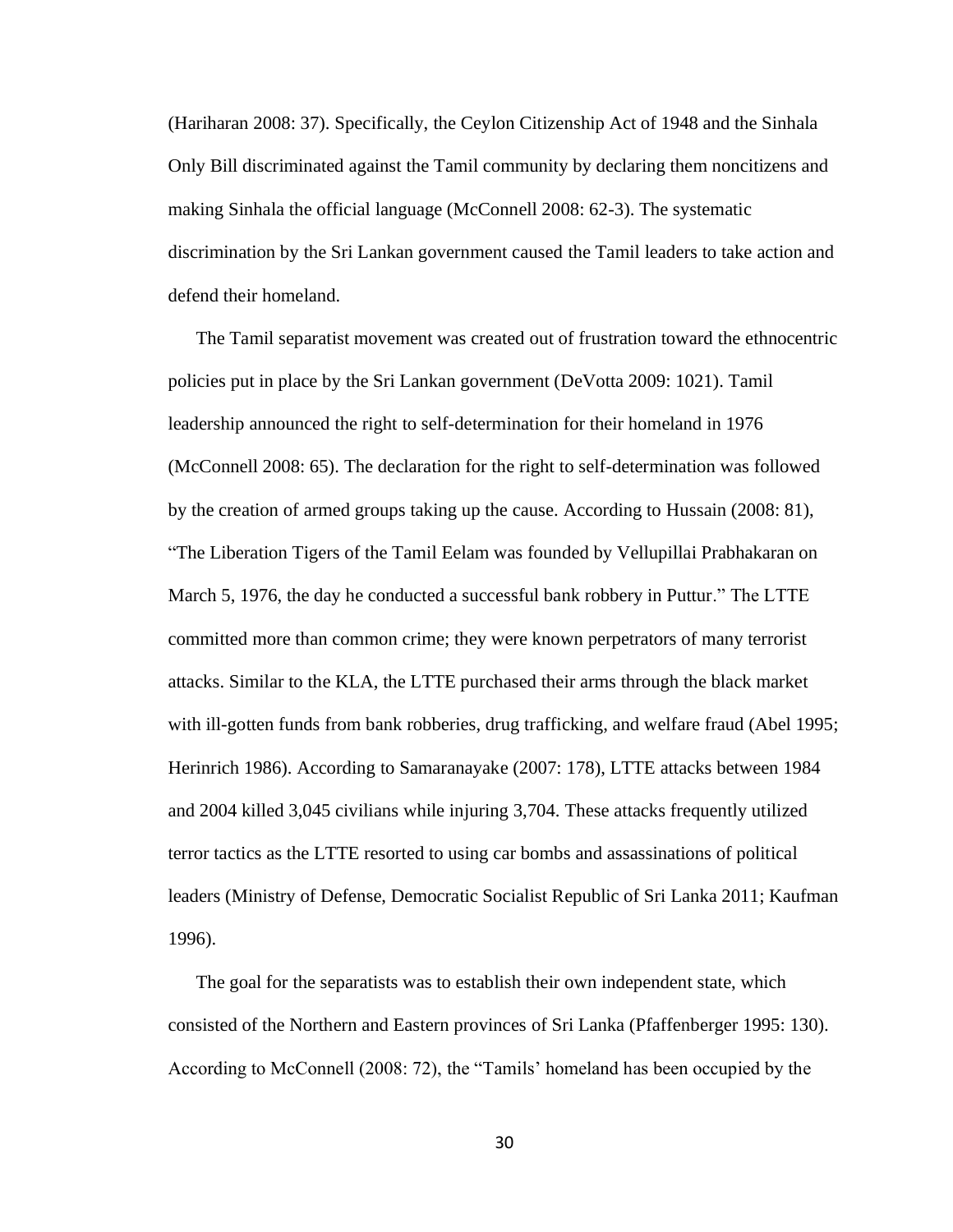military of successive Sri Lankan governments. LTTE was engaged in an armed struggle based on the right to self-determination because of the acts of genocide committed by the Sri Lankan government." In 1977, the Sri Lankan elections saw the Tamil United Liberation Front (TULF) vote on a mandate for a separate Tamil state, precipitating the conflict (Sarvananthan 2018: 2). The roots of the conflict were LTTE territory claims and Sinhalese Buddhist politicians ensuring the dominance of the Sinhalese Buddhist population throughout Sri Lanka (Devotta 2009: 1022). The violence between the Sri Lankan government and the LTTE lead to the Prevention of Terrorism Act (PTA). According to DeVotta (2009: 1028), the PTA "allowed security forces to arrest and hold anyone suspected of subversive activities incommunicado and without trial for up to 18 months. Many Tamils were caught and tortured under the PTA." The repressive tactics used against the Tamil community violated their right to self-determination, which forced them to take up arms.

The Tamil conflict has seen at least four different phases to the war with the last occurring from 2006-2009. The Tamil community wanted to establish their own state by declaring self-determination. However, the repressive policies that were carried out by the Sri Lankan government prevented the Tamil community from achieving that dream. Those policies forced the Tamil community to create groups that would fight for their cause; yet, even though the LTTE were able to put up a fierce fight against the Sri Lankan government, they failed to achieve their goal of an independent state.

The lack of external actor support hurt the LTTE's chances of winning their independence. Ultimately, the Sri Lankan government forces were able to capture the lost territory that the Tamil separatists had acquired throughout the war. Unlike the KLA in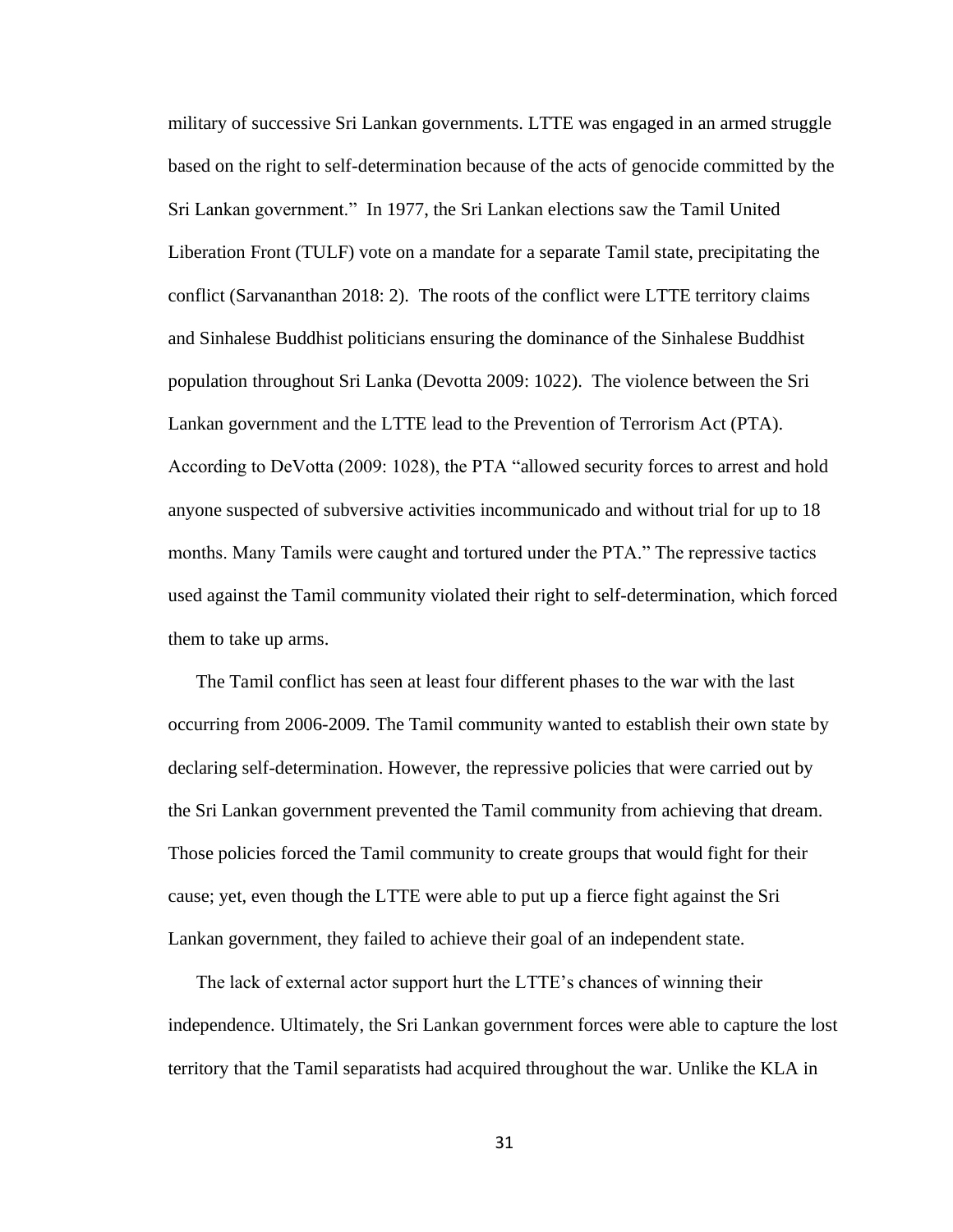Kosovo, who received military aid from an external supporter, the lack of an external actor sealed the LTTE's fate as they could not withstand the counter offensive by the central state; they simply did not have access to the requisite supplier of military aid. LTTE's early successes, which occurred concurrently to support from an external actor, were brutally reversed throughout the 1990s and 2000s.

### **India's Support (1983-87)**

The LTTE did not have the continuous external support that the KLA received in Kosovo; however, the LTTE did receive support from India until 1987. Between 1983- 1987, India provided military aid on their soil, where they trained LTTE soldiers (Hariharan 2008: 38). India was the only external actor to provide any kind of support to the Tamil separatists and was eventually considered counterproductive by later Indian administrations because of their official policy of LTTE marginalization (Pfaffenberger 1995: 135). In 1985, India tried to negotiate a ceasefire between LTTE and the Sri Lankan government in Thimpu, Bhutan, but both sides failed to reach an agreement at the summit (Hariharan 2008: 39). Eventually, after realizing the danger the LTTE posed, the Indian government sent in peace-keeping forces in support of the Sri Lankan government to help stabilize the region (Pfaffenberger 1995: 135).

### **India's Military Aid**

The LTTE's early success against the Sri Lankan government would have been reversed were it not for India's intervention. The Indian intelligence, Raw and Analysis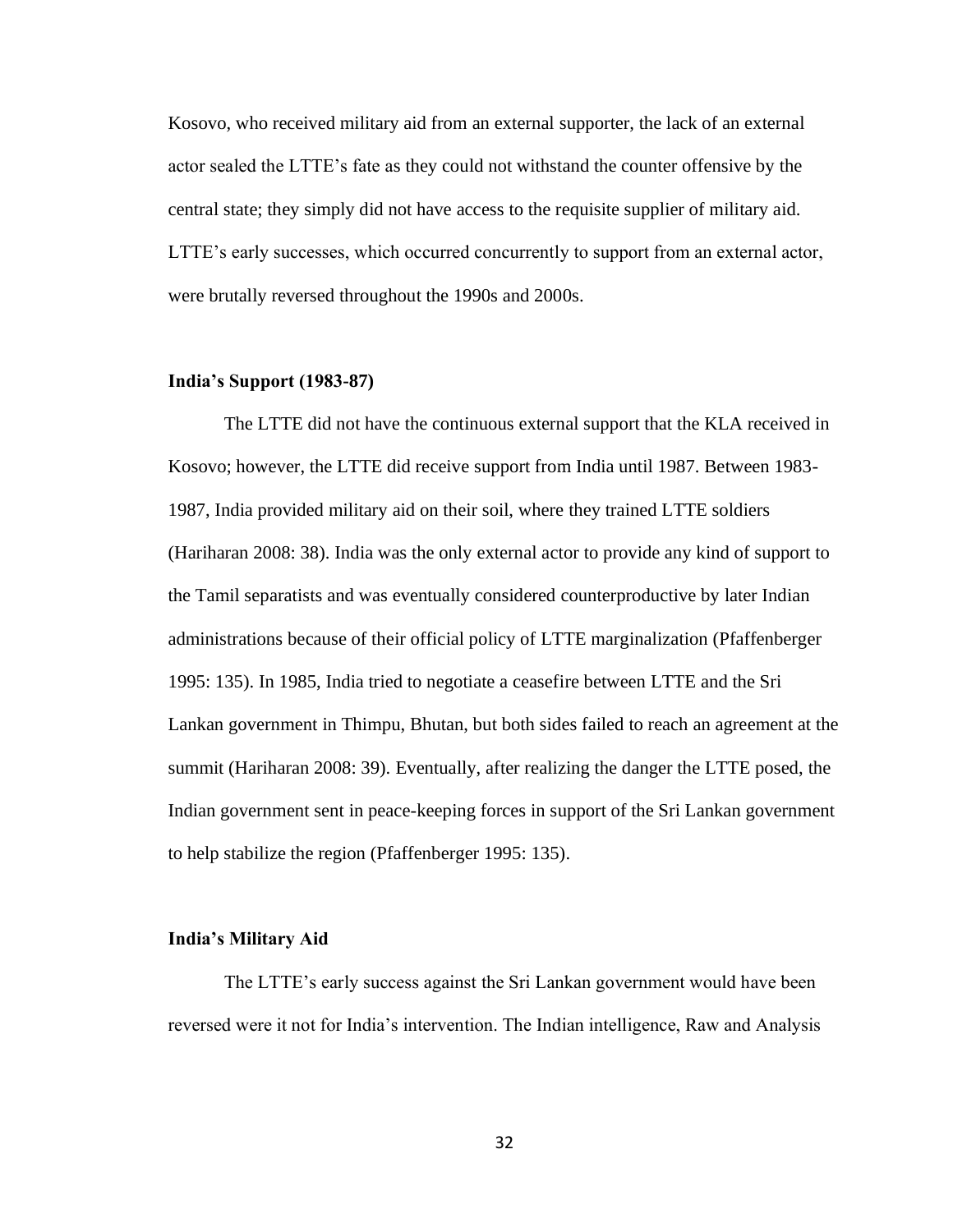Wing (RAW), provided weapons training and battlefield strategy to LTTE fighters. As stated by Sengupta and Ganguly (2013: 112),

"The RAW, India's external spy agency, implemented India's strategy of diffusion of the Sri Lankan Tamil insurgents by opening bases and training camps mostly in the Ramanathapuram district in southern Tamil Nadu. The RAW training typically consisted of field craft, tactics, map reading, jungle and guerrilla warfare, and training in weapons system such as light and medium machine guns, automatic rifles, pistols, and rocket propelled grenades. Instructions regarding how to use bombs, lay mines, and establish telecommunications were also provided."

The RAW support that the LTTE received improved their chances of survival on the battlefield and throughout the war. Specifically, the LTTE's fighting capacity was at its peak when receiving military aid from India. Between 1983-1987, the LTTE's control of Sri Lankan territory grew; however, they did not completely control their entire territorial claim, which covered over half of the coastline and major port cities. Ultimately, the LTTE did control a majority of the Northern and Eastern provinces (Fourman 2014: 104). The LTTE was able to utilize the training by taking control of major ports and coastline of Sri Lanka, which gave them the advantage over government forces. Therefore, the military aid provided by India improved the LTTE's likelihood of survival because they were able to use that training to defeat Sri Lankan government forces at strategic locations. Economic aid provided by India also proved essential in the continued LTTE struggle for independence, as examined in the following section.

# **India's Economic Aid**

India's military aid proved to have a significant impact on the LTTE's likelihood of survival against the Sri Lankan government forces. However, although military aid is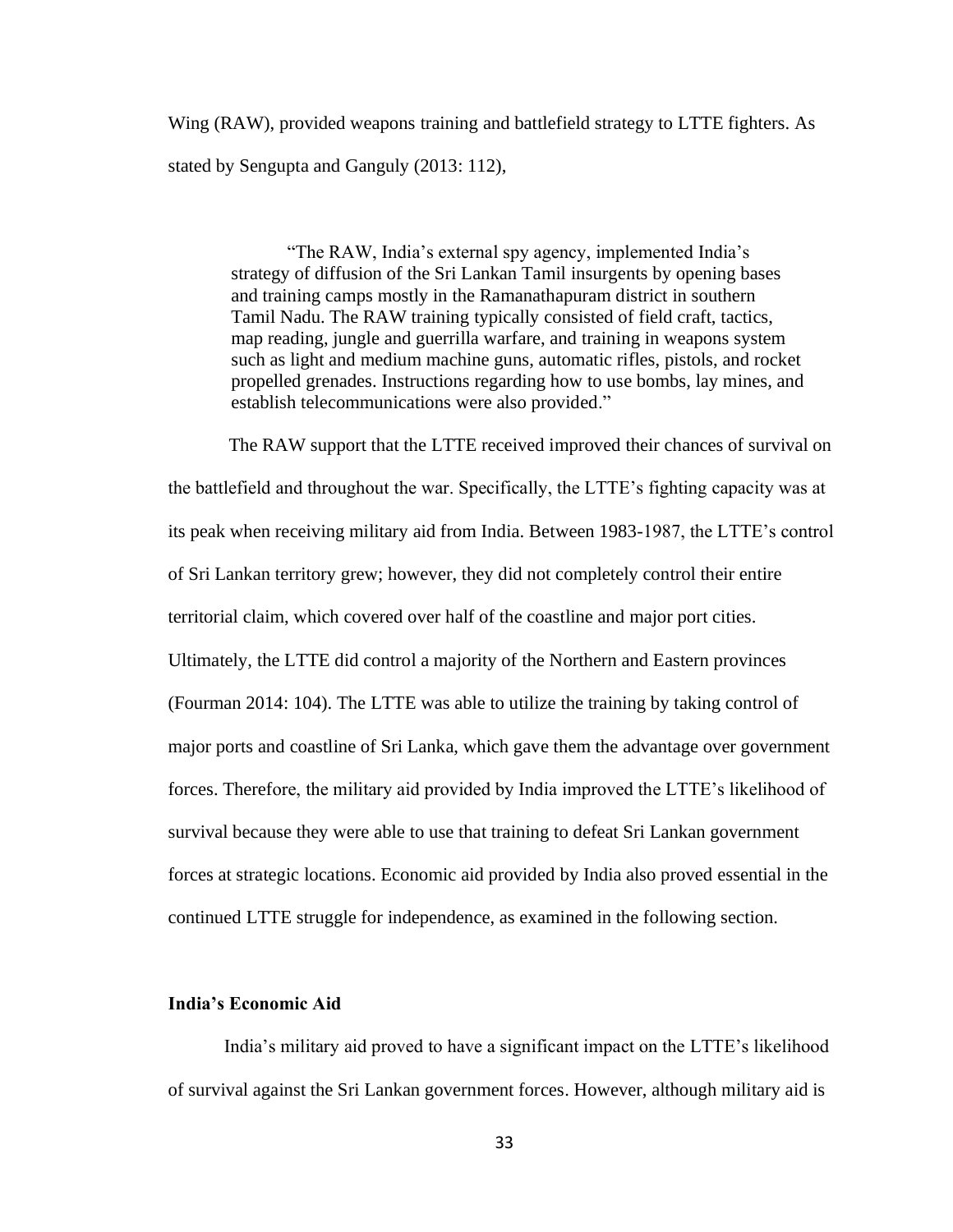critical for a group's chances of survival, additional types of aid help maintain their fight. India provided crucial economic aid to help sustain LTTE forces and civilians. Specifically, the Indian air force provided food and supplies to LTTE in the city of Jaffna, which is a key port city in northern Sri Lanka (Sengupta and Ganguly 2013: 113- 14). India's economic aid made a larger impact on the LTTE's chances of survival because it allowed them to maintain their fight against the Sri Lankan government forces until they ceded control to Indian Peace Keeping Forces (IPKF). Therefore, we can assume that the economic aid provided additional support to the LTTE's fight and ensured that they could sustain themselves for some time. India also provided moral support, which may also have impacted the LTTE's chances of survival.

### **India's Moral Support**

India's military and economic aid was critical for their chances of survival against the Sri Lankan government forces. During the period of Indian external support, 1983- 1987, it is difficult to find any evidence that India provided any moral support to the LTTE. Any Indian moral support was initiated by the Tamil Nadu population in southern India because of anger towards the Sri Lankan government and their actions. India's government was hesitant to intervene on the LTTE's behalf. The Indian government initiated covert support to the Sri Lankan government in the form of military and economic aid. India unsuccessfully tried to mediate various negotiations between Sri Lanka and LTTE between 1983-1987. Eventually, these unsuccessfully interventions led to the India government sending the IPKF to help defeat the LTTE and put an end to the fighting. The failure to obtain India's moral support seemed to hurt the LTTE's chance of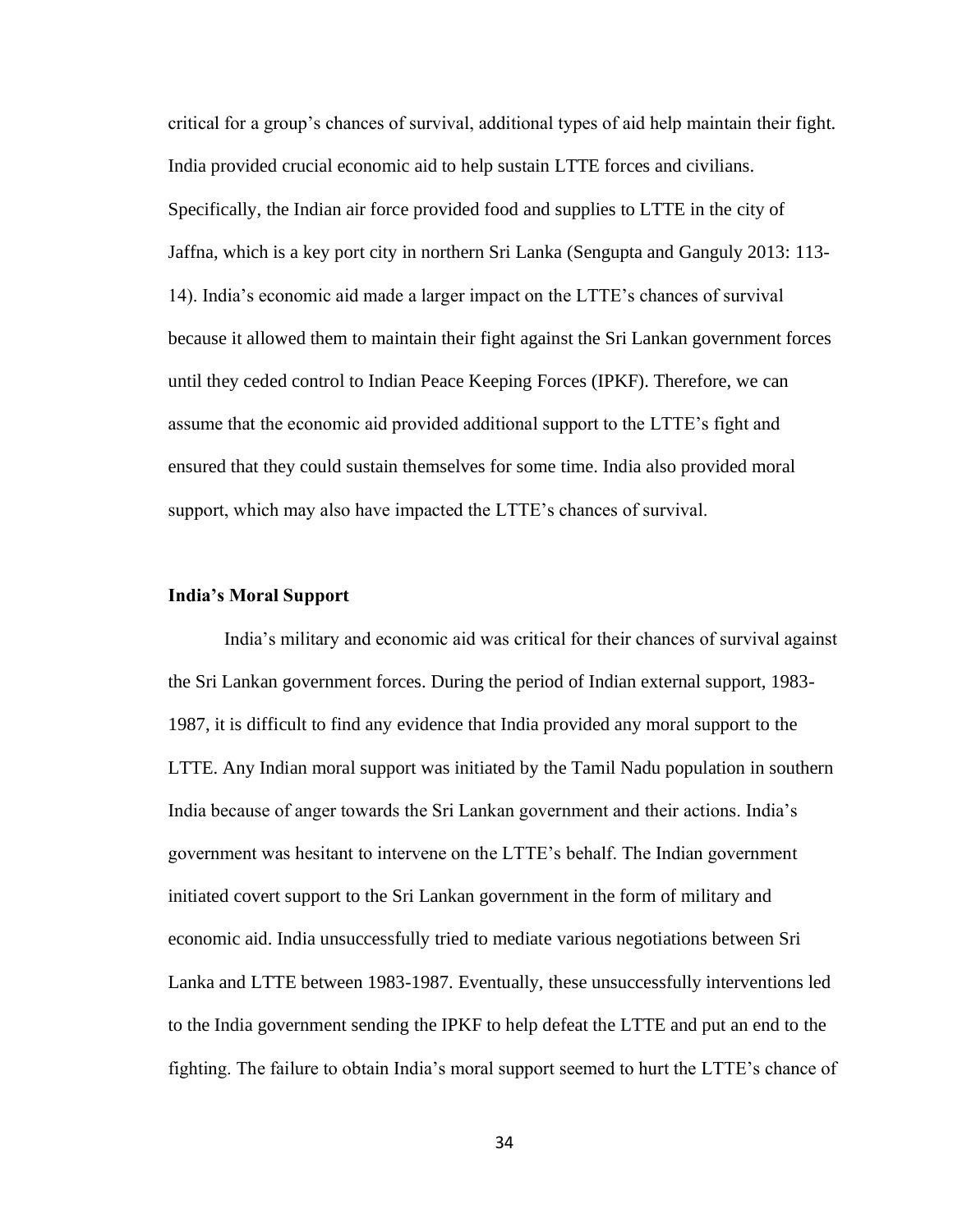survival, and to an extent, the LTTE did lose momentum. However, that did not last long as seen in the following Eelam wars that occurred. Therefore, moral support did play a factor in ending the first Eelam war; however, India's military and economic aid provides crucial information for this study. As in the KLA case, military aid was crucial for the separatist group. The training provided by India to the LTTE provided them the necessary skills to defeat Sri Lankan forces and control key ports; therefore, providing the advantage in mediation talks. It is clear that this aid rendered the LTTE separatist movement sustainable and played a critical role in their early successes in the 1980s period of the conflict.

#### **Lack of External Actor (1991-2020)**

As this section focuses on external support that occurred from 1991 to present, the external support from India is disregarded because it occurred before the observed years. From 1991 to present, the LTTE was not as fortunate to receive the external support that they had received in 1980s. <sup>2</sup> The LTTE by this point had a reputation as a dangerous organization and the international community targeted them. Over 30 states within the international community designated the LTTE an international terrorist organization (DeVotta 2009: 1040). Many of these states declared the LTTE as the main obstacle to resolving the conflict (DeVotta 2009: 1040). The LTTE did not provide any support to counter these accusations; they continued to violate ceasefires that had been agreed upon with the Sri Lankan government.

<sup>&</sup>lt;sup>2</sup> According to W. Alejandro Sanchez Nieto (2008), Singapore and Burma are weapons suppliers for LTTE; however, that could not be verified (578).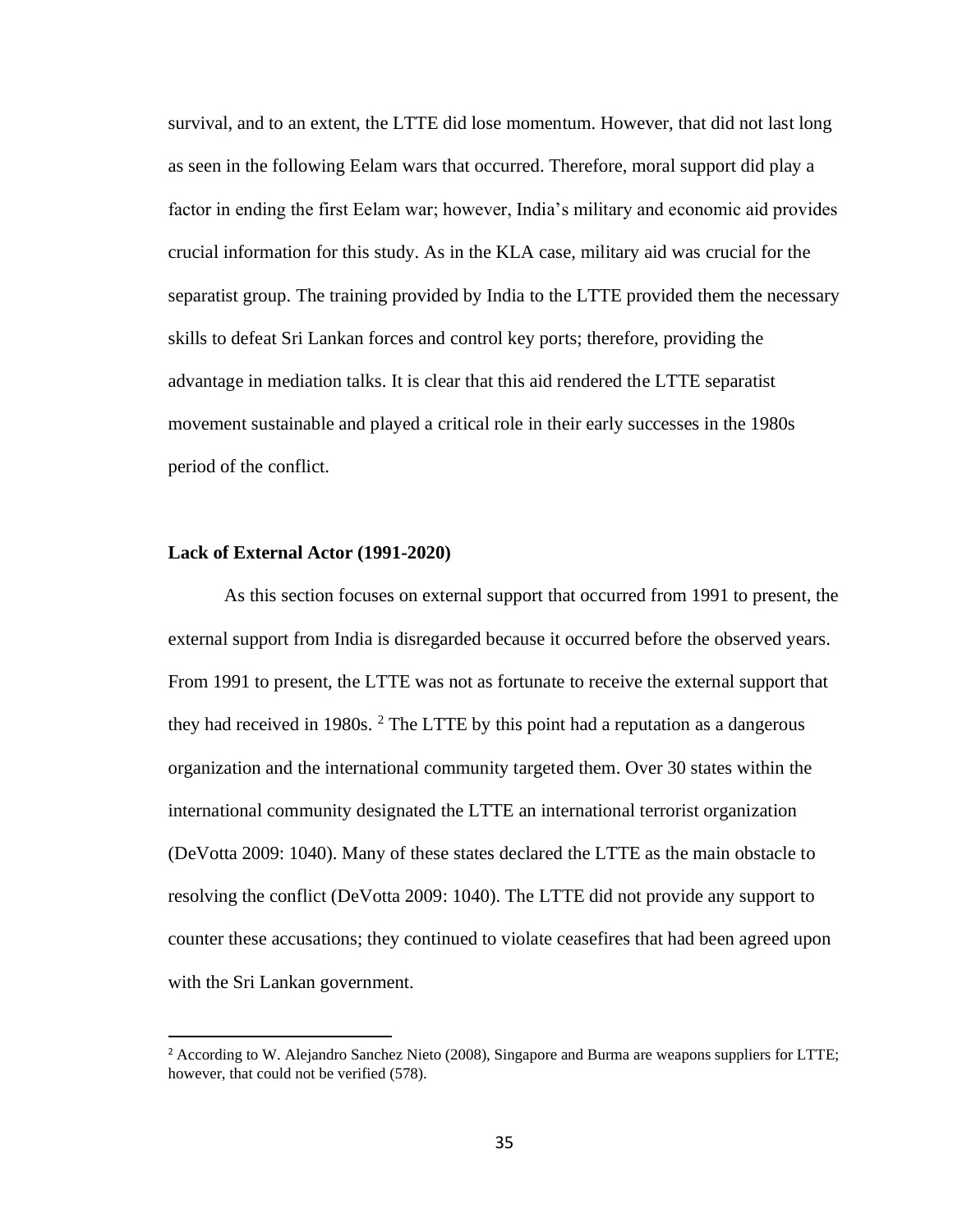The LTTE suffered from not having an external actor to provide support during this period, such as was afforded them by India in the 1980s. The LTTE's reputation also ultimately diminished the likelihood of another external actor providing aid, a crucial difference from the KLA in the Kosovo war. Furthermore, by violating ceasefire agreements, the LTTE continued to portray themselves as a volatile separatist movement that only wanted to cause destruction. This reputation the LTTE created made it difficult to justify any UN member to politically support them.

#### **External Actor Military Aid**

The absence of an external actor is not always the clear reason why a separatist group is defeated by the central state, but in many cases this factor plays a critical role in the outcome of the conflict. Theoretically, any time that a separatist group receives support from an external actor, the group's probability of survival should improve. In the case of Kosovo, we saw the KLA's probability of survival improve greatly by receiving military aid from NATO. On the other hand, in the LTTE case, the absence of aid from an external actor hurt their probability of survival. At the time, when India was providing military aid to the LTTE in the 80s, the separatist group was successfully took control of entire regions of Sri Lanka. After India ceased providing aid in 1990, the LTTE failed to maintain control of those regions.

The Sri Lankan military force was larger than the LTTE which gave them a distinct advantage. According to Nieto (2008: 578), "Sri Lankan armed forces (numbered around 240,000) against Tamil rebels (10,000)." The LTTE was outnumbered by Sri Lankan forces and would have benefited significantly from receiving military aid from an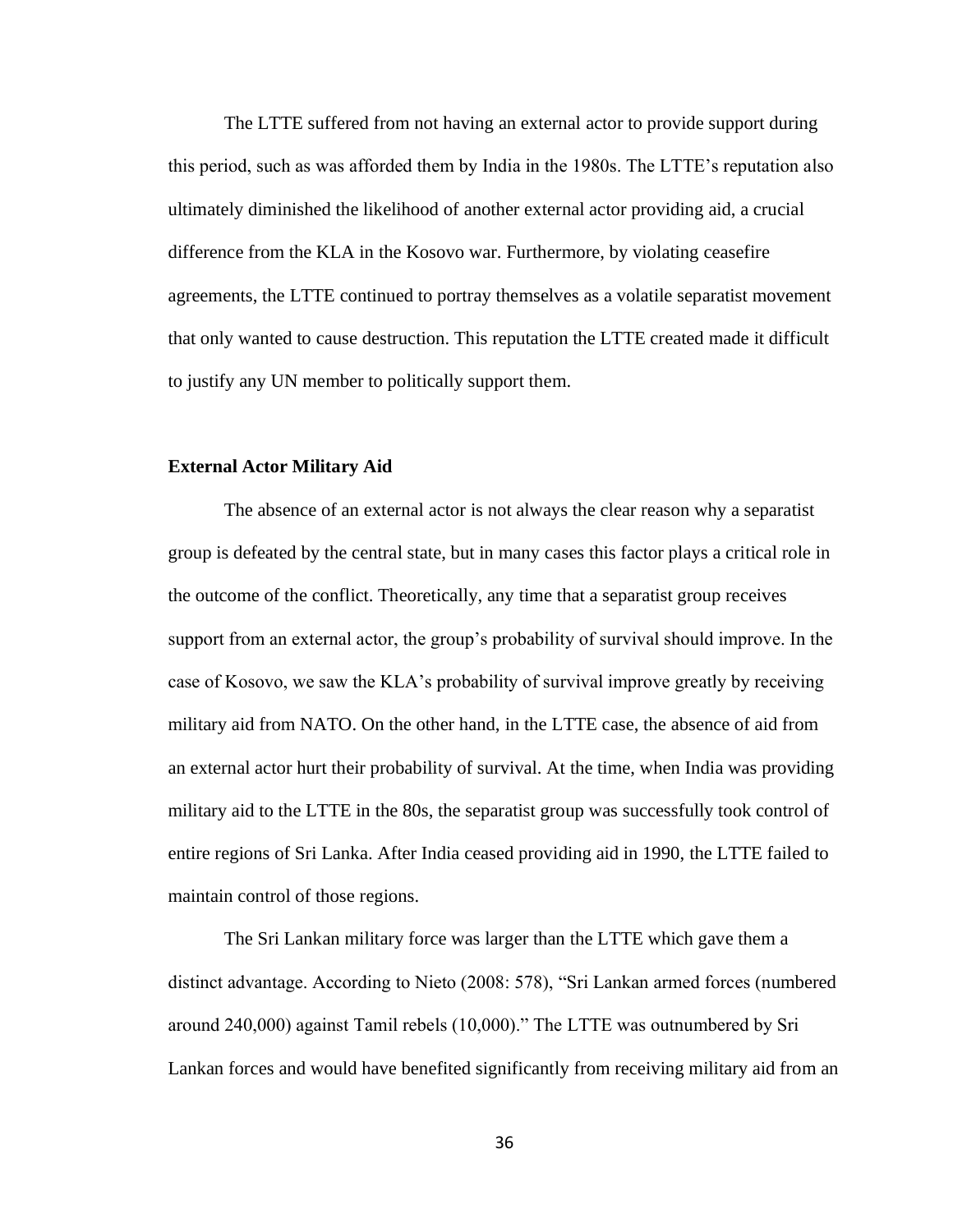external actor. By 2004, the LTTE had lost 70% of the territory that they had controlled since the 1980s (Fourman 2014: 103). Military aid from an external actor would have helped the LTTE to maintain territory that they had successful taken. Moreover, the external actor's military aid would have given the LTTE the opportunity to repel counter offensives that the Sri Lankan government forces launched against them in 2008 and further diminished LTTE forces. Despite these reversals, a key reason why the LTTE may have been able to continue their conflict throughout the years could be the weapons training and battlefield strategies that India provided them. The lack of military aid had a critical impact on the LTTE for several reasons, yet they were able to continue the struggle for an additional 18 years, perhaps in part because of the Indian training that some veterans may have passed down. Ultimately, the lack of military aid was a death sentence for the LTTE.

In sum, additional military aid would have improved the probability of survival for the LTTE by providing them the extra resources necessary to allowed them to survive the counterattack that the Sri Lankan government launched to recover the land they had lost. In the Kosovo case, military aid was vital for them to fight the central government and gain legitimacy. Therefore, the LTTE had initial success against their central government; however, they failed to maintain their position and succumbed to the central government forces.

#### **External Actor Economic Aid**

The LTTE benefited greatly from India providing economic aid in 1987 which allowed them to continue to fight until India decided to shift their position. In particular,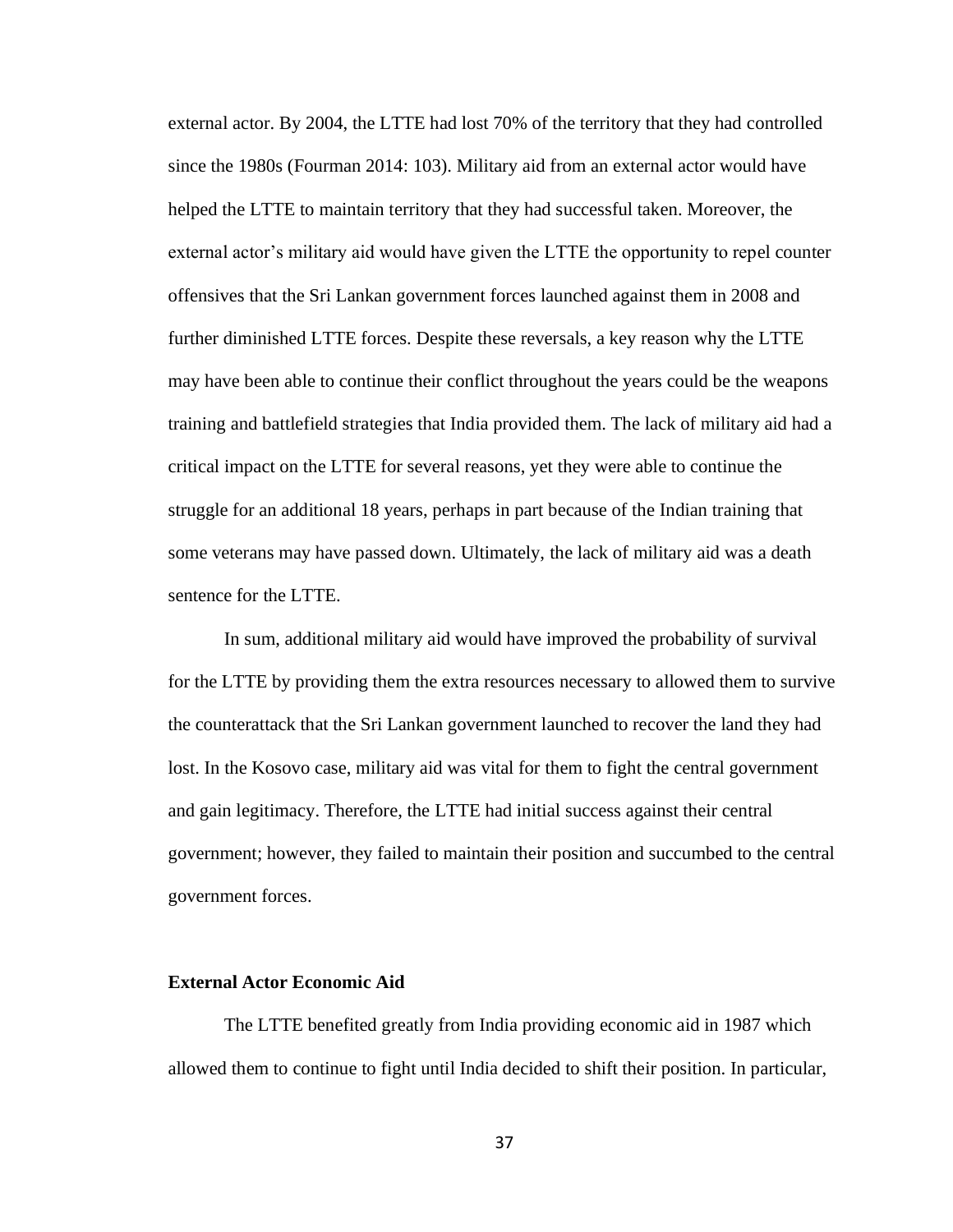as with the lack of military aid, a lack of economic aid hurt the LTTE. There is no evidence that an external actor provided the LTTE with economic aid from 1991 to present. The lack of economic aid was a blow to the LTTE because they did not have the luxury of providing resources to their fighters as they once did in 1987. The lack economic and military aid greatly diminished the LTTE's likelihood of survival because they did not have the necessary resources to keep fighting against the capable Sri Lankan military force. Since the LTTE did not have military or economic aid, it is important to analyze how moral support impacted their chance of survival.

### **External Actor Moral Support**

The LTTE's failure to establish an independent Tamil state was caused by not having external actor support to fight the Sri Lankan government. The Indian government played a critical role in shaping the international community's perception of the LTTE. As stated by Sengupta and Ganguly (2013: 118), "India's stance against the LTTE, convinced U.S., U.K., and Canada to designate LTTE as a Terrorist Organization." India heavily influenced some of the great powers of the world to declare LTTE a terrorist organization. Furthermore, India utilized their diplomatic networks to depict the LTTE as a ruthless terrorist organization that murdered thousands of innocent civilians (Sengupta and Ganguly 2013: 119). The LTTE's criminal activity, including smuggling and drug trafficking, only reinforced India's claims which impacted the international community decision to not support their self-determination movement.

30 states in the international community considered the LTTE the root problem of the Sri Lankan war, making it a challenge for the separatist group to convince any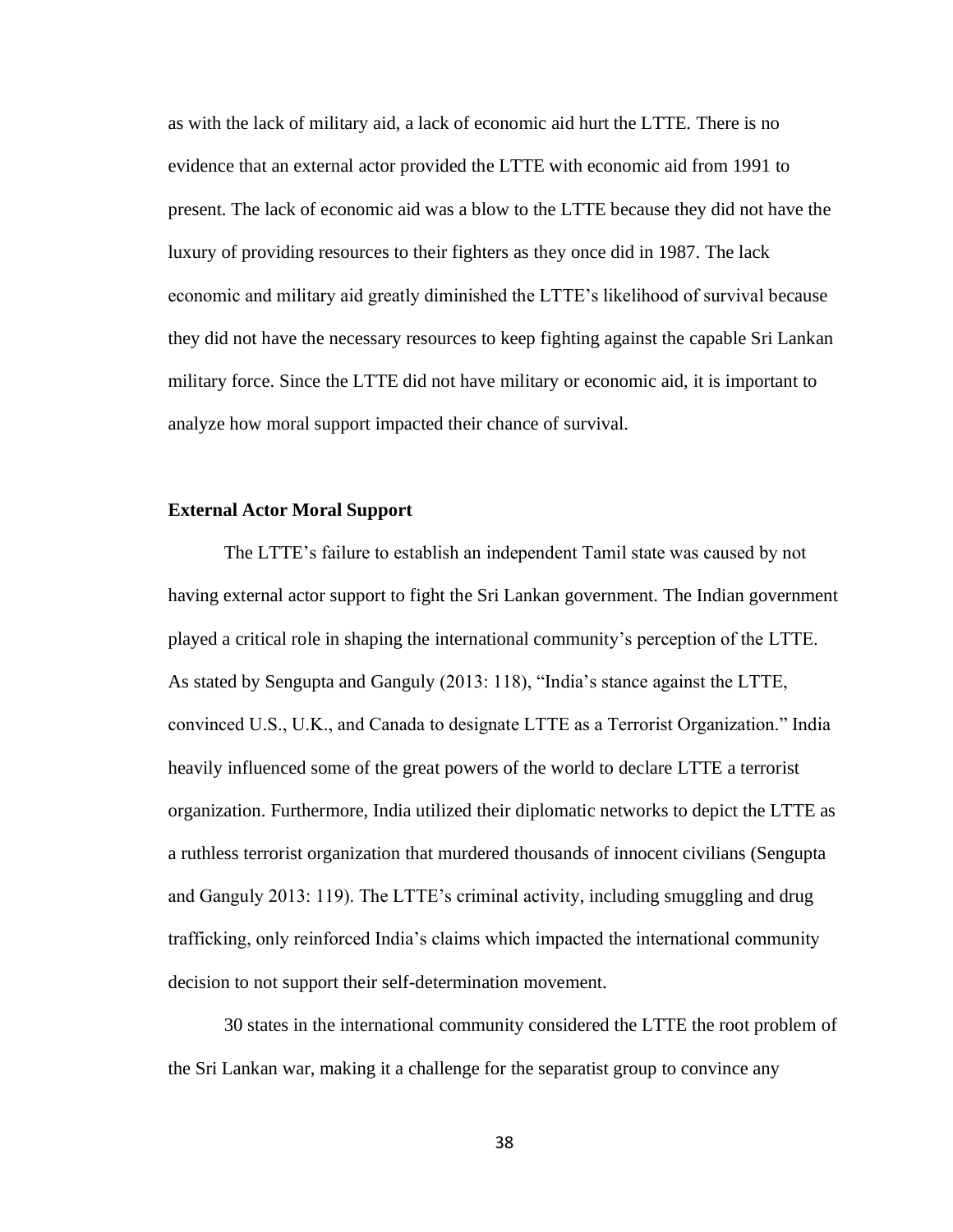country to provide them military aid. The international community's negative perception of the LTTE meant few, if any states were willing to support the separatist group for fear of diplomatic repercussion.

The LTTE's geographic location may have dissuaded any external actor from providing military aid because the LTTE presented few tangible advantages or benefits for an external actor. Moreover, LTTE's leader, Prabhakaran, failed to exploit any of their territorial or military gains to establish political legitimacy (DeVotta 2009: 1040). The failure to utilize political gains, as well as the lack of resources or strategic geography ultimately eliminated any opportunity for states to give the LTTE legitimacy. The failed legitimacy from any state made the LTTE's fight for self-determination difficult to achieve because they were viewed as the problem and not the solution to the conflict. This case fortifies the argument that receiving military aid from an external actor is crucial to a separatist group establishing legitimacy because if the external state views the separatist group as a liability, the likelihood of receiving aid is slim; however, if the potential external actor viewed the group's fight for self-determination as righteous the chances are high. Therefore, the probability of survival for the LTTE was slim because unlike the KLA, the international community did not see its cause as legitimate and would not provide military aid because of their reputation.

### **Probability of Survival**

The LTTE was defeated by the lack of external actor support and in particular military aid. On January 2, 2008, the Sri Lankan government pulled out of the 2002 ceasefire agreement which was mediated by Norway and successfully recaptured LTTE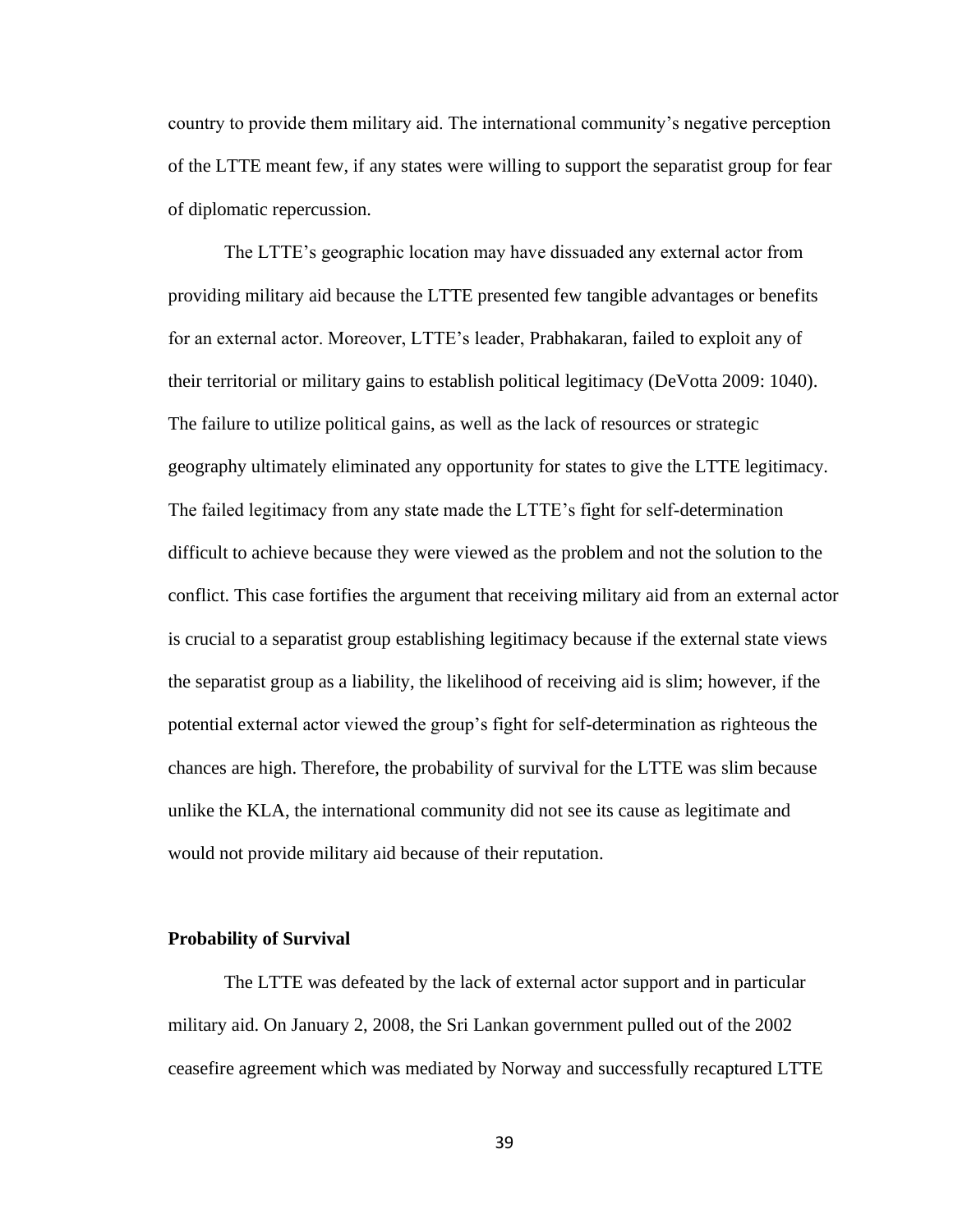occupied territories (Wickramasinghe 2009: 59). The successful offensive was crucial in helping end the conflict spanning over four decades. The LTTE's likelihood of survival was slim because although they were able to fight the central government forces for decades, they could not maintain their cause for self-determination due to the lack of military aid. In the Kosovo case, military aid was critical for the separatist group's survivability. The LTTE did have external support from India initially, though it was not as comprehensively supported as the KLA was by NATO, which led to them failing to repel the counteroffensive that the Sri Lankan government forces launched in 2008. Receiving military aid from an external actor would have increased their likelihood of survival because it would have provided them an opportunity to maintain control of their occupied territories and establish legitimacy for their cause of self-determination. In sum, the lack of external actor aid from 1991-present hurt the LTTE's probability of survival.

# **Implications**

The LTTE's case provides insight for why military aid increases the chances of survival for a separatist group. The LTTE had great success in their initial fight for selfdetermination when supported by India. However, once the LTTE lost this aid, they failed to maintain control over their captured territories, which was a crucial blow. The failure to hold this territory is linked to not having the necessary military aid to continue their fight. The LTTE failed to take political advantage of the territory they had captured, but I think you should expound on that here. If they had used their control of that territory to secure autonomy or semi-autonomy, especially with India's tacit support, they could still have their independence today. Furthermore, the KLA had success in maintaining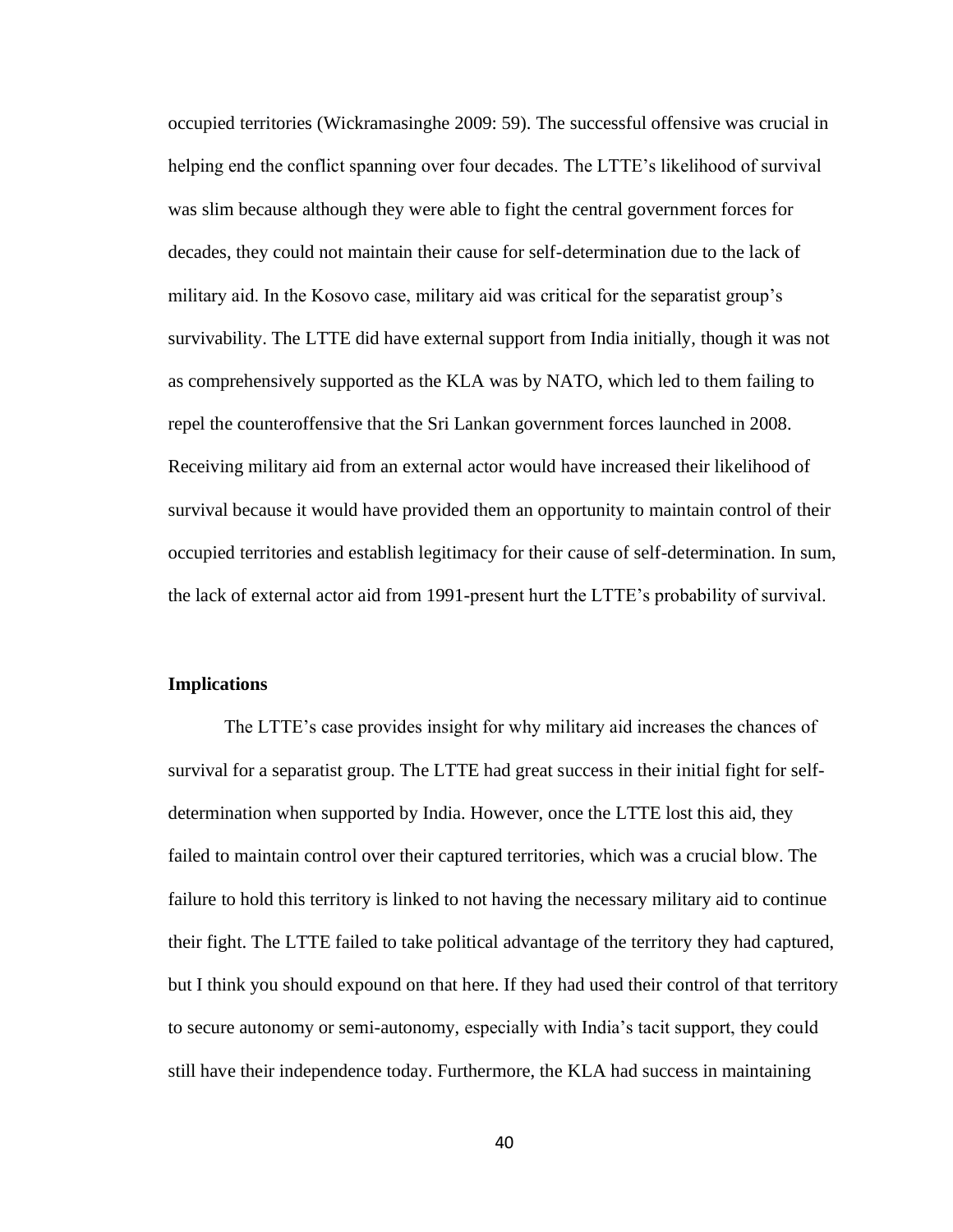control of their territory because of the targeted bombing NATO provided. The LTTE did not have the same level of support from India, which made it difficult for them to hold off the central government forces' counterattacks. Yet, the LTTE's reasons for not receiving external actor military aid go deeper than lack economic aid and moral support.

In order to receive any type of external aid, a separatist group must have some kind of strategic importance. The LTTE did not represent territory or resources of strategic importance to any great powers, nor did the prospect of supporting them offer any pragmatic benefits for an external actor to gain. Sri Lanka sits just south of India and does not provide any significant ports for an adversary to utilize, and does not offer any potential for the formation of a security partnership because they are isolated from the rest of South and Southeast Asia. Therefore, an external actor would be taking a great risk by supporting the LTTE because of the lack of potential they offer.

In sum, the LTTE case provides insight as to why an external actor would provide a separatist group with military aid. The LTTE did not provide any strategic benefits for an external actor to establish relations with them because ultimately, they failed to provide an alliance that could benefit a regional power outside of India. Supporting the LTTE with military aid would be unappealing to an external actor because it would necessarily challenge India; therefore, hurting their chances of being able to influence the rest of Asia. The LTTE case reveals the importance for a separatist group to offer pragmatic benefits to a potential external actor. Without this, a strategic alliance for an external actor to provide military aid is unlikely.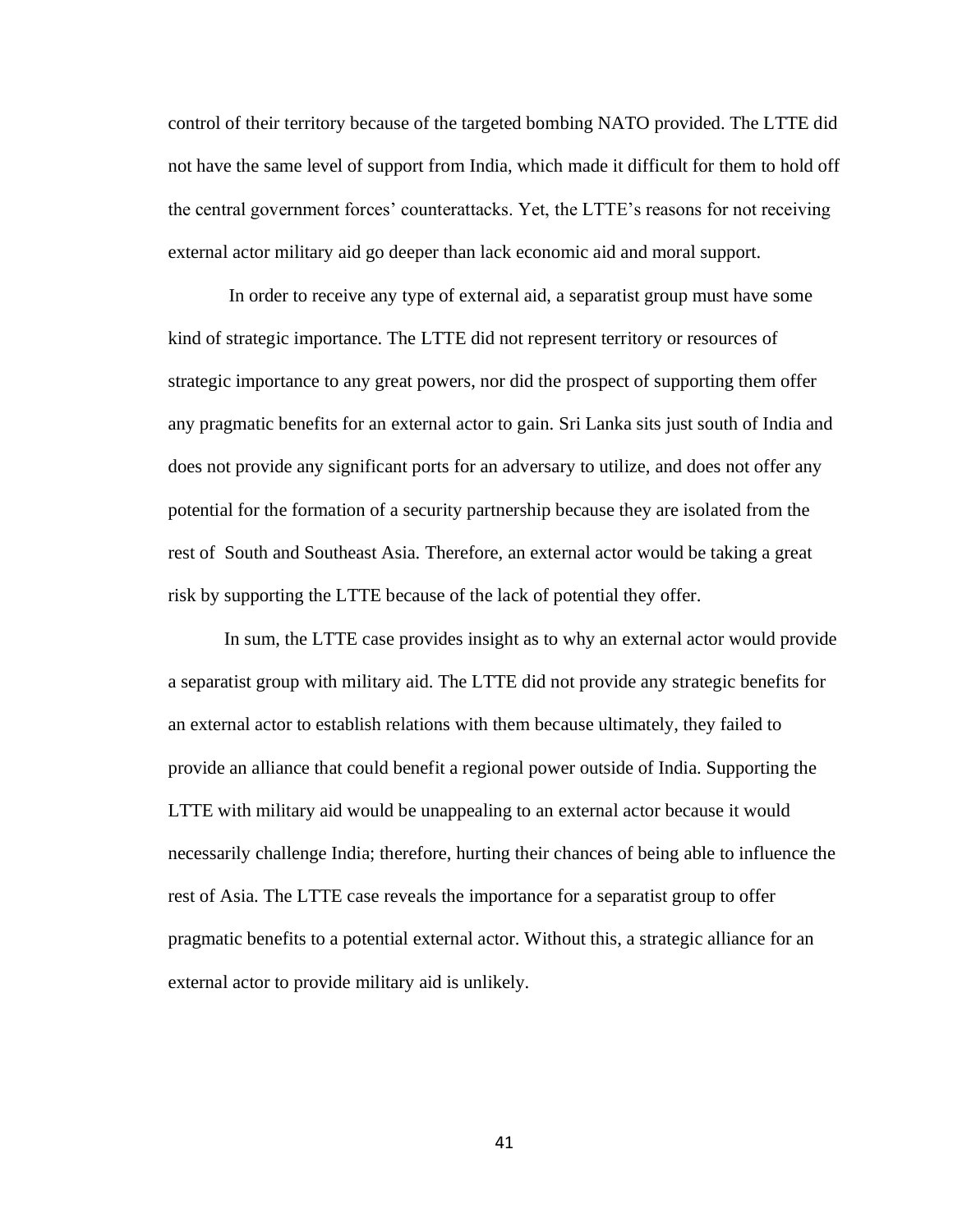# **V. Research Design and Analysis**

#### **Case Selection, Dataset, and Limitations**

The case studies of the KLA and LTTE were selected to provide significant insight about some of the concepts that have an impact on the probability of survival for separatist groups. Specifically, we selected both cases to illustrate the effectiveness of military aid is to a separatist group's probability of survival. A quantitative analysis of 75 cases looking at external actors' support for separatist groups, over 29 years from 1991 to present, should shed light on the frequency of these occurrences and establishes a correlation between external actor support and an increase in the probability of survival for a separatist group.

This analysis hopes to contribute to the literature on separatist survival by identifying three essential variables. My research utilizes Uppsala Conflict Data Program (UCDP) External Support Dataset (2011) database to establish quantitative support for three variables. These variables are [1] Military Aid, [2] Economic Aid, and [3] Moral Support. Furthermore, World Bank GDP Per Capita (2020) data is utilized to analyze an external actor's wealth. If the external actor has a larger GDP then they are expected to provide more aid, while lower GDP is expected to correlate to a lower likelihood of providing aid. There are limitations to this research; only 75 cases were observed, which makes statistical significance more challenging to achieve. The 75 cases that were identified are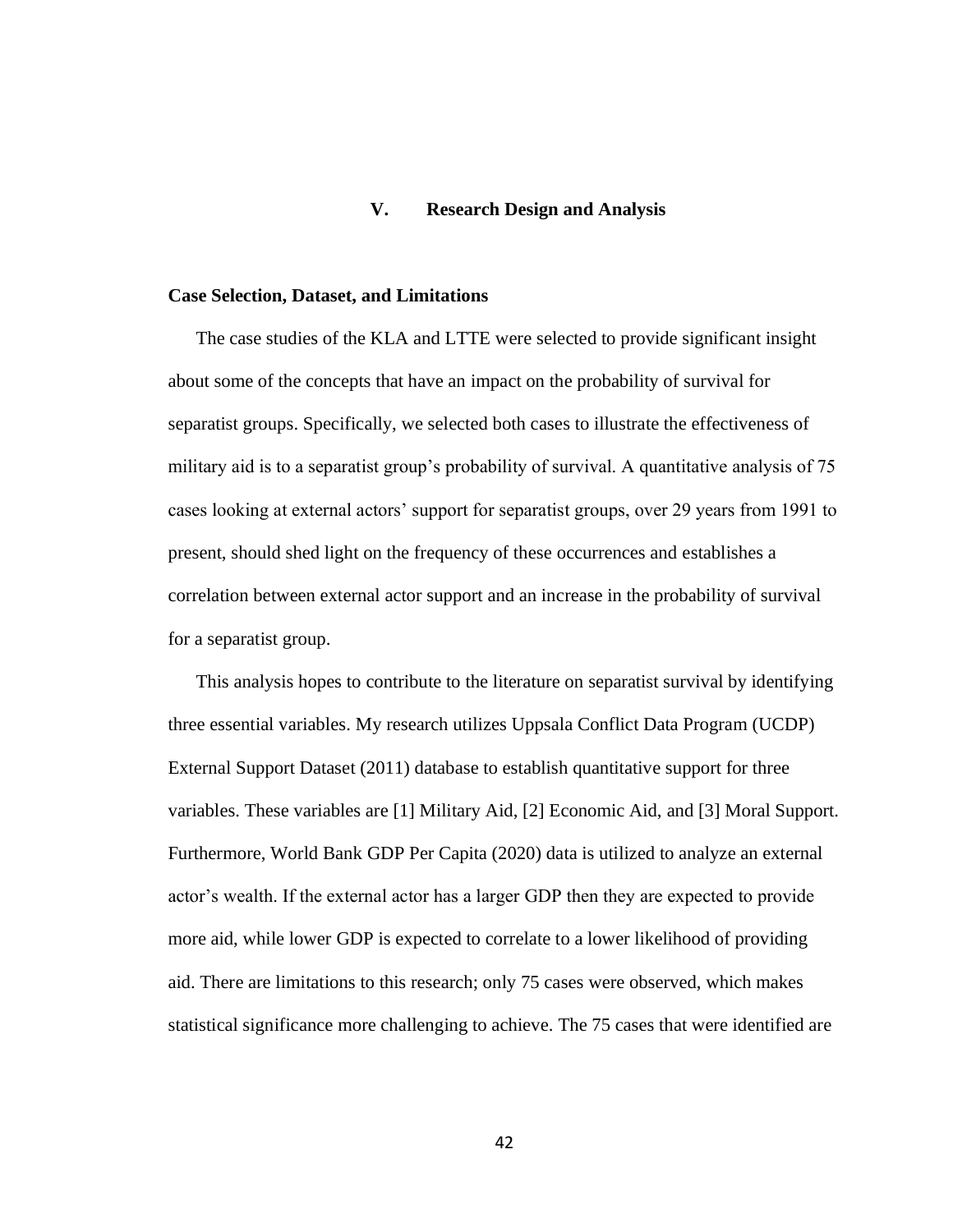the universal separatist cases for the time period observed. I verified that in each case observed, the separatist group wanted to establish their independence; any case where this did not occur was excluded. Only three cases provided data on economic aid that external actors gave to separatist groups because most states do not disclose support for a separatist group; which further limits the results for this research. Furthermore, these are three bivariate results and are not conclusive. They are indicative which suggests that further research is needed along these lines. Additional control factors, such as proportion of a group's population that are fighting for succession and military power of the host country would help further clarify this research.

Lastly, this research conducted for the exclusive intent of establishing whether there is a difference in impact from various types of aid on the outcome of a conflict. If there is a distinction, then further research is needed. The findings here are thus necessarily preliminary.

## **Operationalizing Dependent Variable**

For the dependent variable, the various levels of survival for a separatist group are analyzed. Survival is operationalized on a scale from  $[0,1,2,3,4]$ , with  $[0]$  representing failed secession, [1] indicating secessionists still fighting but have not succeed, [2] de facto state, secessionists have limited recognition, [3] secessionists have general recognition but not universal, and [4] secessionists achieved independence and have received recognition from a majority of the world. The concept of survival is defined by whether a group has achieved the necessary success that is prerequisite for independence. These measurements provide insight into how likely it is that a group will survive.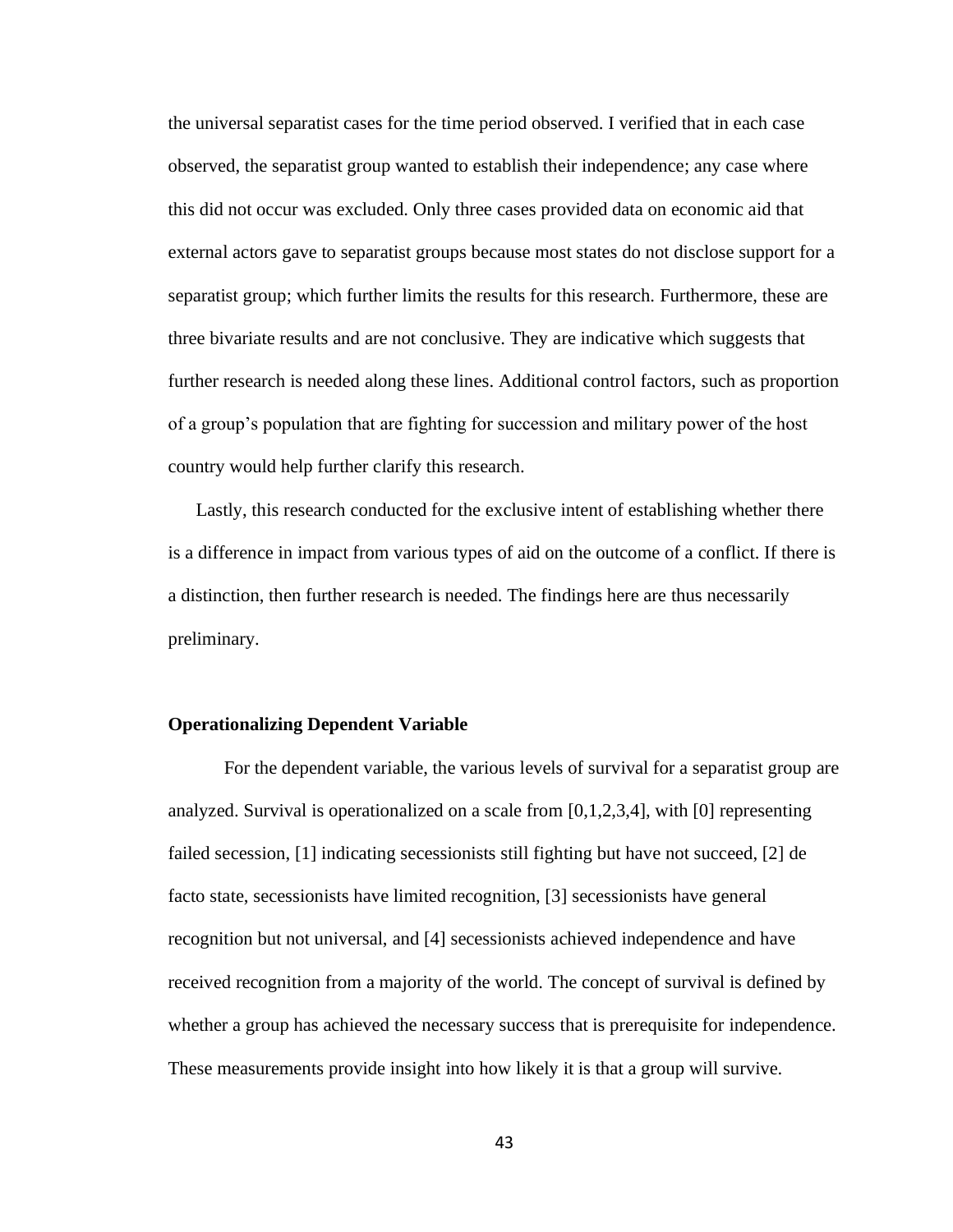Groups are also measured by strength, which is expected to correlate strongly with survivability and thus achievement of independence.

### **Operationalizing Independent Variables**

The goal of this research is to find which of these variables has the greatest impact and most improves the separatist group's probability of survival. Hopefully, we can distinguish which variable, or variables are universal to the cases that have been observed. Specifically, military aid is expected to be the most crucial aid to a separatist group's probability of survival

#### **1. Military Aid**

Nonstate actors, like separatist groups, do not have the necessary military resources and thus receiving military aid from an external actor is critical to their probability of survival. As seen in the Kosovo case, the KLA's probability of survival improved dramatically when NATO began their air operations and targeting strategy against the Serbian government forces. On the other hand, in the LTTE case, military aid from India improved their ability to enter into conflict with Sri Lankan government forces. However, the lack of military aid from 1991 to present damaged the LTTE's chance of surviving because it did not have the external support that could have improved their odds against the government forces. Military aid can provide a variety of benefits for the separatist to use to their advantage against the central government.

The military aid variable is measured on an index ranging from [0] to [5], with [0] no external actor support being the lowest level of support, [1] weapons and troop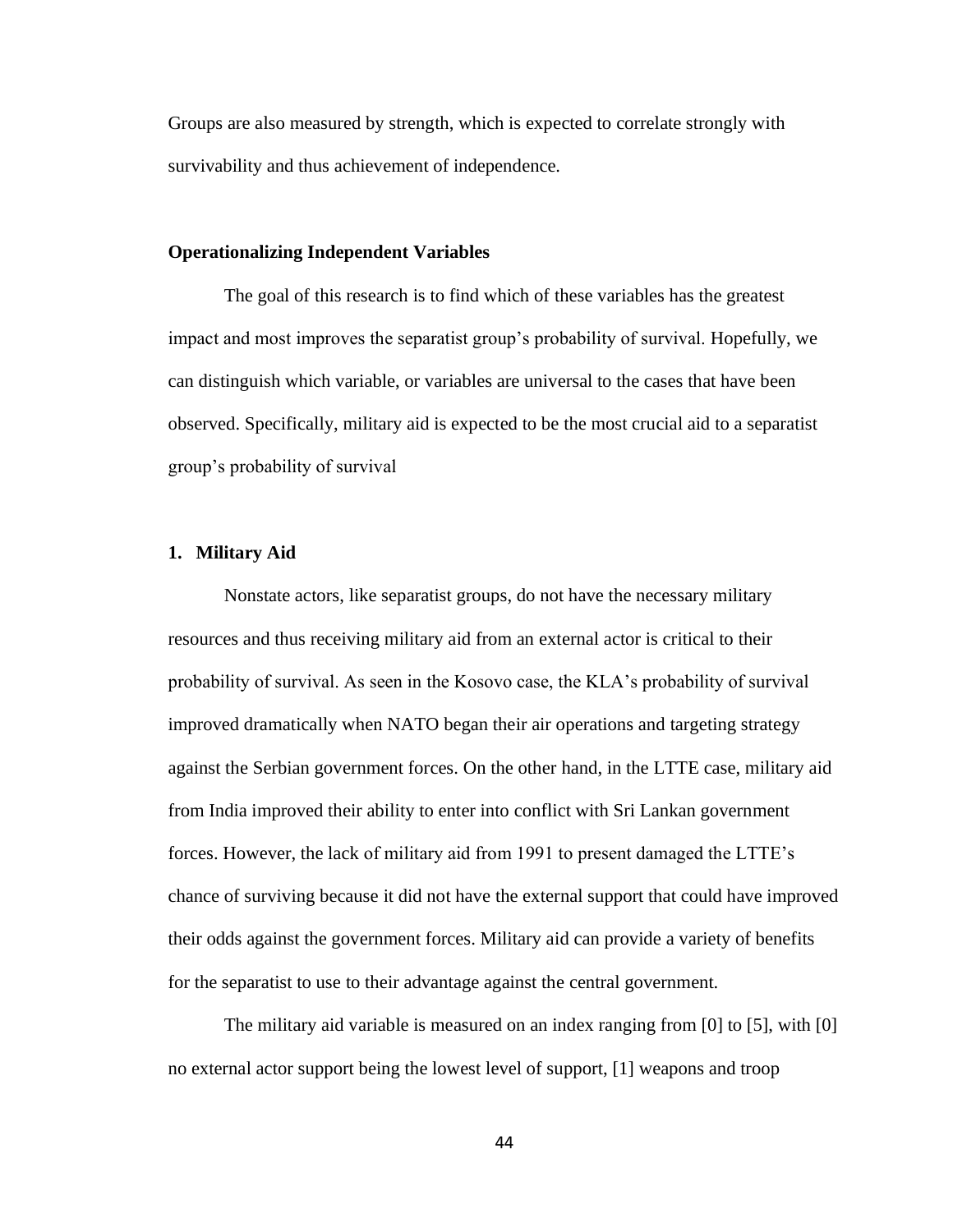training provided by advisors, [2] advisors providing organization and insight for combat operations, [3] provides small arms ammunition, armored personnel carriers, artillery, tanks, fighter jets, helicopters, missiles, and attire, [4] provides security forces to conduct co-vert operations in support of secessionist forces, [5] external actor armed forces that provide control over contested territory and/or engage in combat operations against the central government, which is the highest support a separatist group may receive.

# **2. Economic Aid**

Most separatist groups do not have the wealth to support a conflict against their parent state. Some separatist groups may have the fortune of possessing resources that originate in their region to sell for weapons and supplies, but that narrative is not relevant to this research as separatist groups need outside support. Also, external actors become involved because they are self-interested and will initiate support to a separatist group if there are tangible gains. We saw that NATO helped sustain Kosovo and KLA for a decade after the war ended, while the LTTE only received limited supplies from India, which did not last.

The economic aid variable is operationalized as an average of money groups received from an external actor. The lowest level of support that comes from an external actor ranges from \$0 to \$399 million, the next level of support ranges from \$400 million to \$799 million, and the highest level of support ranges from \$800 million to \$1 billion or greater.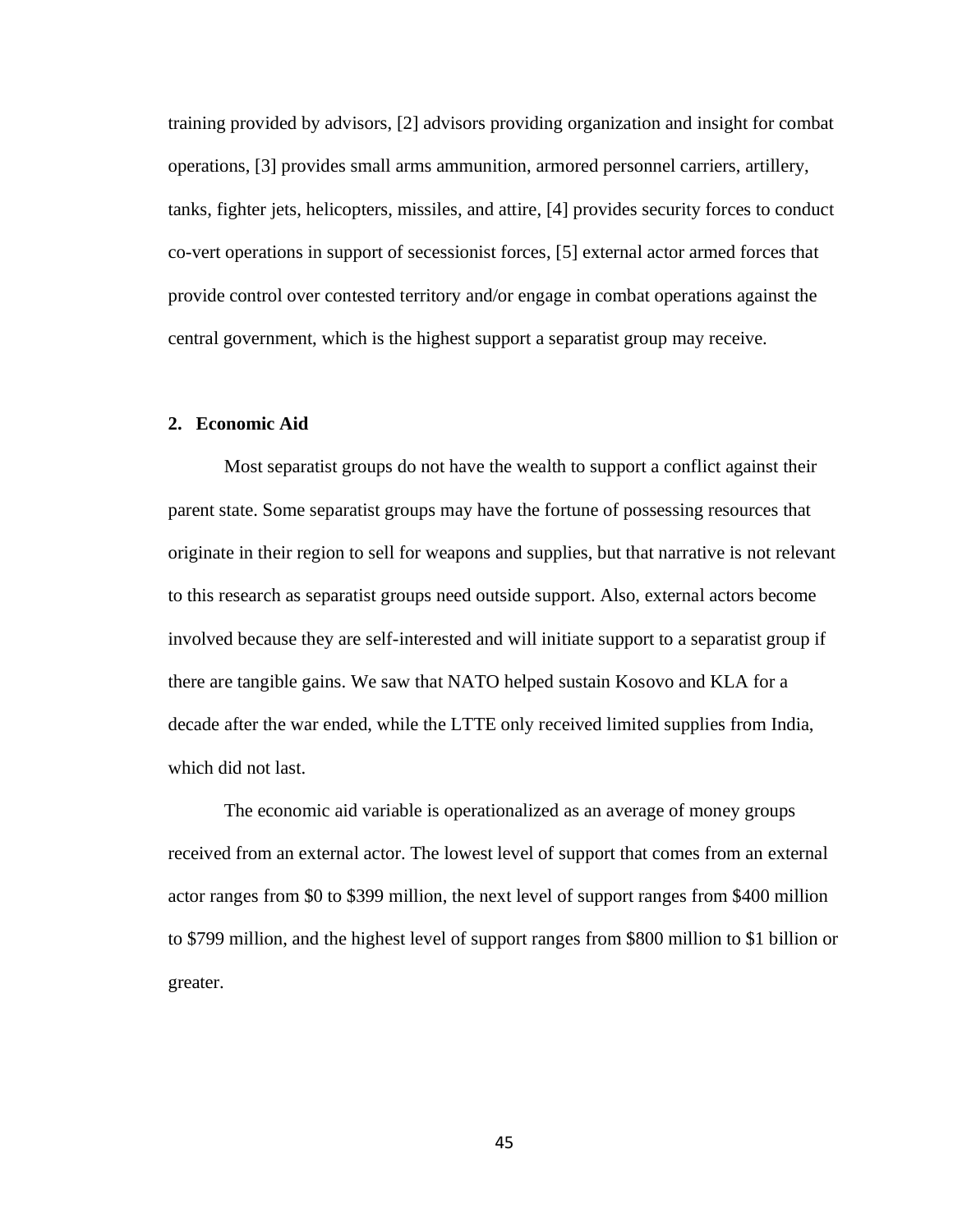## **3. Moral Support**

In the international community, to become a state, it is imperative to have a majority of the world provide recognition. The probability of survival for a separatist group trying to establish legitimacy and independence depends on how the international community perceives their self-determination movement. In the case of the KLA, the U.S. and U.K. utilized their power and positions to pressure other states to recognize their independence. While for the LTTE, India used their influence to convince great powers to designate them as a terrorist group. Establishing "De Facto State" status does not exactly achieve the status of independence that the separatist group strives for because they are still under the control of the central state. Therefore, it is crucial for a separatist group to receive recognition from a majority of the world to gain the independence they have strived to achieve.

The moral support variable is measured on an index ranging from [0] to [4], with [0] showing no external recognition as the lowest level of support, [1] acknowledgement of the secessionist, [2] expression of solidarity with an external actor, [3] diplomatic/formal ties with the secessionist, and [4] recognition of independence as the highest level of support that a separatist group can receive.

All measurements for the three independent variables were run through a hierarchical multiple regression to determine the optimal model.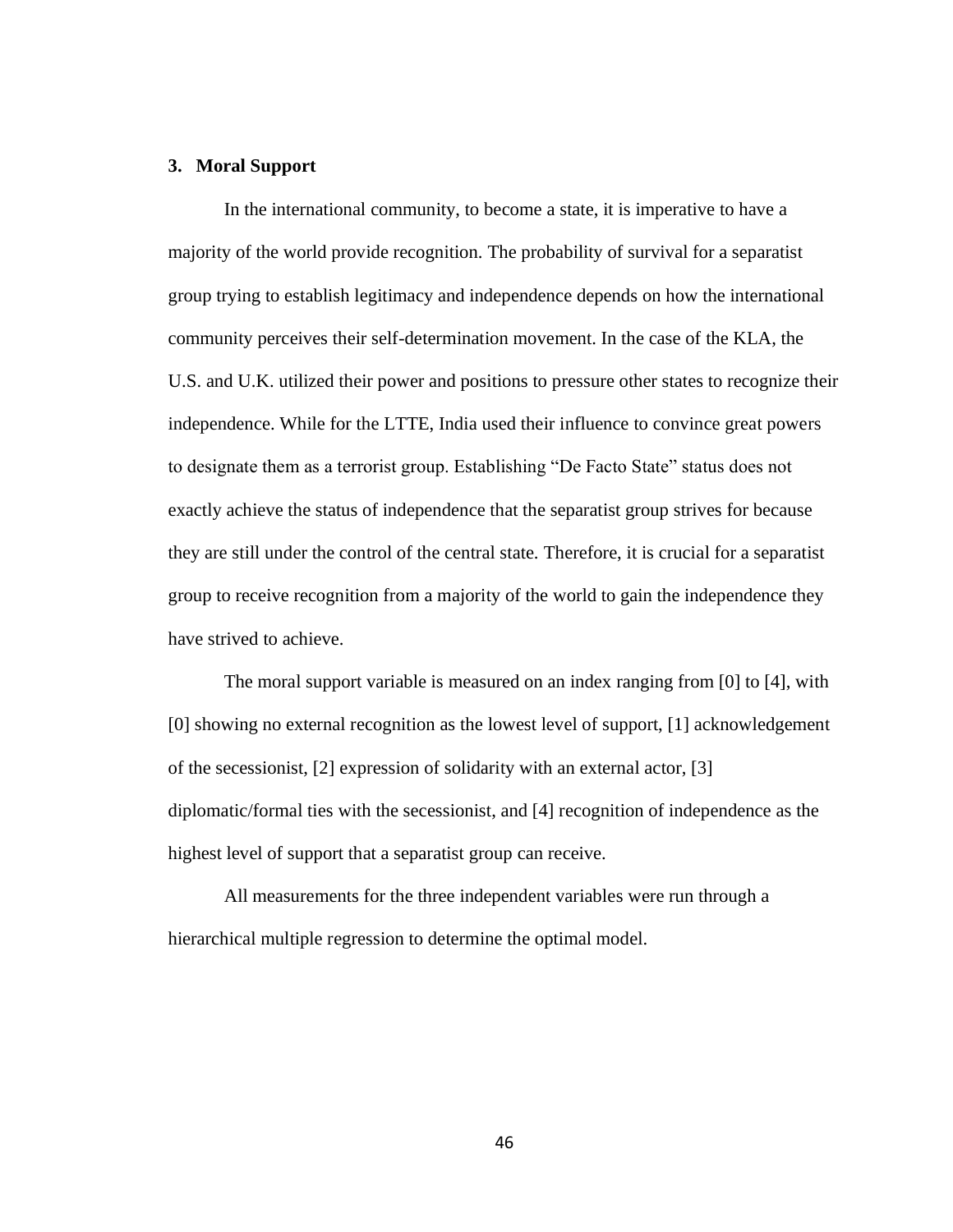# **Hypotheses**

In separatist wars, having resources is a crucial aspect for any side to improve their probability of survival. Secessionist groups receiving economic investment from external actors can improve their chances of surviving a war against governments. Groups receiving such support will also have the opportunity to buy food and textiles for their fighters, which could potentially boost the morale of their fighters. The lack of food and clothing is one of the biggest reasons why secessionist groups do not have enough fighters. Running out of food could lower morale and result in thousands of fighters joining the adversary's forces. Having food and proper clothing, could also help fighters endure rough climate conditions to continue fighting. Furthermore, the secessionist group can also use these funds to pay their fighters. Receiving payments may increase their fighters' resolve to stay and continue to carry on the fight against the government. The payments that their soldiers receive may also increase their support for the war because they may have grievances against the government for their lack of support that they did not receive as citizens.

Another way secessionist groups may use the economic funds from external actors is in the covert operations area. The group can use the funds to produce propaganda against the government with the goal of persuading the rest of the population to buy into their cause for fighting against the government. The external actor can help in this area by providing them with materials to buy handouts for the public. Also, they may have the chance to use the funds to buy radio or news stations to further express their ideology for why they fight, while using these stations to provide information on the war.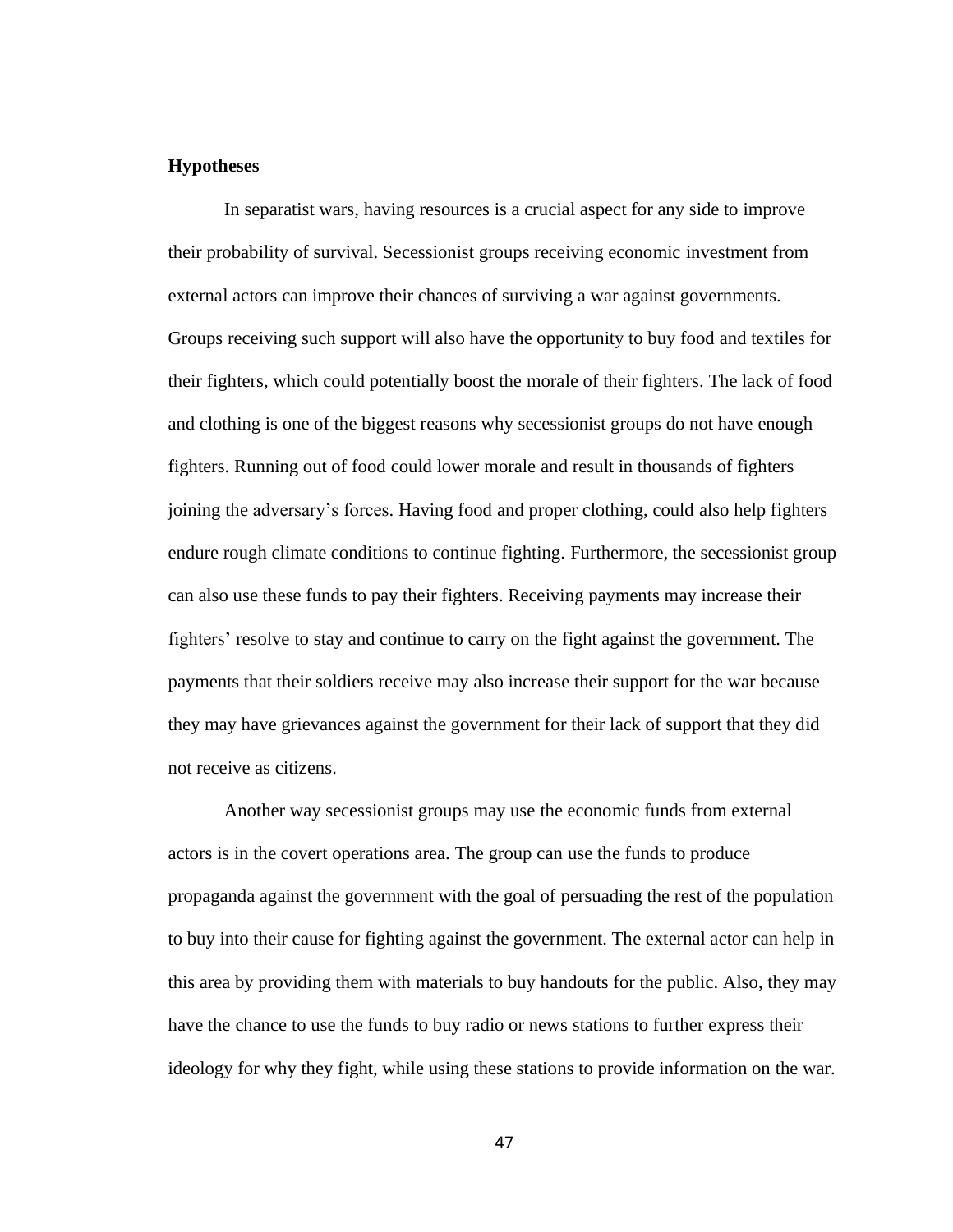They can influence the population by showing that they are winning the war via these outlets. Lastly, secessionists can use the economic aid to fortify their defenses to ensure that they can maintain captured areas. The external actor, depending on the state, can give the secessionist group a greater amount of economic funding that will allow them to continue the fighting which improves their probability of survival, which leads to the first hypothesis:

**Hypothesis 1**: *As an external actor's economic aid increases the secessionist group's probability of survival improves.*

Although external actors may be able to provide economic support to secessionist groups, they can also provide military aid in various ways. The secessionist groups are not able to provide enough or adequate weapons for their fighters when they are engaged in combat. The lack of equipment hurts the separatist's chances of winning the war and they may seek assistance elsewhere. Therefore, it seems that the government forces are able to outlast separatists when they encounter each other on the battlefield. However, external actors can step in and provide support to separatist groups to improve their probability of survival.

External actors can provide secessionist groups weapons, ammunition, or troops to aid them in their fight against the government. Giving them more modern weapons than they could otherwise access can improve their chances of surviving fights against government forces. Having new weapons can also improve the morale of the soldiers who are fighting because it gives them the sense that they are fighting for a just cause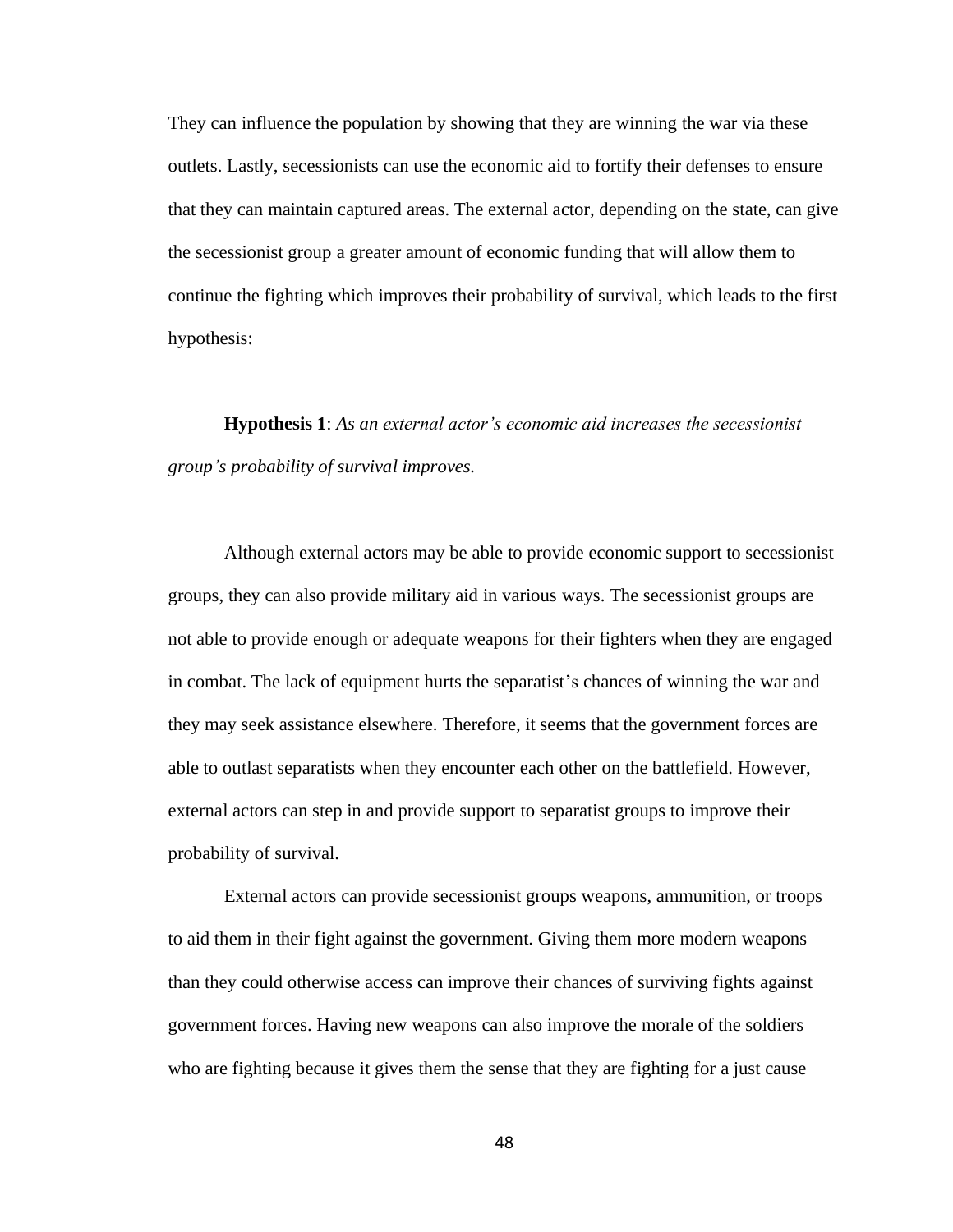against the central government. The external actor takes their rebellion seriously, giving the fighters a greater sense of self-worth and respect. Also, the improved accuracy of these weapons can lead to more favorable combat outcomes for separatist forces, which could turn the tide of war in their favor.

Furthermore, external actors' military aid can provide training to separatist soldiers. Receiving the proper training can improve the secessionist fighters' physical health, improving their performance in combat with government forces or when enduring difficult climate conditions. The training can also give the secessionist groups an opportunity to have more effective strategies when engaging the government forces by using the external actor's combat methods. Another key component for training secessionist forces is giving them a chance to extend their lives and continue to fight for longer periods.

External actors can also provide support by sending in special forces who can provide combat strategies to the groups. Generals, or special forces can give secessionist groups firsthand assistance in planning a strategy when going into battle. Sometimes leaders in these groups may not have proper education on battle tactics and can therefore hurt their sides chances of surviving the war. Furthermore, having special forces fighting alongside the secessionist fighters can improve the probability of secessionist survival because the special forces can guide them through the battle and provide them with the necessary support. Lastly, the external actor can send in their military to reinforce the separatist group and provide stability for the occupy area.

Secessionist groups that receive military aid from external actors improve their probability of surviving the war. However, even though there is a chance of them not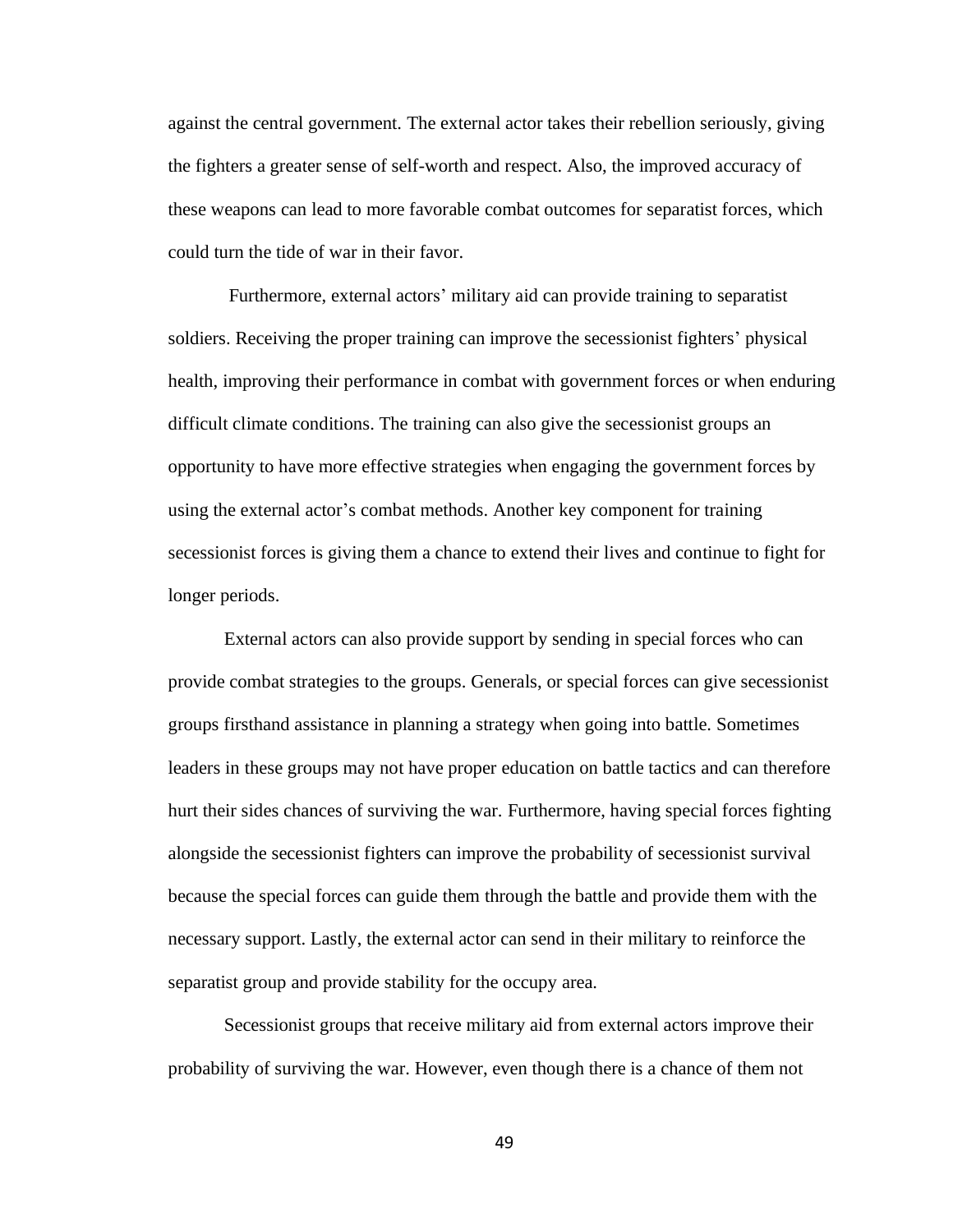winning the war, there still is a chance that their fighting will intensify over time. The weapons and ammunition that they receive could allow them to confidently face more substantial government forces. The weapons and training will improve their chances of survival and allow them to fight with more intensity. Also, having generals or special forces that have proper education and training only further improves their chances of taking strategic areas from government forces. Finally, the external actor may send in their military to reinforce and maintain stability for the separatist forces and their area of interest. The secessionist fighters may become inspired by receiving aid, therefore, they will continue to fight with more intensity which could improve their probability of survival. This discussion provides the second hypothesis:

**Hypothesis 2**: *As an external actor's military aid increases, the secessionist group's probability of survival improves.*

Furthermore, after the external actor provides secessionist groups with economic and military aid, the external actor may use moral support to appeal to the secessionists, and the ethnic population that reside within the region. The external actor may use speeches to call for unity and cooperation from both sides. Also, external actors may discuss historical connections to the region which they believe rightfully belongs to them and thus that they have a right to protect. The moral support may also motivate the secessionist fighters to continue to pursue their cause. Also, this may encourage the secessionist fighters to fight with more intensity because they believe that they are not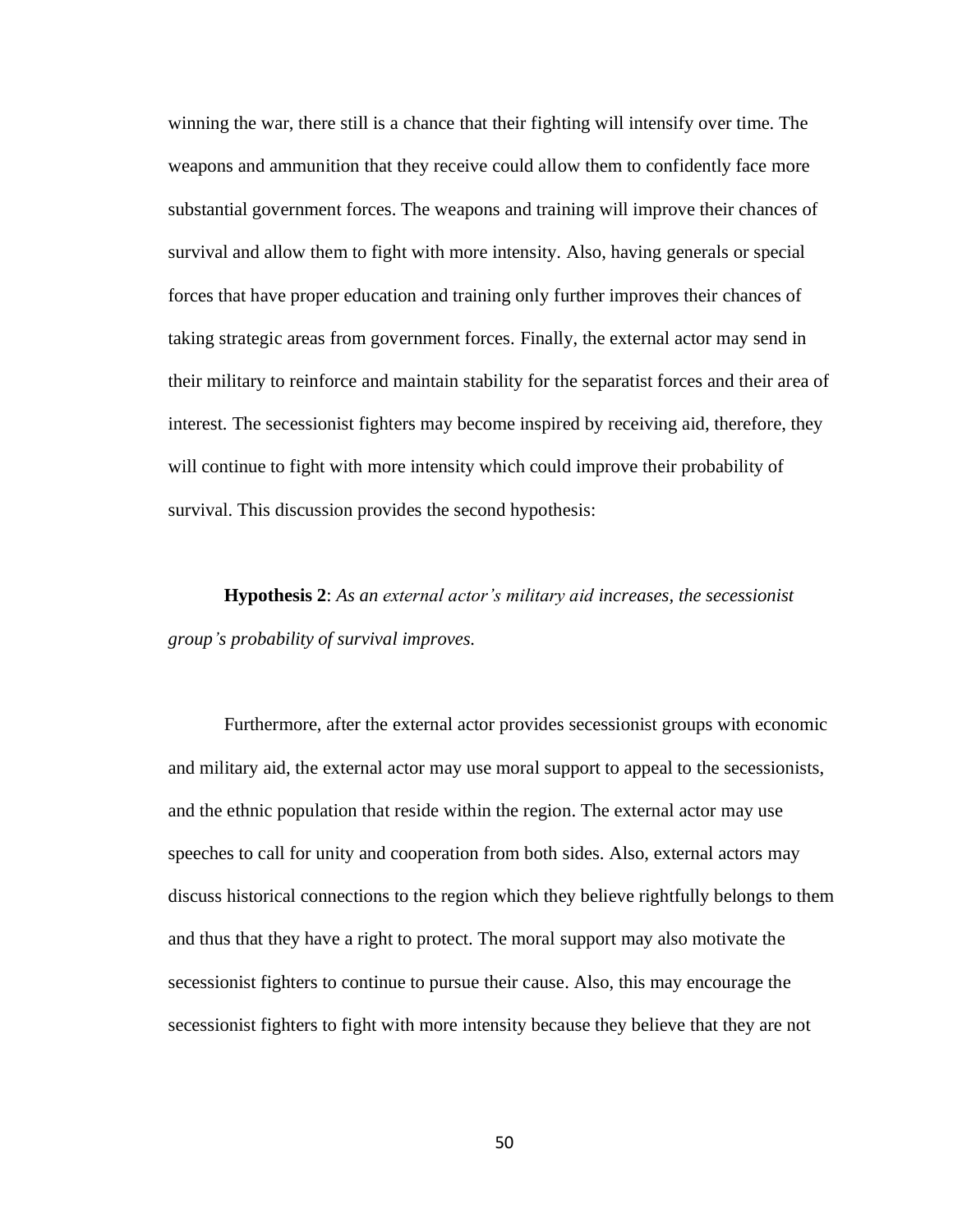only fighting for their region, but for the country that supports them. This discussion leads us to the third hypothesis:

**Hypothesis 3**: *As an external actor's moral support increases, the secessionist group's probability of survival improves.*

Finally, all three types of aid are inextricably correlated to the probability of survival for separatists. However, military aid offers the highest probability of survival for any separatist group because of the impact it has on the conflict. Military aid allows separatists to maximize their chances of survival by using weapons, armed forces, and military advisors from the external actor to challenge the central political authority. Essentially, the argument is made here that economic aid provides the highest probability of survival for separatists because of the investments that are made by the external actor. However, it is military aid that triumphs over economic aid because it is the fundamental resources like weapons, armed forces, and military advisors that increase the probability of survival for separatists. Therefore, this discussion leads to the final hypothesis:

**Hypothesis 4**: *Military aid increases a secessionist group's probability of survival more than economic aid or moral support.*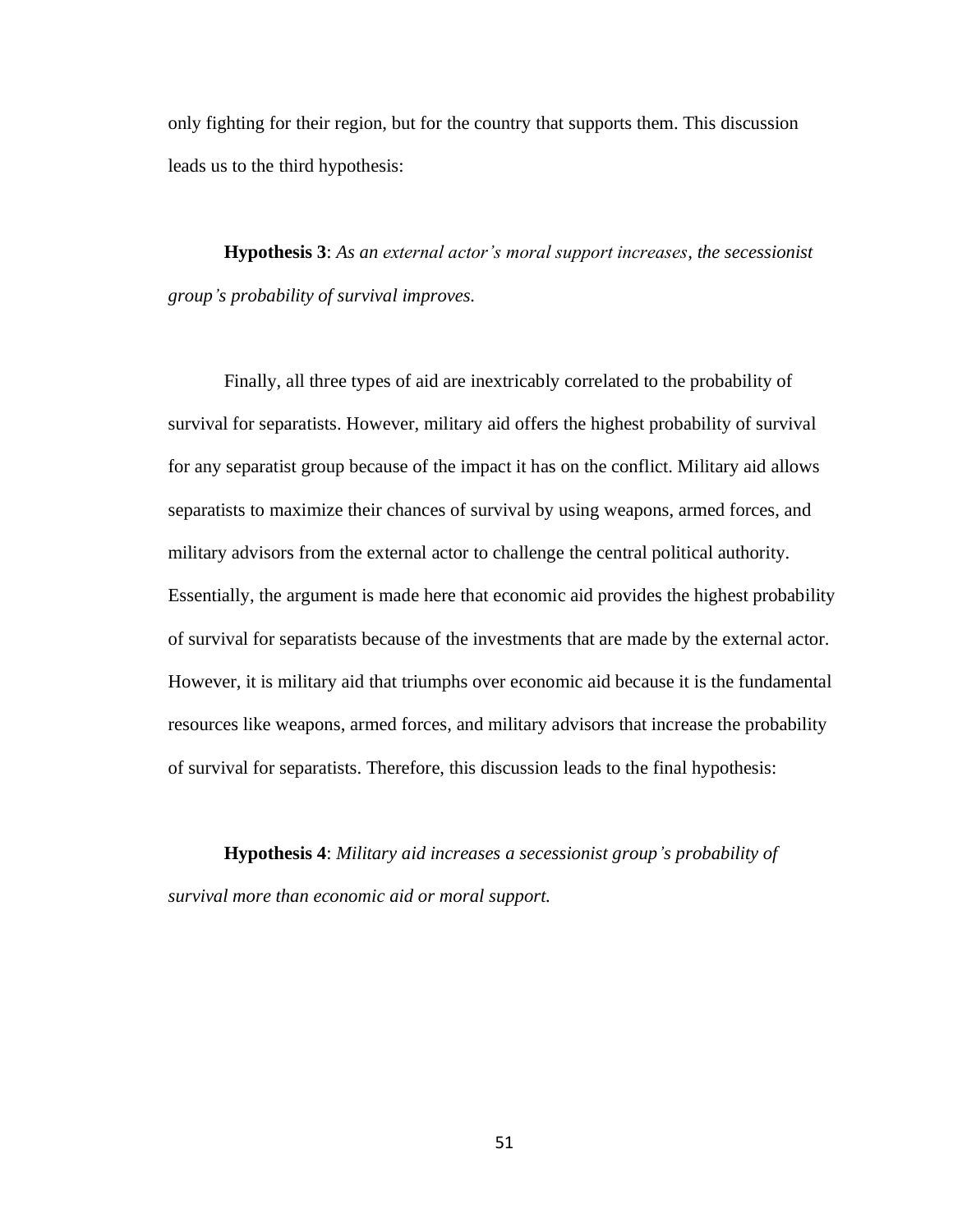# **VI. Results and Discussion**

|                  | Table 1:       |              |            |           |  |
|------------------|----------------|--------------|------------|-----------|--|
|                  | All 3 supp     | Military Aid | Moral Supp | Econ Aid  |  |
| (Intercept)      | 0.80<br>$\ast$ | $0.80*$      | $0.88*$    | 1.00<br>∗ |  |
|                  | (0.14)         | (0.14)       | (0.12)     | (0.12)    |  |
| MilitaryAid      | 0.12           | $0.18*$      |            |           |  |
|                  | (0.09)         | (0.07)       |            |           |  |
| EconomicAid      | $-0.00$        |              |            | 0.00      |  |
|                  | (0.00)         |              |            | (0.00)    |  |
| MoralSupport     | 0.14           |              | 0.26<br>∗  |           |  |
|                  | (0.15)         |              | (0.11)     |           |  |
| $\boldsymbol{N}$ | 75             | 75           | 75         | 75        |  |
| $R^2$            | 0.09           | 0.08         | 0.07       | 0.00      |  |
| adj. $R^2$       | 0.06           | 0.07         | 0.06       | $-0.01$   |  |
| Resid. sd        | $1.00\,$       | 0.99         | $1.00\,$   | 1.03      |  |

In Table 6.1, the variables perform as follows:

Standard errors in parentheses

\* indicates significance at  $p < 0.05$ 

In the first model, all three variables are present and have not reached to 1.96 threshold to achieve statistical significance, most likely because of the limited number of cases. Since none of the variables achieved statistical significance, each variable was run separately to see if they have any significant impact. All variables should be run simultaneously but this is not possible. When running each variable separately, in Model 2, Military Aid does have statistical significance at 2.57. In Model 3, Moral Support has statistical significance at 2.36. Finally, in Model 4, Economic Aid does not have any statistical significance because it has a 0 and is thus disregarded in the ensuing models.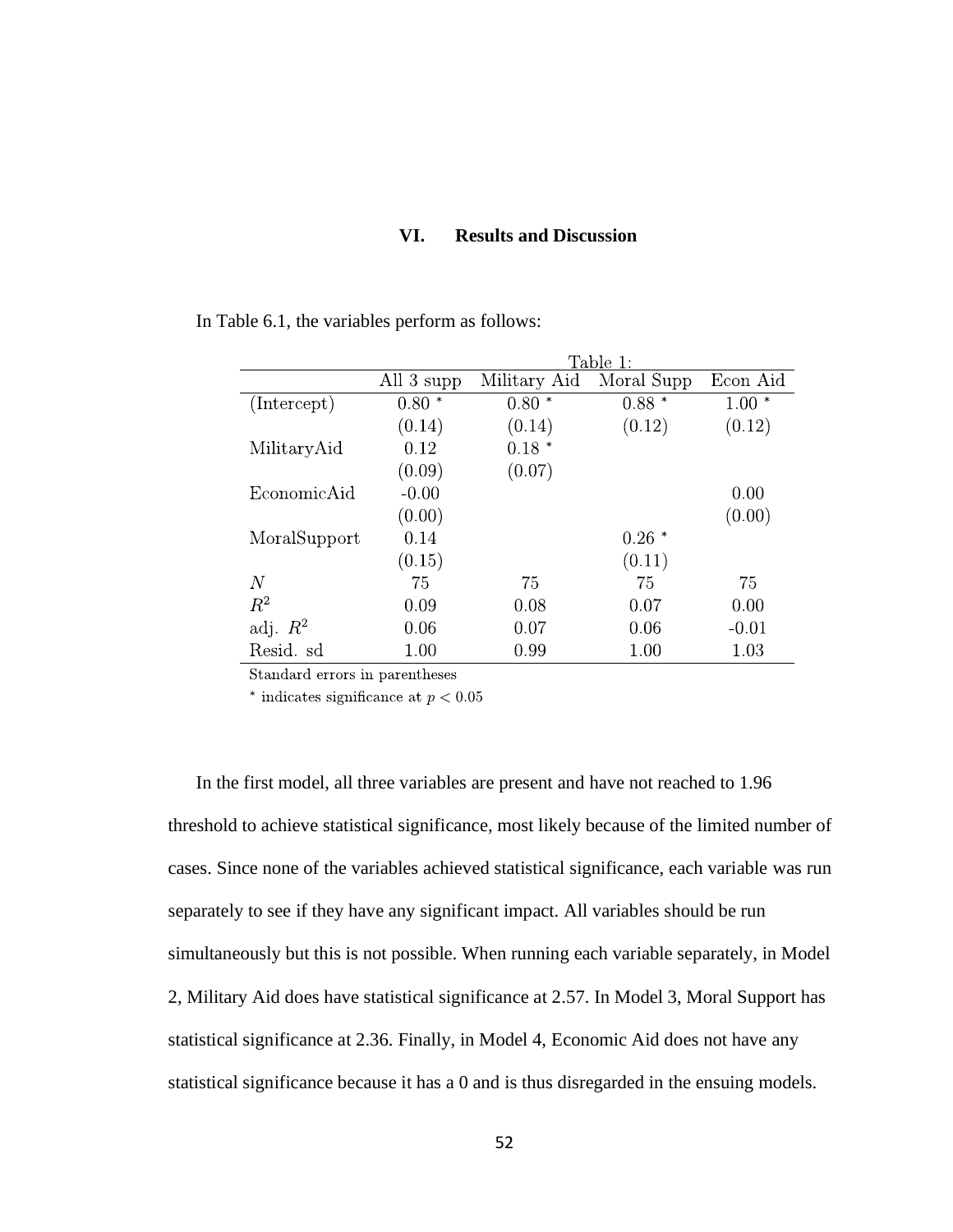It was expected that Military Aid would have the most significance, followed by Economic Aid. Moral Support was expected to have the least significance. However, the results show otherwise. The mixed results from these models demand further research as there seems to be unexpected significance to these variables. Military Aid is the most significant variable, yet Moral Support is the second-most significant while Economic Aid is the least impactful variable. Economic Aid may be the least significant because of the limited evidence of external actors supporting separatist groups economically. Further research may reveal how an external actor's economic aid impacts separatist groups.

Table 6.2

|             |           |         | Table 2:   |
|-------------|-----------|---------|------------|
|             | EA: China | EA: USA | EA: Russia |
| (Intercept) | $0.77*$   | $0.81*$ | $0.83*$    |
|             | (0.14)    | (0.14)  | (0.14)     |
| MilitaryAid | $0.18*$   | $0.18*$ | 0.10       |
|             | (0.07)    | (0.07)  | (0.09)     |
| EA.China    | 1.05      |         |            |
|             | (0.70)    |         |            |
| EA.USA      |           | $-0.49$ |            |
|             |           | (0.71)  |            |
| EA.Russia   |           |         | 0.91       |
|             |           |         | (0.56)     |
| N           | 75        | 75      | 75         |
| $R^2$       | 0.11      | 0.09    | 0.11       |
| adj. $R^2$  | 0.08      | 0.06    | 0.09       |
| Resid. sd   | 0.98      | 0.99    | 0.98       |

Standard errors in parentheses

\* indicates significance at  $p < 0.05$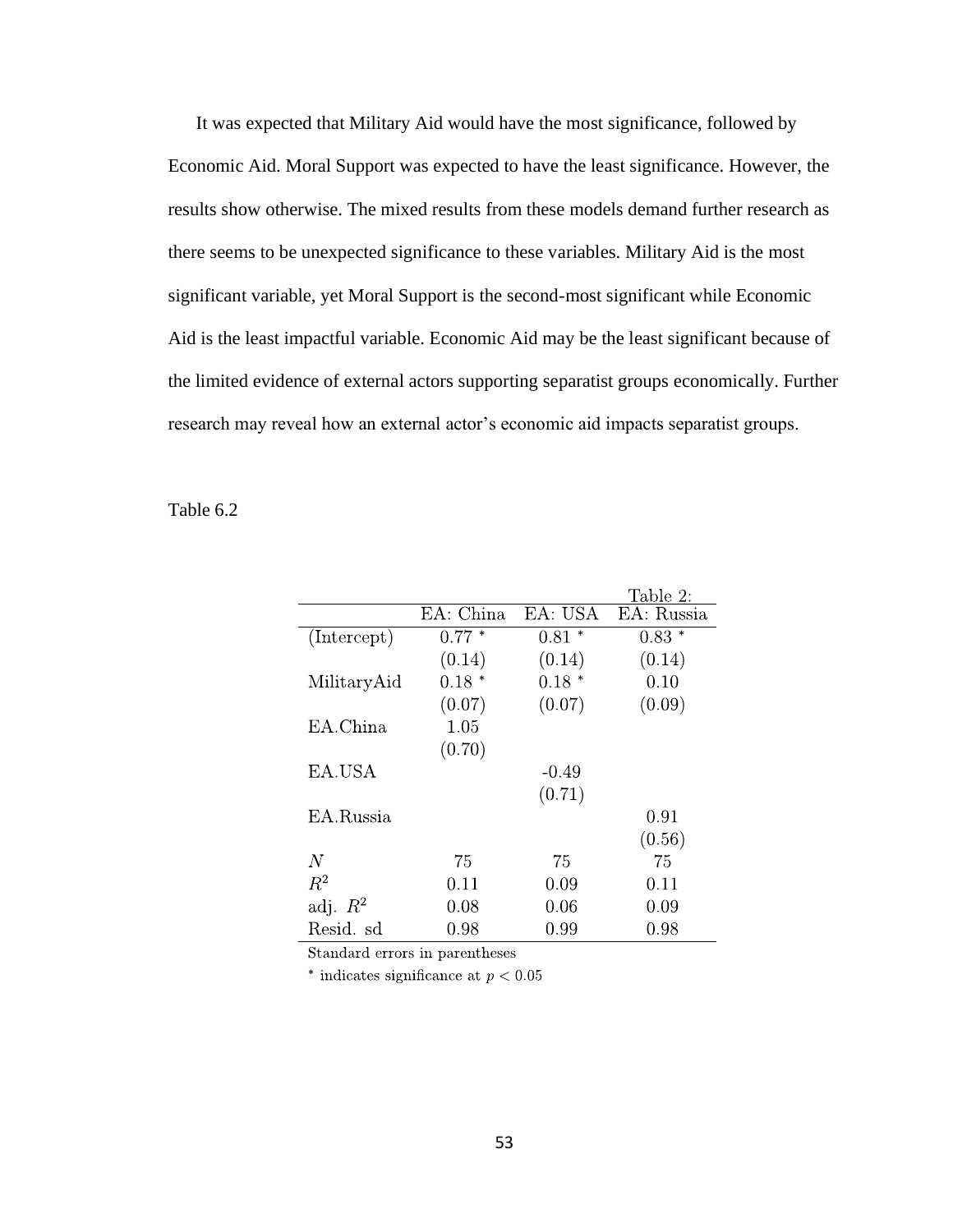There is evidence that Military Aid and Moral Support have statistical significance. This begs the question, does military aid from the three major powers have a stronger impact? In Table 6.2, we further break down the variable of Military Aid, and analyze the three major powers of the world, namely, The People's Republic of China (PRC), The United States of America (USA), and Russian Federation (RF). These nations are classified as the three world major powers because they are widely considered to control the world's most powerful militaries. Remarkably, even though these three countries are the top three, In Models 5-7, Military Aid for all three powers does not achieve statistical significance. These findings intimate that it does not matter where military aid originates, so countries like Senegal or Nigeria can have just as much of an impact as the PRC or the USA.

Table 6.3

|               | Table 3:    |                |
|---------------|-------------|----------------|
| Moral/EAChina | Moral/EAUSA | Moral/EARussia |
| $0.85*$       | $0.89*$     | $0.85*$        |
| (0.13)        | (0.13)      | (0.12)         |
| $0.27*$       | $0.28*$     | 0.18           |
| (0.11)        | (0.11)      | (0.11)         |
| $1.16*$       |             |                |
| (0.71)        |             |                |
|               | $-0.82$     |                |
|               | (0.72)      |                |
|               |             | $1.03*$        |
|               |             | (0.48)         |
| 75            | 75          | 75             |
| 0.11          | 0.09        | 0.13           |
| 0.08          | 0.06        | 0.11           |
| 0.98          | 0.99        | 0.97           |
|               |             |                |

Standard errors in parentheses

\* indicates significance at  $p < 0.05$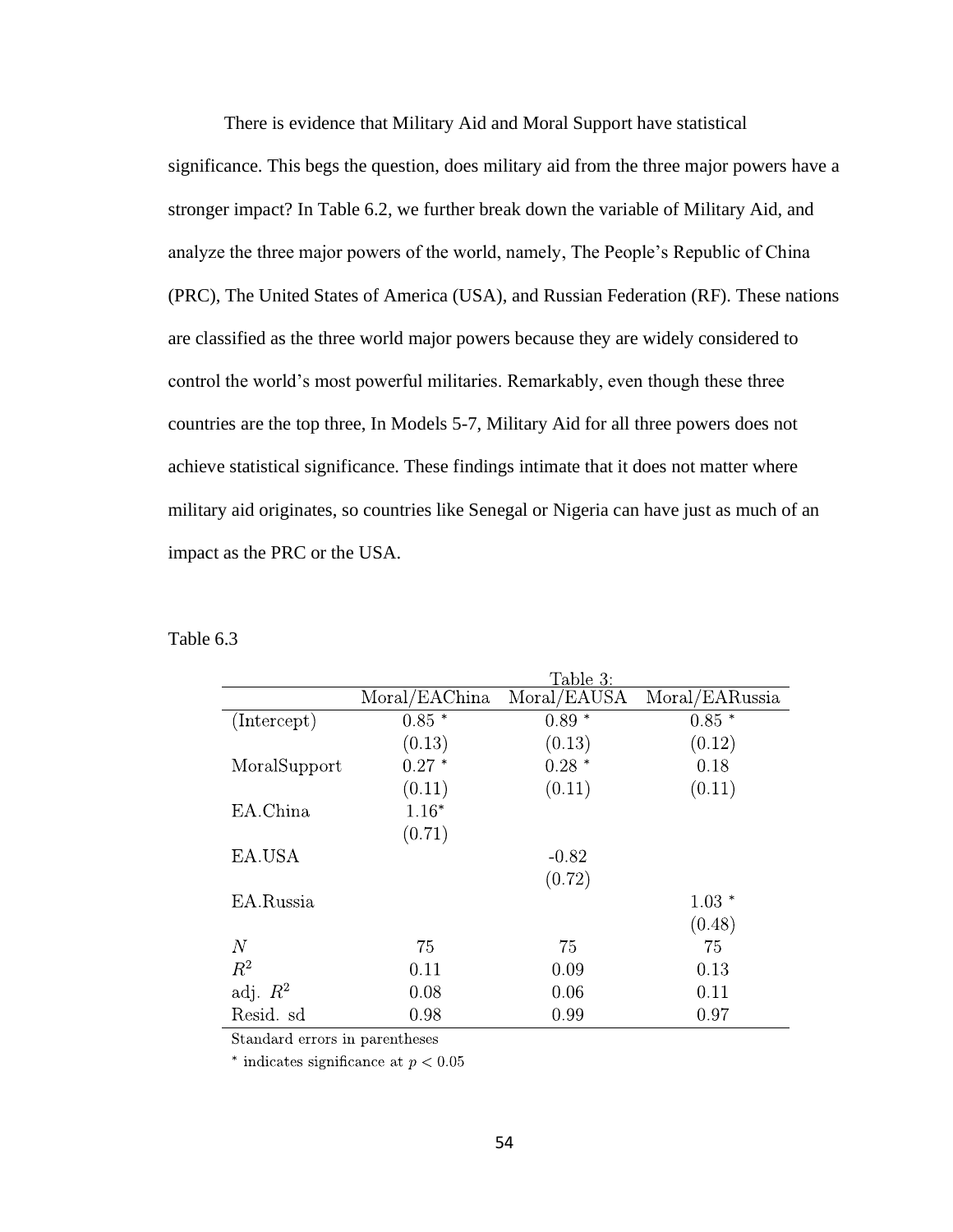In Table 6.3, Moral Support is examined in a similar manner as Military Aid and statistical significance is achieved. When combining tables 2 and 3, it was expected that receiving support from the PRC and RF is the best option for a separatist group to survive, yet these findings contradict that assumption. The instability of this data causes the contrast in statistical significance between Moral Support and Military Aid and explains why there is an increase in Moral Support.

Ultimately, the PRC's Moral Support is more important than the USA's. The findings here express that the PRC has a larger impact than the USA. If the PRC shows support, perhaps it has a stronger impact on the probability of separatist survival because they listen to the PRC's strategies. There are various explanations for why this may be the case; for example, separatist groups that receive support from the PRC may be exclusively located within the Asian region, where the PRC has regional hegemony status. The host country could feel pressure from the resources that the PRC could provide for the separatist, which may embolden the separatist group to continue to fight and increase their probability of survival. Although in Model 10 Russia's Moral Support variable does achieve statistical significance, the combined variable "Moral Support" does not achieve statistical significance, either. The instability of this data may be the cause of this failure to achieve statistical significance for the Russia Moral Support variable.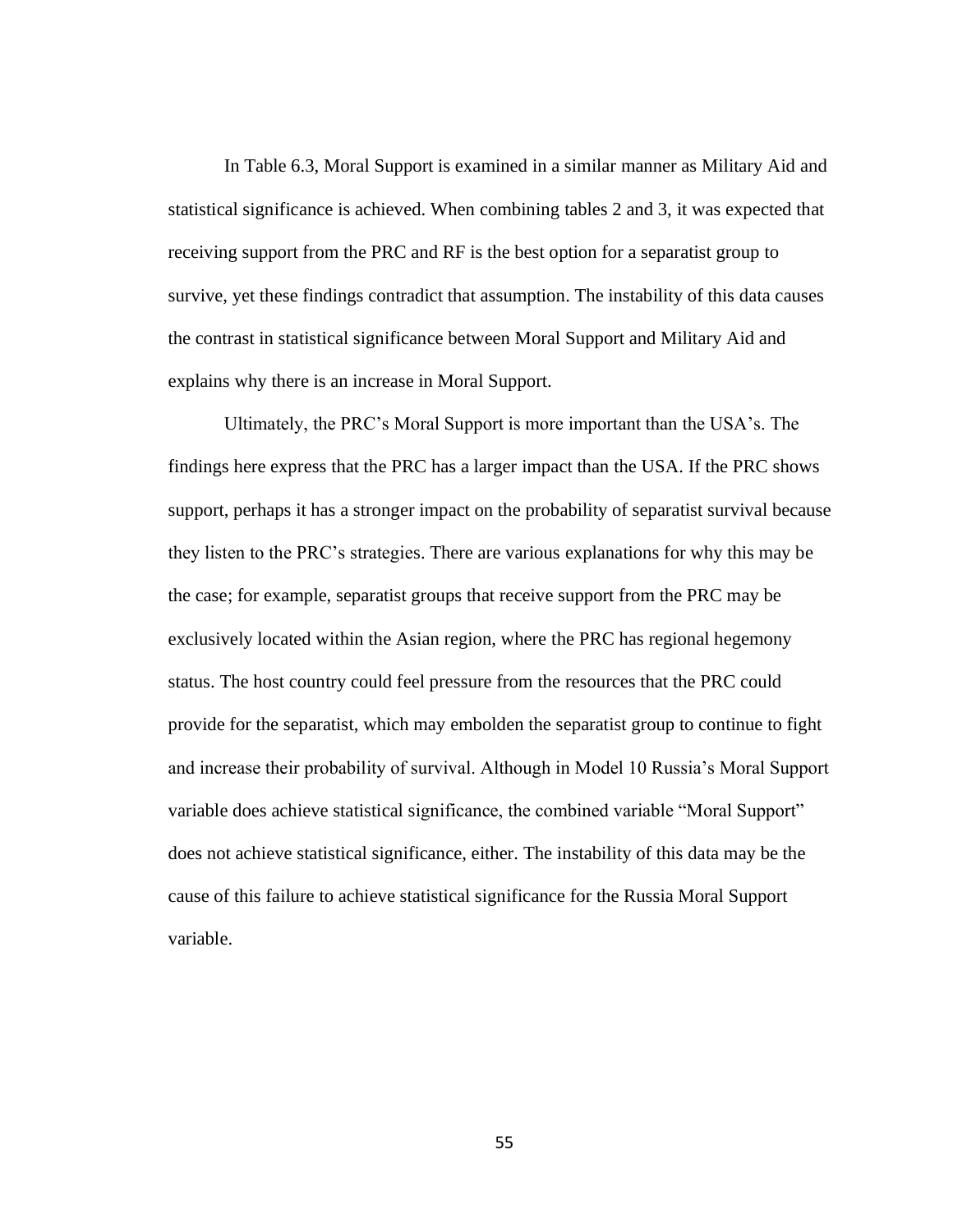## **VII. Conclusion**

The recent Russian intervention in Georgia (2008) and Eastern Ukraine (2014) has shown the relevance of an external actor's support for a separatist movement. The prevalence of these conflicts emphasizes the need for continued research into external actor support for separatist groups, and its impact on their survivability. The variables analyzed here shed new light on how external aid improves the probability of survival for separatist groups. The crucial part of this research is understanding which type of aid gives the separatist groups the greatest chance of survival. Further research is needed before conclusive arguments can be extrapolated from this research.

The literature on separatist survival is broad; however, there are limitations to how pervious scholars have analyzed which type of aid impacts survival. For this research, the variables were chosen logically, based on what was most crucial for what improves the probability of survival for a separatist group. Military aid and moral support were found to be most relevant in the majority of the observations, yet economic aid's impact was difficult to confirm. The KLA and LTTE case studies provided further emphasis for the impact of military aid on the survivability of a separatist group.

It should be noted that there is a clear distinction between the type of military aid that was provided to the KLA and that provided to the LTTE. The military aid the KLA received included NATO air support that targeted central government positions and helped push back government forces. NATO's support allowed the KLA to maintain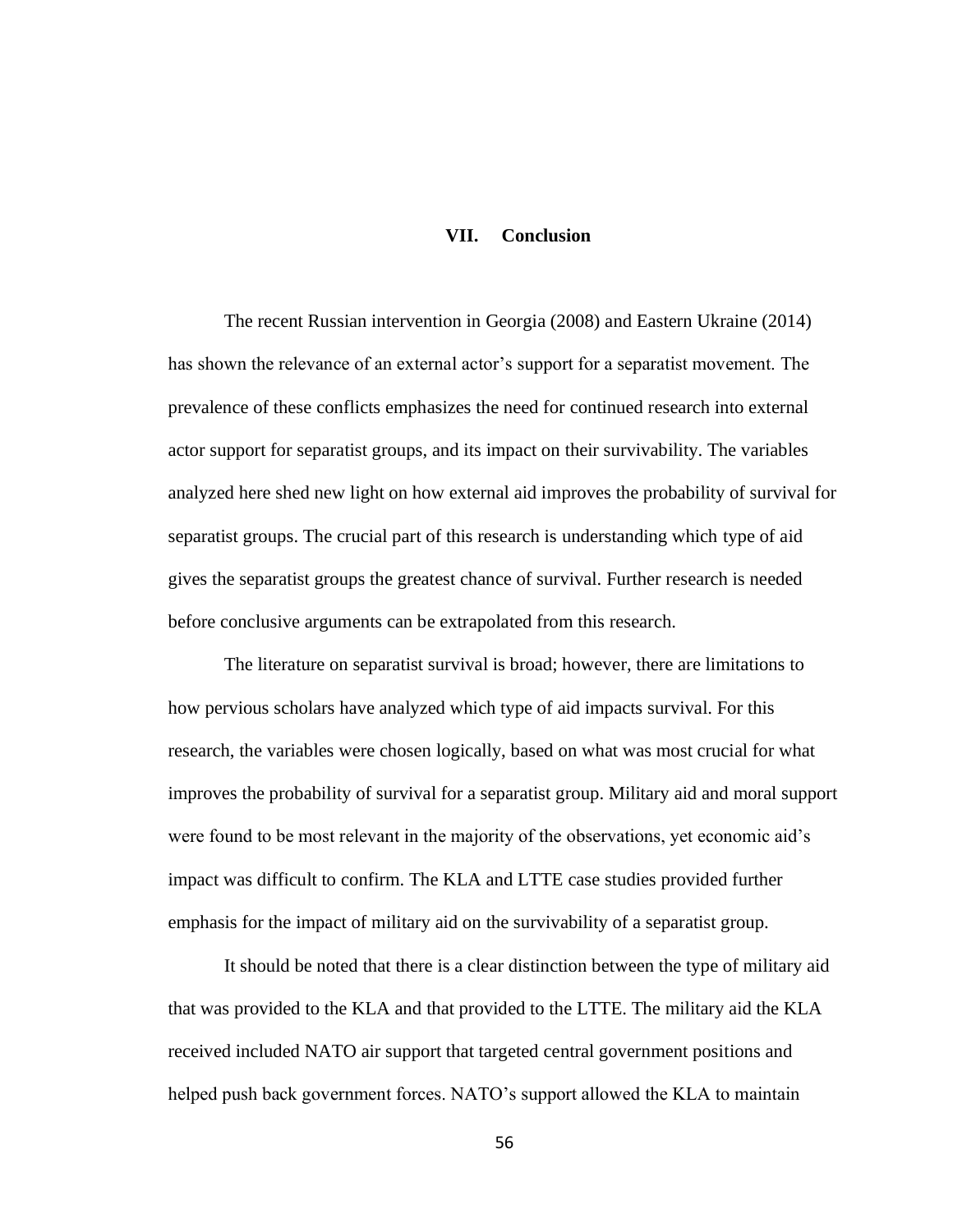control of their limited territory. On the other hand, the LTTE only received weapons and battlefield strategy training from India. The critically important air support and strategic targeting provided to the KLA was denied to the LTTE. It is obvious that one type of support made a larger impact then the other, which made be the difference in how it impacts the survivability of a separatist group.

Future research is still needed in this area. The lack of economic aid data is still essential to the overall understanding of its impact on separatist survival. Although this research failed to find extensive data on economic aid for the 75 cases observed, future research may have the capability to establish the impact of this variable. Another avenue for future research is looking at the likelihood for why certain separatist groups are provided aid and others are not. Some separatist groups may not feel it is necessary to accept foreign aid for fear that it may hurt their legitimacy. Furthermore, external actors may not feel that there are any benefits to supporting certain groups. Finding this evidence could provide stronger insight into the survival of separatist groups. Finally, because of the lack of cases for this research, future new detailed data from sources like Uppsala Conflict Data Program could benefit this research. Adding more data could provide greater insight into this research and stronger analysis which could further our understanding of separatist survival.

This article finds that military aid and moral support improve the probability of survival for a separatist group. A deeper analysis reveals that military aid among the three major powers (PRC, USA, RF) does not have a greater impact than from other sources. Thus, any country providing aid can have just as much of an impact as them. Further, we find that Moral Support from the PRC has more of an impact than the other two powers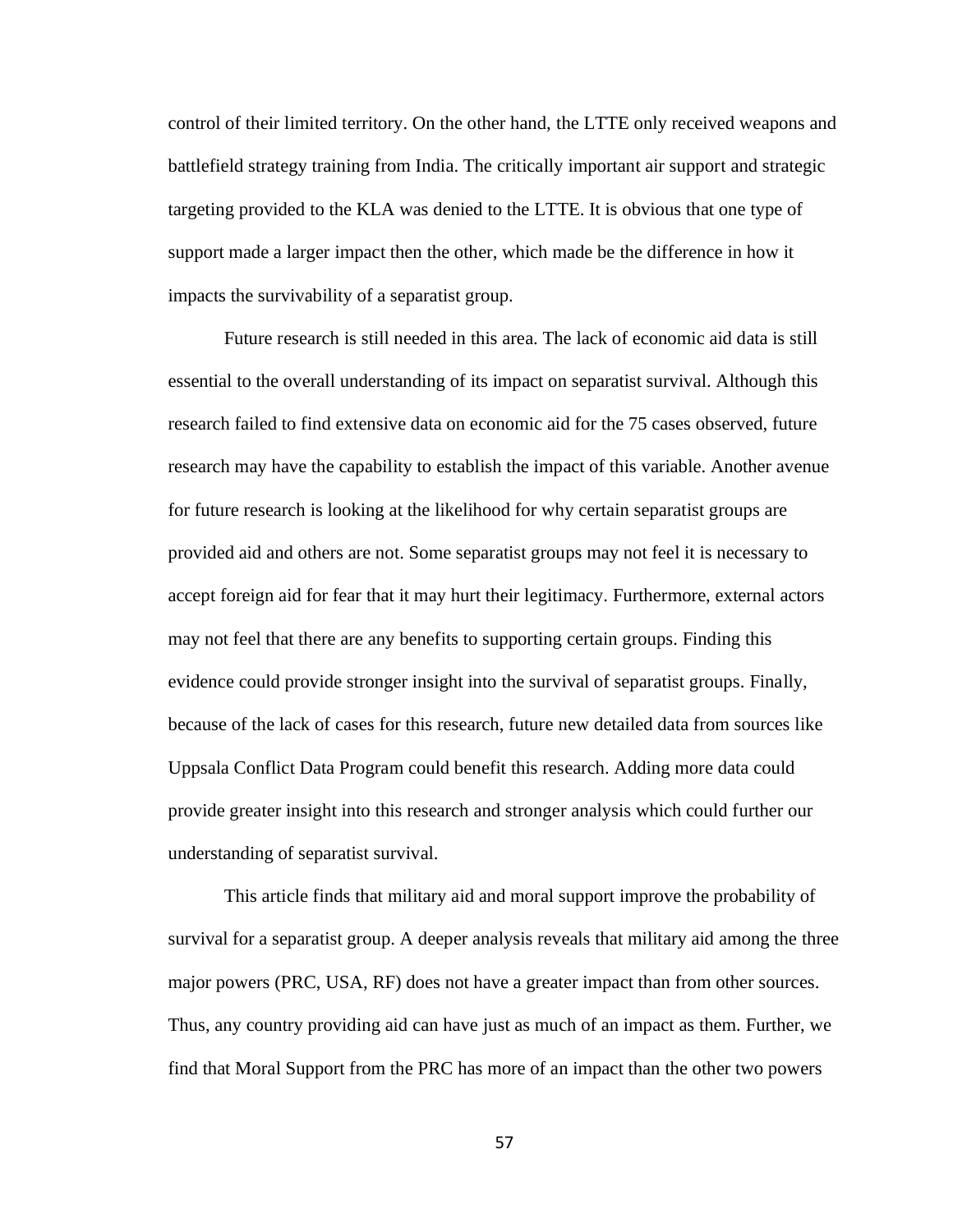(USA and RF), which is perhaps decided by the effectiveness and location. The distinction between the PRC's Moral Support and the USA's Moral Support could stem from the lack of stability from the USA's executive branch. Stability plays a crucial role for separatist because it provides security and reassurances that the external actor may never withdraw their support. The USA's inconsistent leadership may create mistrust from the separatist group because although the current President may support them, the future President may not have the same interest to support them. The PRC's consistent leadership could appeal to the separatists accepting their support because as oppose to the USA's ever-changing executive branch, the PRC can maintain support for a longer period. However, it should be noted that the majority of the PRC's Moral Support in this research occurred at the beginning years because we know that it is unlikely that the PRC would support any modern separatists; therefore, some caution should be taken when considering this impact.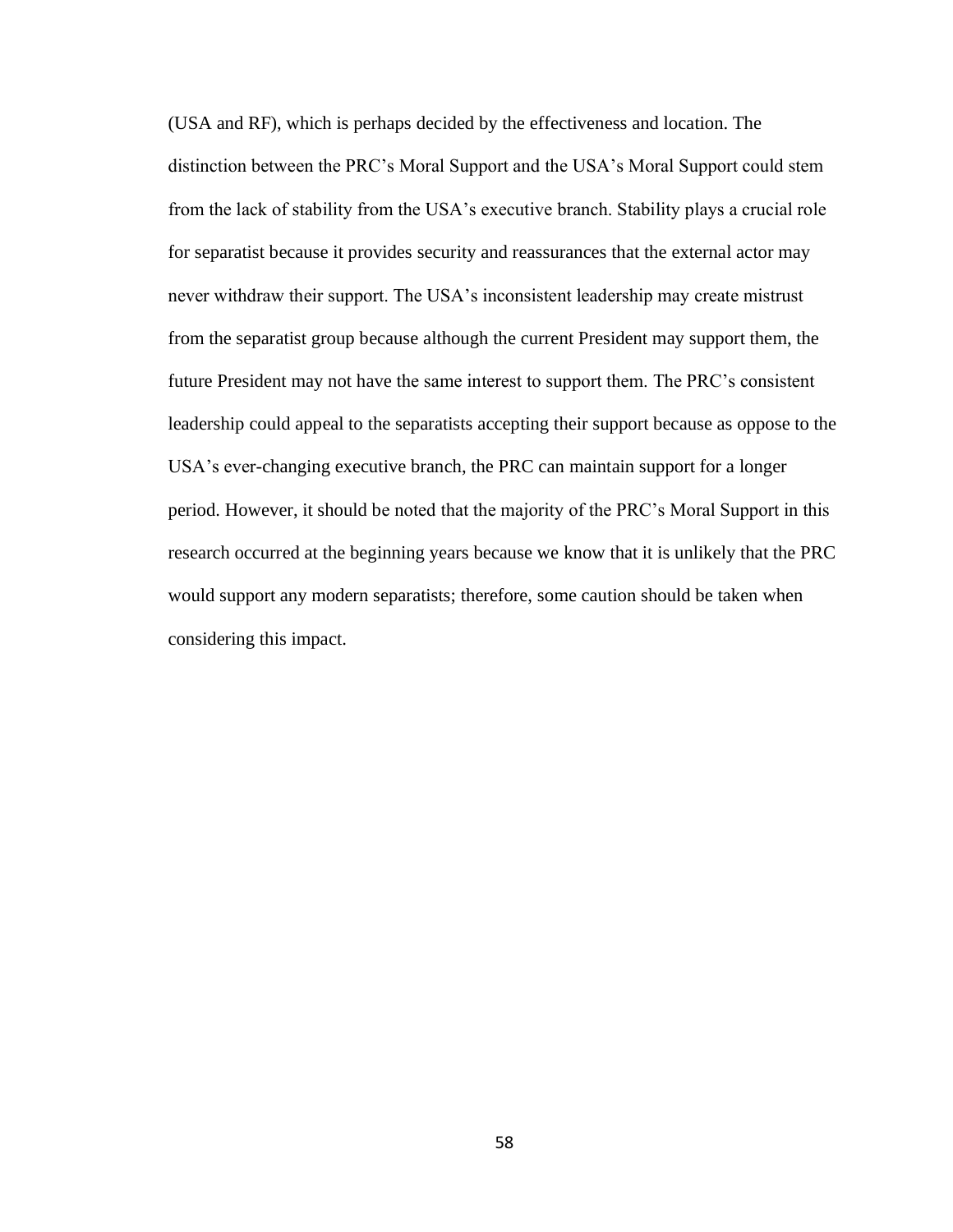## **References**

- Abel, Allen. 1985. "Hindus of Sri Lanka Celebrate their Religion at Site of Mass Killings." The Globe and Mail (Canada), December 5.
- Ali, Nora Y. S. 2014. "For Better or For Worse? The Forced Marriage of Sovereignty and Self-Determination." *Cornell International Law Journal* 47 (2): 417–44.
- Arkin, William M. 2001. "Operation Allied Force: "The Most Precise Application of Air Power in History"." In *War Over Kosovo: Politics and Strategy in a Global Age*, edited by Bacevich Andrew J. and Cohen Eliot A., 1-37. NEW YORK: Columbia University Press.
- Balch-Lindsay, Dylan, and Andrew J. Enterline. 2000. "Killing Time: The World Politics of Civil War Duration, 1820-1992." International Studies Quarterly 44, no. 4: 615- 42.
- Berg, Eiki, and Raul Toomla. 2009. "Forms of Normalization in the Quest for De Facto Statehood." International Spectator 44, no. 4 (December): 27-45.
- Butt, Ahsan I. 2017. "An External Security Theory of Secessionist Conflict." In *Secession and Security: Explaining State Strategy against Separatists*, 17-41. Ithaca; London: Cornell University Press.
- Byman, Daniel, Peter Chalk, Bruce Hoffman, William Rosenau, and David Brannan. 2001."State Support For Insurgencies." In *Trends in Outside Support for Insurgent Movements*, \9-40. Santa Monica, CA; Arlington, VA; Pittsburgh, PA: RAND Corporation.
- BytyÐci, Enver. 2015. "Air Strikes against Yugoslavia." Coercive Diplomacy of NATO in Kosovo, 131-201. Newcastle, UK: Cambridge Scholars Publishing.
- Carment, David and Patrick James. 1997. "Secession and Irredenta in World Politics: The Neglected Interstate Dimension." In Wars in the Midst of Peace: The International Politics of Ethnic Conflict, ed
- Caspersen, Nina. 2009. "Playing the Recognition Game: External Actors and De Facto States." International Spectator44, no. 4 (December): 47–60.
- Cederman, Lars-Erik, Andreas Wimmer, and Brian Min. 2010. "Why Do Ethnic Groups Rebel: New Data and Analysis." World Politics, no. Issue 1 (2010): 87-119.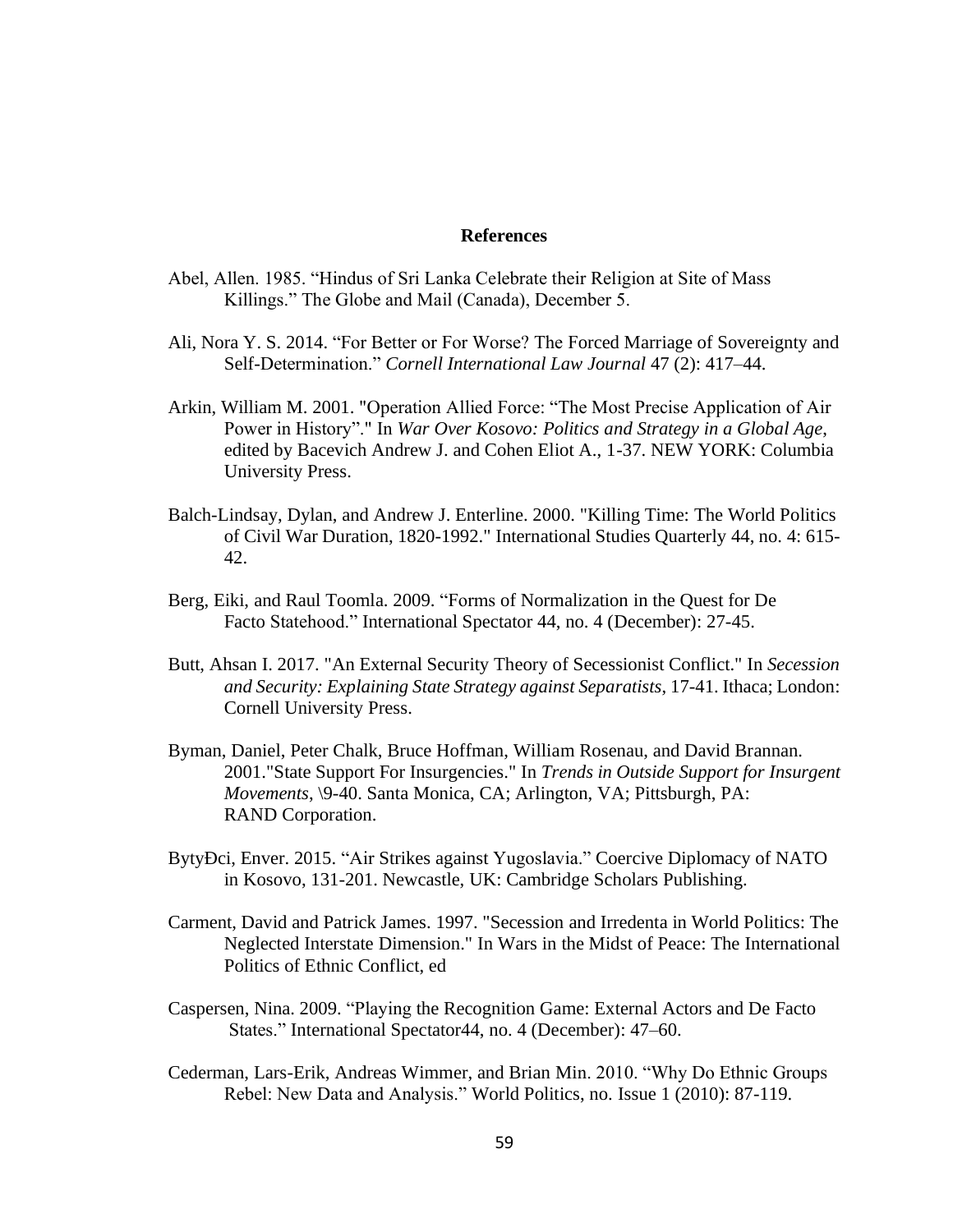- Bridget Coggins. 2011. "Friends in High Places: International Politics and the Emergence of States from Secessionism." *International Organization* 65 (3): 433-467.
- Collier, Paul and Anke Hoeffler. 2004. "Greed and Grievance in Civil War." Oxford Economic Papers 56, no. 4: 563-595.
- Cottey, Andrew. 2009. "The Kosovo War in Perspective." International Affairs (Royal Institute of International Affairs 1944-) 85, no. 3: 593.
- Cunningham, E. David. 2010. "Blocking Resolution: How External States Can Prolong Civil Wars." *Journal of Peace Research* 47 (2): 115-127.
- Dempsey, Gary. 1998. "Kosovo Crossfire." *Mediterranean Quarterly* 9 (3): 94-108.
- DeVotta, Neil. 2009. "The Liberation Tigers of Tamil Eelam and the Lost Quest for Separatism in Sri Lanka." Asian Survey 49, no. 6: 1021-1051.
- Džihić, Vedran and Helmut Kramer. 2009. "Kosovo After Independence: Is the EU's EULEX Mission Delivering on its Promises?" International Policy Analysis**:** 1- 28.
- Elbadawi, Ibrahim, and Nicholas Sambanis. 2000. "External interventions and the duration of Civil wars." Paper presented at the workshop on the Economics violence, March, Princeton University, Princeton, NJ.

----------------------------------------------------. 2002. "How Much War Will We See? Explaining the Prevalence of Civil War." The Journal of Conflict Resolution 46, no. 3: 307.

- Elbasani, Arolda. 2018. "State-Building or State-Capture? Institutional Exports, Local Reception and Hybridity of Reforms in Post-War Kosovo." *Journal of Southeast European & Black Sea Studies* 18 (2): 149–64.
- Fearon, James D. & David D. Laitin, 2003. 'Ethnicity, Insurgency, and Civil War', American Political Science Review 91(1): 75–90.
- Fearon, James D. 2004. "Separatist Wars, Partition, and World Order." Security Studies 13, no. 4 (Summer): 394–415.
- Florea, Adrian. 2017. "De Facto States: Survival and Disappearances (1945-2011), "International Studies Quarterly 61 (2): 337-51.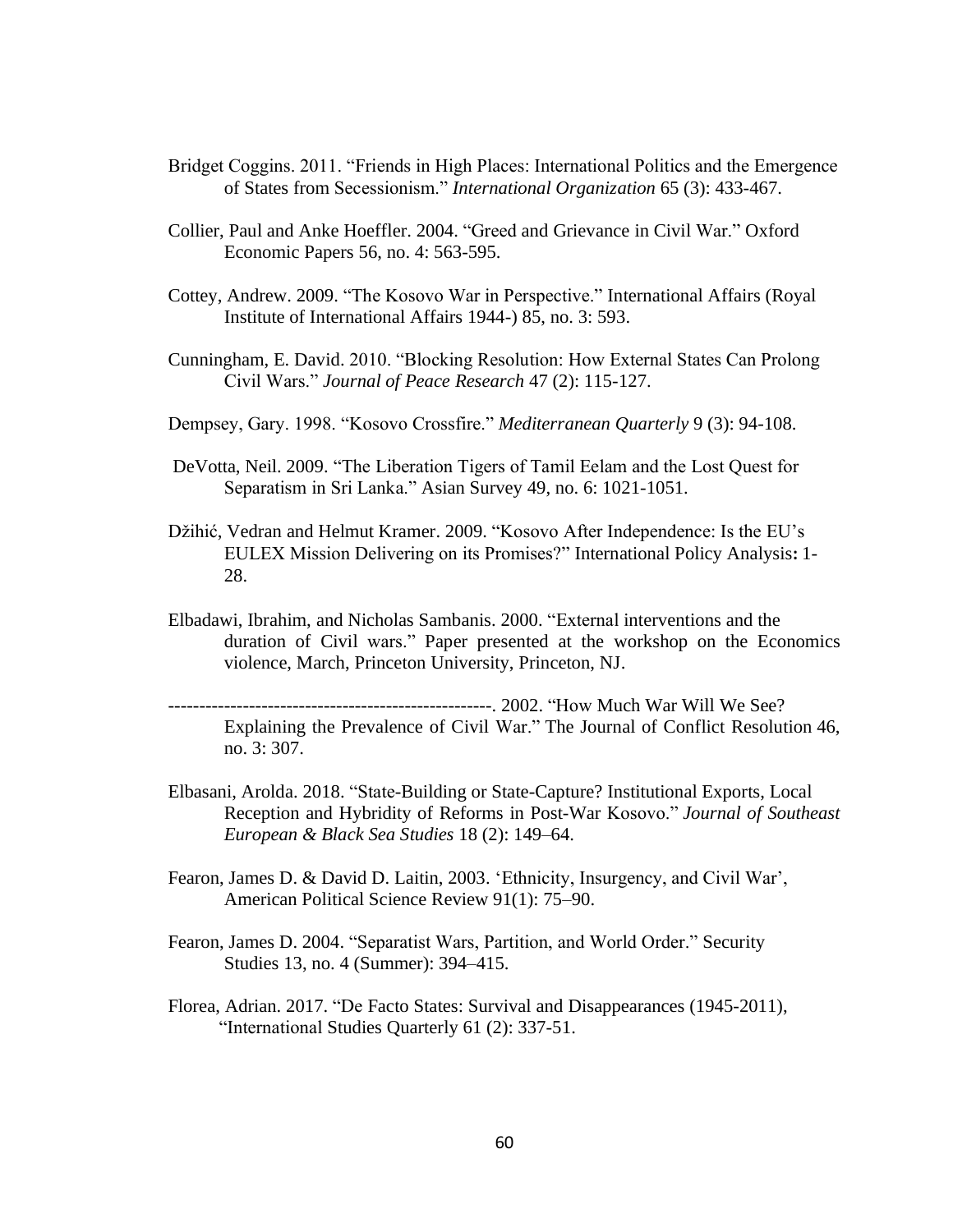- Fourman, Jeffrey F. 2014. *When Insurgents Go Terrorist: The Role of Foreign Support in the Adoption of Terrorism*. Wright State University / OhioLINK.
- Gallis, Paul E. 1999. "Kosovo: Lessons Learned from Operation Allied Force: RL30374." Congressional Research Service: Report, November 19, 1999, 1-27.
- Gurr, Ted R. 1970. Why Men Rebel. Princeton, NJ: Princeton University Press.

-----------------. 1993. Minorities at Risk: A Global View of Ethnopolitical Conflicts. Washington, DC: United States Institute of Peace.

- Hariharan, R. 2008. "Learning from Sri Lanka's Eelam Wars." *ICFAI Journal of International Relations* 2 (4): 35–52.
- Haulman Daniel L. 2015. "The U.S. Air Force in the Air War Over Serbia, 1999." *Air Power History* 62 (2): 6-21.
- Heraclides, Alexis. 1990. "Secessionist Minorities and External Involvement." International Organization 44, no. 3: 341-78.

--------------------. 1997. "The Ending of Unending Conflicts: Separatist Wars." Millennium (03058298) 26, no. 3 (December): 679–707.

- Heinrich, Mark. 1986. "The Associated Press." Radio Bremen Says Sri Lankan Refugees Belong to Tamil Guerrilla Group, August 18.
- Högbladh, Stina, Therése Pettersson & Lotta Themnér. 2011. External Support in Armed Conflict 1975–2009. Presenting new data. Paper presented at the 52nd Annual International Studies Association Convention, Montreal, Canada, 16-19 March 2011.
- Hussain, Syed Rifaat. 2008. "Liberation Tigers of Tamil Eelam (Ltte): An Elusive Quest for a "Homeland." *Journal of South Asian & Middle Eastern Studies* 31 (3): 68– 97.
- Jackson, Richard. 2007. "Towards an Understanding of Contemporary Intrastate War." Government and Opposition 42, no. 1: 121–28.
- Kathman, Jacob D. 2010."Civil War Contagion and Neighboring Interventions." International Studies Quarterly 54, no. 4: 989-1012.
- Kaufman, Marc. 1996."War-torn Island Gets U.S. Advisors." The Philadelphia Inquirer, June 23.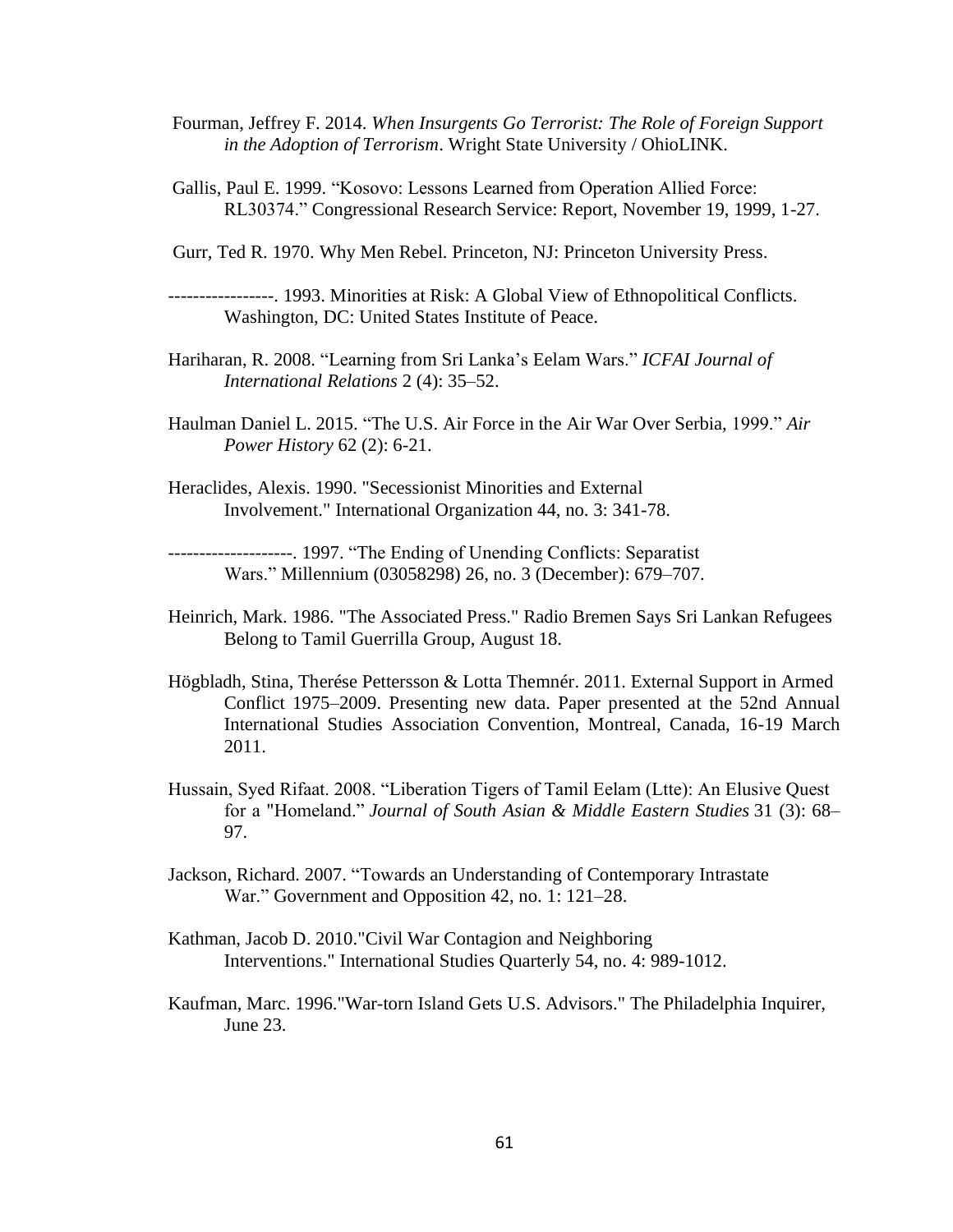- Khosla, Deepa. 1999. "Third World States as Intervenors in Ethnic Conflicts: Implications for Regional and International Security." Third World Quarterly 20, no. 6: 1143-156.
- King, Charles. 2001. "The Benefits of Ethnic War: Understanding Eurasia's Unrecognized States." World Politics, no. Issue 4: 524-552.
- Koktsidis, Pavlos-Ioannis, and Caspar Ten Dam. 2008. "A Success Story? Analysing Albanian Ethno-Nationalist Extremism in the Balkans." *East European Quarterly* 42 (2): 161–90.
- Kolstø, Pål. 2006. "The Sustainability and Future of Unrecognized Quasi-States." Journal of Peace Research 43, no. 6: 723-740.
- Lacina, Bethany. 2006. "Explaining the Severity of Civil Wars." The Journal of Conflict Resolution, no. 2: 276-289.
- McConnell, Deirdre. 2008. "The Tamil People's Right to Self-Determination." *Cambridge Review of International Affairs* 21 (1): 59–76.
- Mitchell, C. R. 1970. "Civil Strife and the Involvement of External Parties." International Studies Quarterly 14, no. 2: 166-94.
- Ministry of Defense, Democratic Socialist Republic of Sri Lanka. 2011. Humanitarian Operation Factual Analysis. Government Report, Government of Sri Lanka.
- Mulaj, Klejda. 2008. "Resisting an Oppressive Regime: The Case of Kosovo Liberation Army." *Studies in Conflict and Terrorism* 31 (12): 1103–19.
- Newman, Edward, and Gëzim Visoka. 2018. "The Foreign Policy of State Recognition: Kosovo's Diplomatic Strategy to Join International Society." *Foreign Policy Analysis* 14 (3): 367–87.
- Özerdem, Alpaslan. 2003. From a 'Terrorist' Group to a 'Civil Defence' Corps: The 'Transformation' of the Kosovo Liberation Army, International Peacekeeping, 10:3, 79-101.
- Ozpek, Burak Bilgehan. 2014. "The Role of Democracy in the Recognition of De Facto States: An Empirical Assessment." Global Governance, no. Issue 4: 585.
- Pashakhanlou, Arash Heydarian. 2018. "Air Power in Humanitarian Intervention: Kosovo and Libya in Comparative Perspective." *Defence Studies* 18 (1): 39–57.
- Pegg, Scott, and Eiki Berg. 2016. "Lost and Found: The WikiLeaks of De Facto State-Great Power Relations." International Studies Perspectives 17, no. 3 (August): 267–86.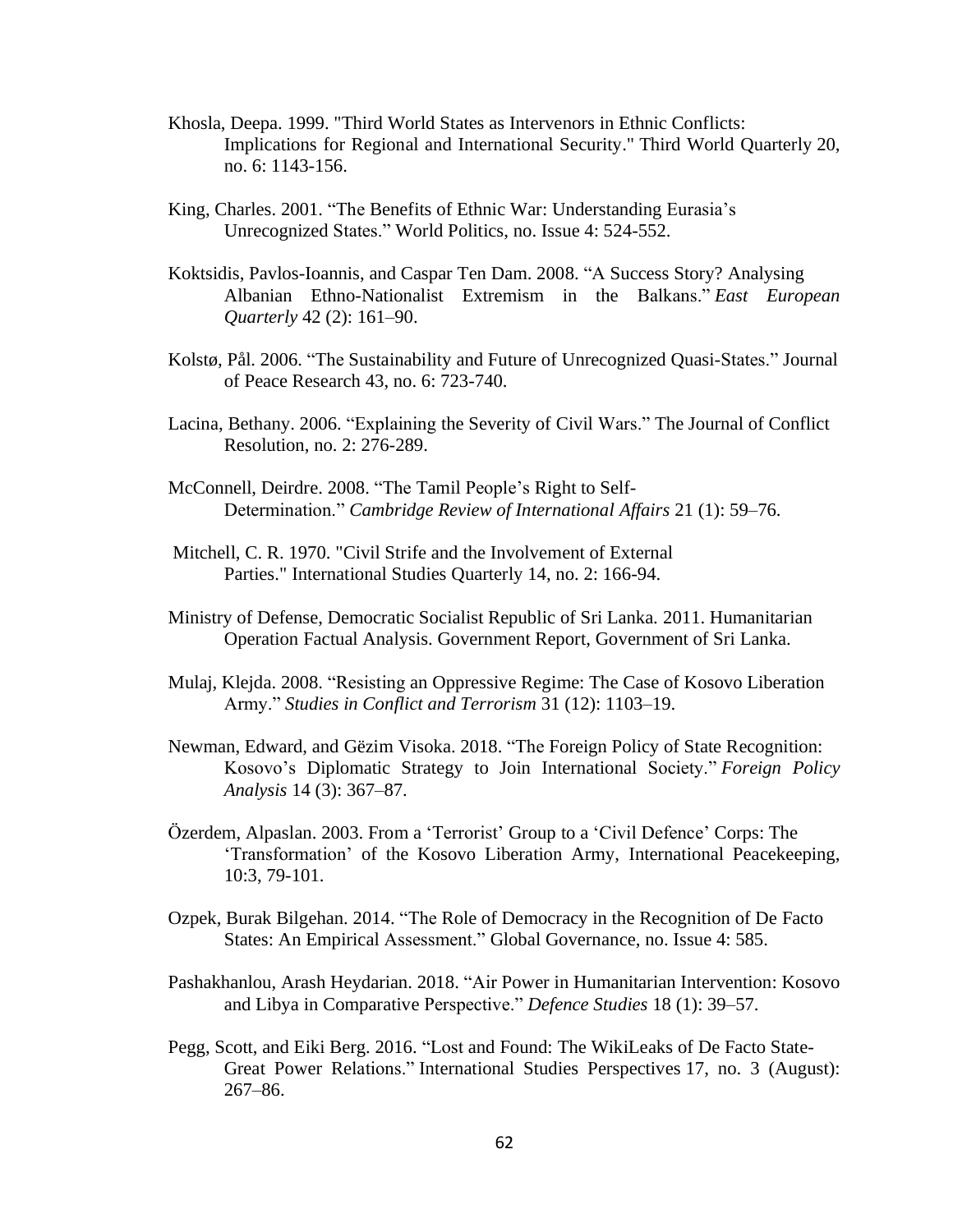- Pfaffenberger, Bryan. 1995. "The Structure of Protracted Conflict: The Case of Sri Lanka." Humboldt Journal of Social Relations 20, no. 2: 121-47.
- Regan, Patrick M. 1996. "Conditions of Successful Third-Party Intervention in Intrastate Conflicts." The Journal of Conflict Resolution 40, no. 2: 336-59.
- ----------------------. 1998. "Choosing to Intervene: Outside Interventions in Internal Conflicts." The Journal of Politics 60, no. 3: 754-79.

----------------------. 2002. "Third-Party Interventions and the Duration of Intrastate Conflicts." The Journal of Conflict Resolution 46, no. 1: 55-73.

- Regan, Patrick M., and Aysegul Aydin. 2006. "Diplomacy and Other Forms of Intervention in Civil Wars." The Journal of Conflict Resolution 50, no. 5: 736-56.
- Rodríguez-Franco, Diana. 2016. "Internal Wars, Taxation, and State Building." American Sociological Review 81, no. 1 (February): 190–213
- Ross, Michael L. 2004. "How Do Natural Resources Influence Civil War? Evidence from Thirteen Cases." International Organization 58, no. 1: 35-67.
- Saideman, Stephen M. 2002. "Discrimination in International Relations: Analyzing External Support for Ethnic Groups." *Journal of Peace Research* 39, no. 1: 27-50.
- Salehyan, Idean, Kristian Skrede Gleditsch, and David E. Cunningham. 2011. "Explaining External Support for Insurgent Groups." *International Organization* 65, no. 4: 709-44.
- Samaranayake, Gamini. 2007. "Political Terrorism of the Liberation Tigers of Tamil Eelam (LTTE) in Sri Lanka, South Asia." *Journal of South Asian Studies*, 30:1, 171-183.
- Sarvananthan, Muttukrishna, 2018. "'Terrorism' or 'Liberation'? Towards a Distinction: A Case Study of the Armed Struggle of the Liberation Tigers of Tamil Eelam (LTTE)." Perspectives on Terrorism 12, no. 2: 1-18.
- Sengupta, Debjani, and Rajat Ganguly. 2013. "Diffusion, Mediation, Suppression: India's Varied Strategy towards the Tamil Insurgency in Sri Lanka." *Journal of South Asian Development* 8 (1): 105–25.
- Smith, Michael E. 2001. "NATO, the Kosovo Liberation Army, and the War for an Independent Kosovo: Unlawful Aggression or Legitimate Exercise of Self-Determination." *Army Lawyer* 2001 (2): 1–22.